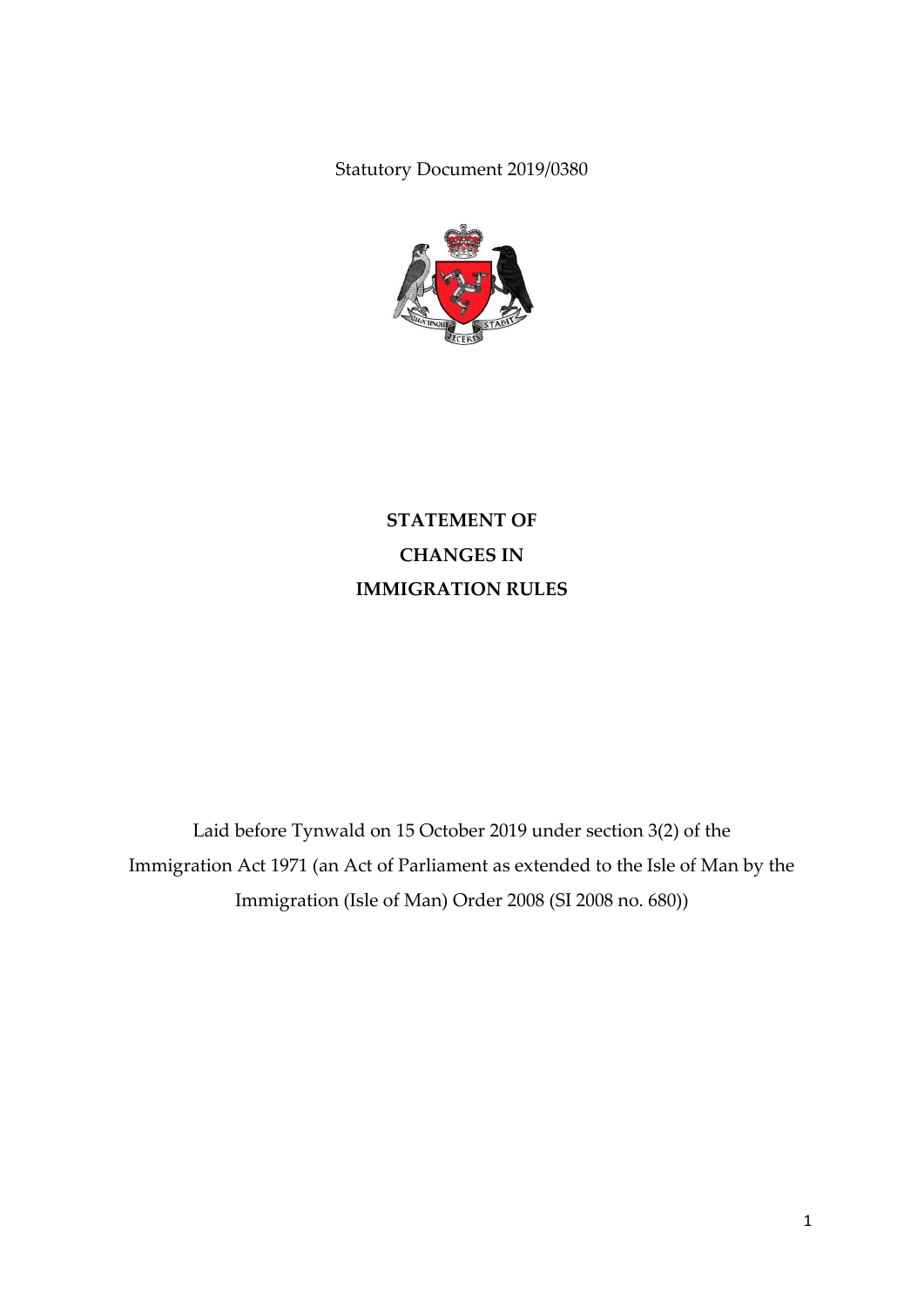The Cabinet Office has made the following changes to the Immigration Rules laid down by it as to the practice to be followed in the administration of the Immigration Act 1971<sup>1</sup> (of Parliament) as it has effect in the Isle of Man<sup>2</sup> for regulating entry into and the stay of persons in the Isle of Man and contained in the Statement laid before Tynwald on 17 May 2005<sup>3</sup>.

#### **Commencement**

All changes set out in this Statement take effect from 29 October 2019.

### **Changes to the Introduction**

Intro1. In paragraph 6, in the definition of **"EEA national"** omit "(1)".

Intro2. In paragraph 6, in the definition of **"present and settled"** or **"present and settled in the Isle of Man"** for the second and third paragraph, substitute—

"Where the person concerned is a British citizen or settled in the Isle of Man and is—

- (a) a member of HM Forces serving overseas; or
- (b) a permanent member of HM Diplomatic Service, or a comparable UK or Island based staff member of the British Council, the Department for International Development or the Home Office on a tour of duty outside the UK and Islands, and the applicant has provided the evidence specified in paragraph 26A of Appendix FM-SE, then for the purposes of Appendix FM the person is to be regarded as present and settled in the Isle of Man, and in paragraphs R-LTRP.1.1.(a) and R-ILRP.1.1.(a) of Appendix FM the words "and their partner must be in the Isle of Man" are to be disregarded.

For the purposes of an application under Appendix FM, or as a fiancé(e), proposed civil partner, spouse, civil partner, unmarried partner, same sex partner, child, parent or adult dependent relative under Part 8, an EEA national or non-EEA national with a permanent right to reside in the Isle of Man under European law must hold a valid document certifying permanent residence issued under the EEA Regulations or predecessor instruments in order to be regarded as present and settled in the Isle of

**.** 

 $^{1}$  1971 c. 77

<sup>&</sup>lt;sup>2</sup> See the Immigration (Isle of Man) Order (S.I. 2008 No 680)

<sup>3</sup> S.D. 62/05 amended by S.D.692/05, S.D. 442/06, S.D. 547/06, S.D. 781/06, S.D. 871/06, S.D. 124/07, S.D. 303/07, S.D. 534/07, S.D. 02/08, S.D. 500/08, GC 32/09, GC 35/09, GC 14/10, GC 26/10, GC 02/11, SD 518/11, SD 40/12, SD 0288/12, SD 0625/12, SD 0657/12, SD250/13, SD 302/13, SD 345/13 ,SD 2014/0004, SD 2014/0082, SD 2014/241, SD2014/314 , SD2014/324, SD2015/0265, SD2015/0386, SD2016/0092, SD2016/0175, SD5016/0211, SD2017/0066, SD2017/0183, SD2017/0314, SD2018/0084, SD2018/0134, SD2018/0328, SD2019/0119, SD2019/0143 and SD2019/0330.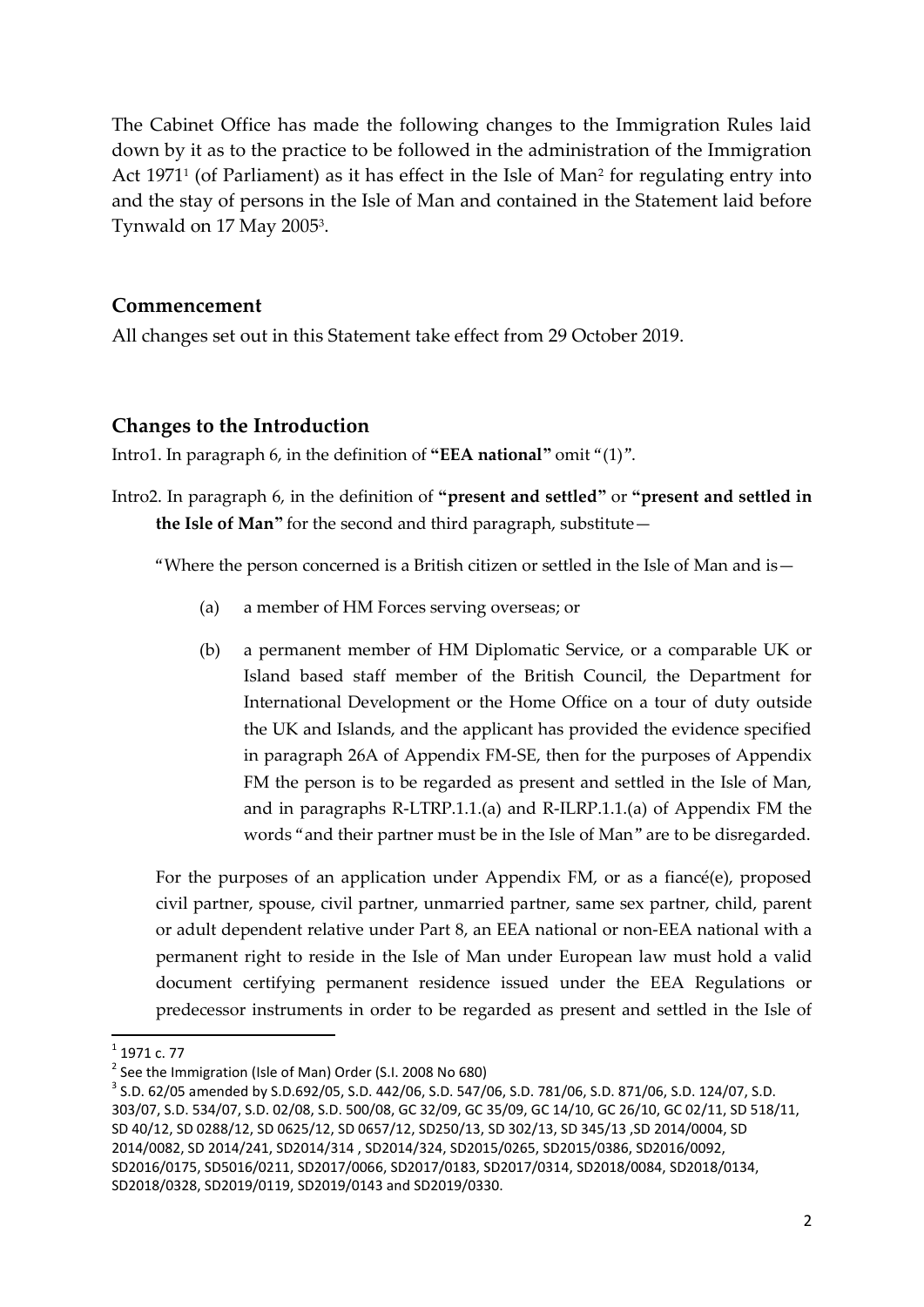Man. This does not, however apply if the EEA national or non-EEA national has been, or would be if he or she were to make a valid application in the case of an Irish citizen, granted indefinite leave to enter or remain under Appendix EU to these rules.".

### **Changes to Part 9**

- 9.1 For paragraph D320., substitute-
	- "D320. Part 9 does not apply to applications made under Appendix EU or under Appendix EU (Family Permit).".
- 9.2 For paragraph E320., substitute—
	- "E320.(1) Part 9 does not apply to leave to enter granted by virtue of having arrived in the Isle of Man with an entry clearance that was granted under Appendix EU (Family Permit), except for paragraphs 321B, 323(i), 323(ia) and 323(ii), which apply to such leave, regardless of the application of paragraph 5 of these Rules.
		- (2) Part 9 does not apply to refusal of leave to enter where the person is seeking entry to the Isle of Man by virtue of having been granted an entry clearance under Appendix EU (Family Permit).
		- (3) Part 9 does not apply to leave to enter or remain that was granted by virtue of Appendix EU, except for paragraphs 321B, 323(i), 323(ia) and 323(ii), which apply to such leave, regardless of the application of paragraph 5 of these Rules.".
- 9.3 For paragraph 321B, substitute—
	- "321B. A person's leave to enter or remain which is in force on that person's arrival in, or while that person is outside of, the Isle of Man may be cancelled—
		- (a) if that person has leave to enter or remain in the Isle of Man granted by virtue of Appendix EU, or leave to enter the Isle of Man granted by virtue of having arrived in the Isle of Man with an entry clearance that was granted by virtue of Appendix EU (Family Permit); and
		- (b)(i) the cancellation is justified on grounds of public policy, public security or public health in accordance with regulation 28 of the EEA Regulations, irrespective of whether those Regulations apply to that person (except that for "a right of permanent residence under regulation 17" read "indefinite leave to enter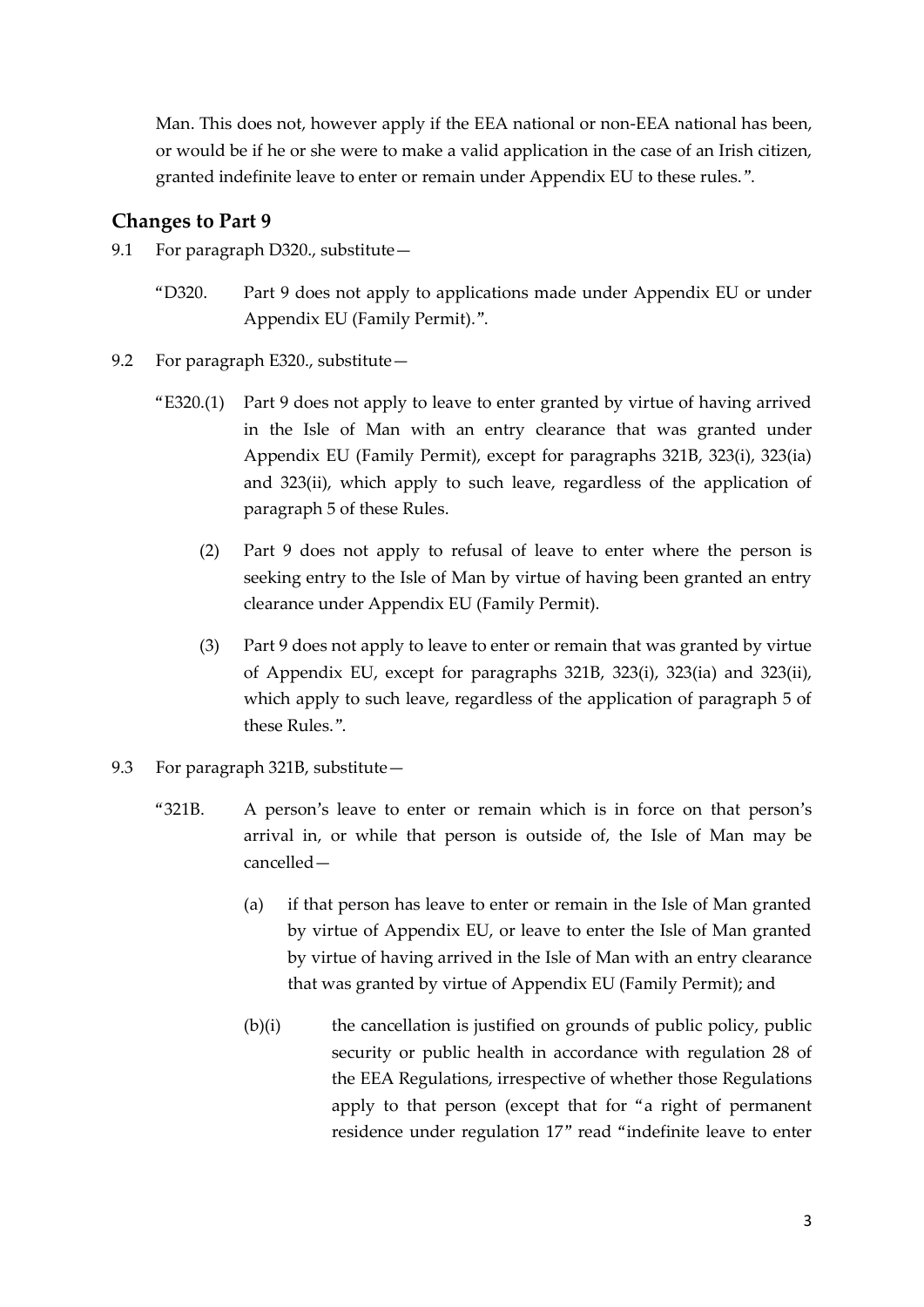or remain"; and for "EEA decision" read "a decision under paragraph 321B of the Immigration Rules");

- (ii) the cancellation is justified on the ground that, the United Kingdom having withdrawn from the European Union without a Withdrawal Agreement, cancellation is conducive to the public good, on the basis of the person's conduct committed after the date and time of withdrawal;
- (iii) the cancellation is justified on grounds that, in relation to the relevant application under Appendix EU or Appendix EU (Family Permit), and whether or not the applicant's knowledge, false or misleading information, representations or documents were submitted (including false or misleading information submitted to any person to obtain a document used in support of the application); and the information, representation or documentation was material to the decision to grant the applicant leave to enter or remain under Appendix EU or Appendix EU (Family Permit); or
- (iv) that person's leave to enter or remain was granted under Appendix EU and that person ceases to meet the requirements of that Appendix.".
- 9.4 In paragraph 323, for sub-paragraph (i), substitute—
	- "(i) on any grounds set out in paragraph  $322(2)$ -(5A) above (except where this paragraph applies in respect of a person granted leave to enter or remain under Appendix EU or granted leave to enter by virtue of having arrived in the Isle of Man with an entry clearance that was granted under Appendix EU (Family Permit), where "paragraph 322(2)-(5A) above" is to read as if it said "paragraph  $322(2)-(2A)$ "); or".

#### **Changes to Appendix B**

B1. In paragraph 1—

- (a) at the end of subparagraph (i), insert "or";
- (b) in subparagraph (ii) for ", or", substitute "."; and
- (c) omit subparagraph (iii).
- B2. In paragraph 2—
	- (a) renumber the paragraph "1A";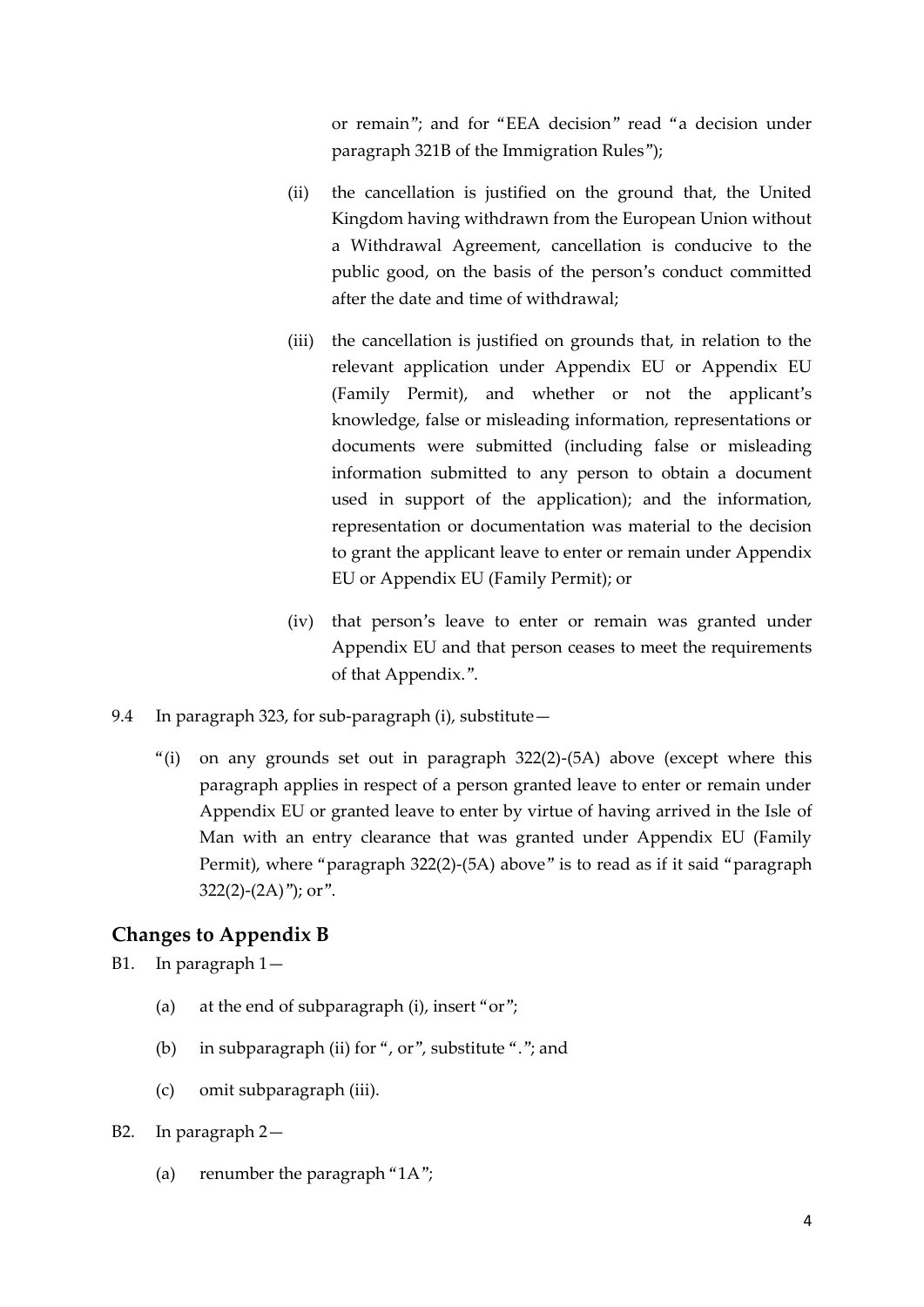- (b) omit "meet the English language requirements set in Table 2 below. To meet this requirement the migrant must"
- (c) for sub-paragraph (iii) substitute  $-$ 
	- "(iii) have passed an English language test, the required levels are set out in Table 1 Row F and G below;".
- (d) in subparagraph (iv), omit "or";
- (e) in subparagraph (v), for ".", substitute "; or"
- (f) after subparagraph (v), insert—
	- "(vi) be employed as a doctor, dentist, nurse or midwife, and have passed an English language assessment which is accepted by the relevant regulated professional body as a requirement for registration.".
- B3. In paragraph 3, renumber the paragraph "2".
- B4. In paragraph 4, renumber the paragraph "3".
- B5. In the first paragraph 5, renumber the paragraph "4".
- B6. For paragraph 10, substitute—
	- "10. 10 points will only be awarded (or in the case of a Worker Migrant, will only have met the requirement) for passing an English language test if the applicant has passed a Secure English Language Test, at a Secure English Language Test centre, which has been approved by the Secretary of State and has provided their unique reference number for the test, which allows their score to be verified using the provider's online verification system. Details of the approved tests and Secure English Language Test centres are published on the UK Visas and Immigration pages of Gov.uk.

Where two or more components (reading, writing, speaking and listening) of an English language test are examined and awarded together, for example a combined exam and certificate for reading and writing skills, the specified evidence submitted by the applicant must show that they achieved the required scores in all the relevant components during a single sitting of that examination, unless exempted from sitting a component on the basis of his or her disability.".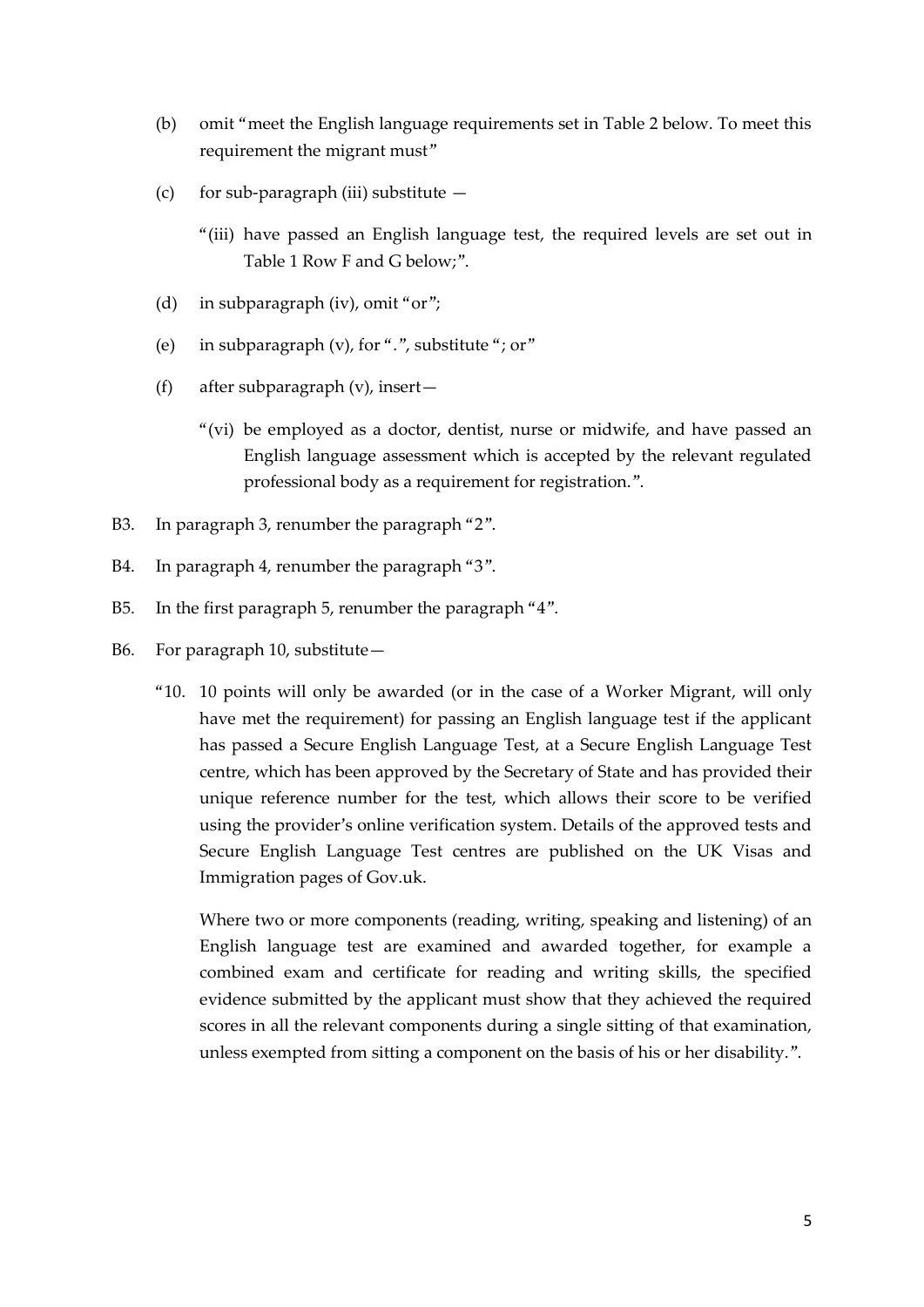### **Changes to Appendix EU**

EU1. For Appendix EU, substitute—

### **"Appendix EU: EU, other EEA and Swiss citizens and family members**

### **Purpose**

EU1. This Appendix sets out the basis on which an **EEA citizen** and his or her family members, and the family members of a **qualifying British citizen**, will, if they apply under it, be granted indefinite leave to enter or remain or limited leave to enter or remain.

### **Requirements and procedure**

- EU2. The applicant will be granted indefinite leave to enter (where the application is made outside the UK and Islands) or indefinite leave to remain (where the application is made within the Isle of Man) where—
	- a valid application has been made in accordance with paragraph EU9;
	- the applicant meets the eligibility requirements for indefinite leave to enter or remain in accordance with paragraph EU11 or EU12; and
	- the applicant is not to be refused on grounds of suitability in accordance with paragraph EU15 or EU16.
- EU3. The applicant will be granted 5 years' limited leave to enter (where the application is made outside the UK and Islands) or 5 years' limited leave to remain (where the application is made within the Isle of Man) where—
	- a valid application has been made in accordance with paragraph EU9;
	- the applicant does not meet the eligibility requirements for indefinite leave to enter or remain in accordance with paragraph EU11 or EU12, but meets the eligibility requirements for limited leave to enter or remain in accordance with paragraph EU14; and
	- the applicant is not to be refused on grounds of suitability in accordance with paragraph EU15 or EU16.
- EU4. Where a person has been granted limited leave to enter or remain under this Appendix—
	- they must continue to meet the eligibility requirements for that leave which they met at the **date of application** (except for any which related to their dependency as a **child**, **dependent parent** or **dependent relative**) or meet other eligibility requirements for limited leave to enter or remain in accordance with paragraph EU14; and
	- they remain able to apply for indefinite leave to enter or remain under this Appendix and will be granted this where the requirements in paragraph EU2 are met.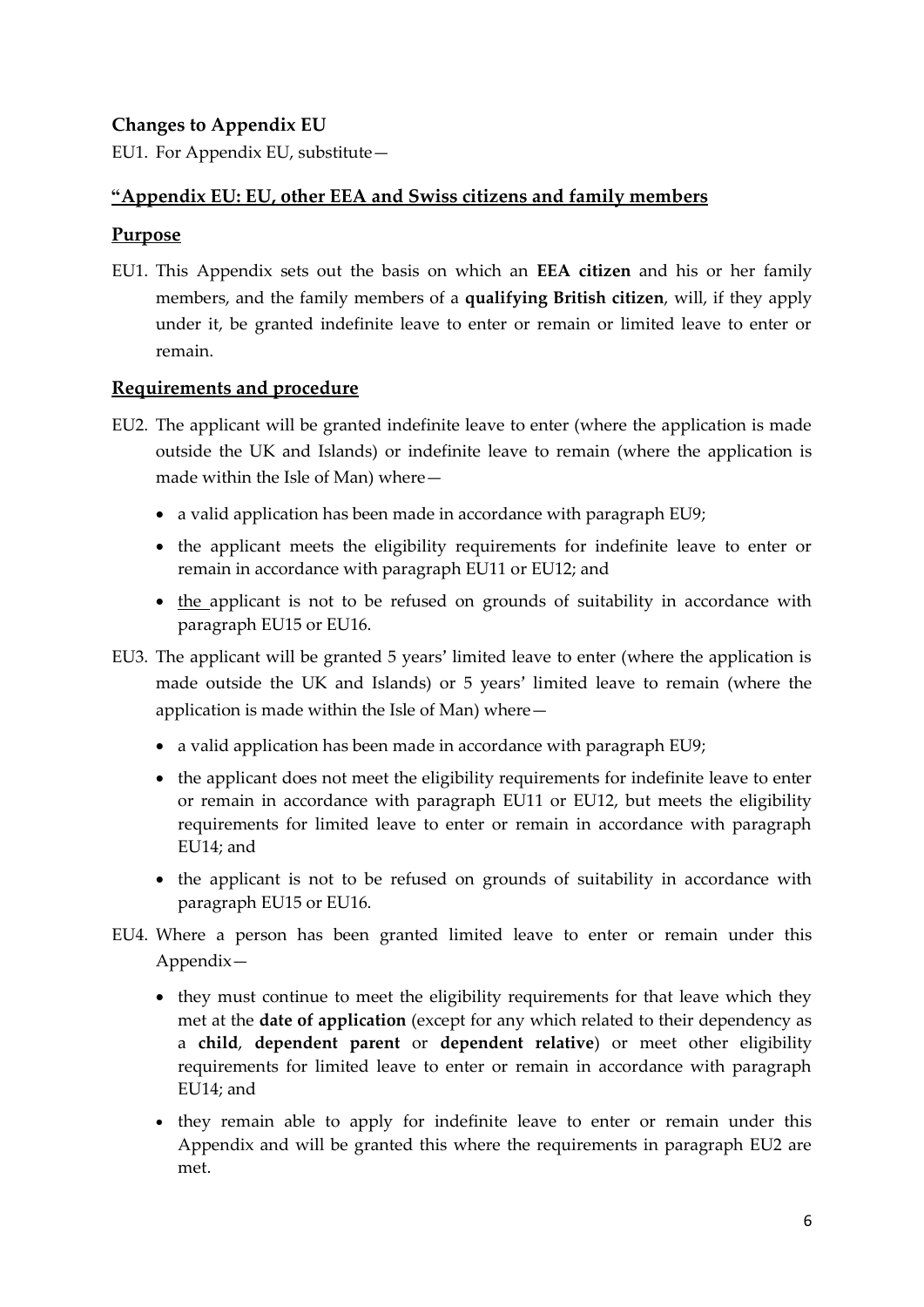- EU5. Where a person has been granted indefinite leave to enter or remain or limited leave to enter or remain under this Appendix and that person also has a right to enter or reside under the **EEA Regulations**, the leave does not have effect to the person's detriment in so far as the leave is incompatible with that right to enter or reside for as long as that person has that right.
- EU6. A valid application made under this Appendix which does not meet the requirements for indefinite leave to enter or remain or limited leave to enter or remain will be refused.
- EU7. Annex 1 sets out definitions which apply to this Appendix. Any provision made elsewhere in the Immigration Rules for those terms, or for other matters for which this Appendix makes provision, does not apply to an application made under this Appendix.
- EU8. Annex 2 applies to the consideration by the Minister of a valid application made under this Appendix.

### **Valid application**

- EU9. A valid application has been made under this Appendix where—
	- (a) it has been made using the **required application process**;
	- (b) the **required proof of identity and nationality** has been provided, where the application is made within the Isle of Man;
	- (c) where an application is made from outside the UK and Islands, the **required proof of entitlement to apply from outside the UK and Islands** has been provided; and
	- (d) the **required biometrics** have been provided.
- EU10. An application will be rejected as invalid where it does not meet the requirements in paragraph EU9.

#### **Eligibility for indefinite leave to enter or remain**

# **Persons eligible for indefinite leave to enter or remain as a relevant EEA citizen or his or her family member, or as a person who has a derivative right to reside or a Zambrano right to reside.**

EU11. The applicant meets the eligibility requirements for indefinite leave to enter or remain as a **relevant EEA citizen** or his or her family member (or as a **person who has a derivative right to reside** or a **person with a Zambrano right to reside**) where the Minister is satisfied, including (where applicable) by the **required evidence of family relationship**, that, at the date of application, one of conditions 1 to 7 set out in the following table is met—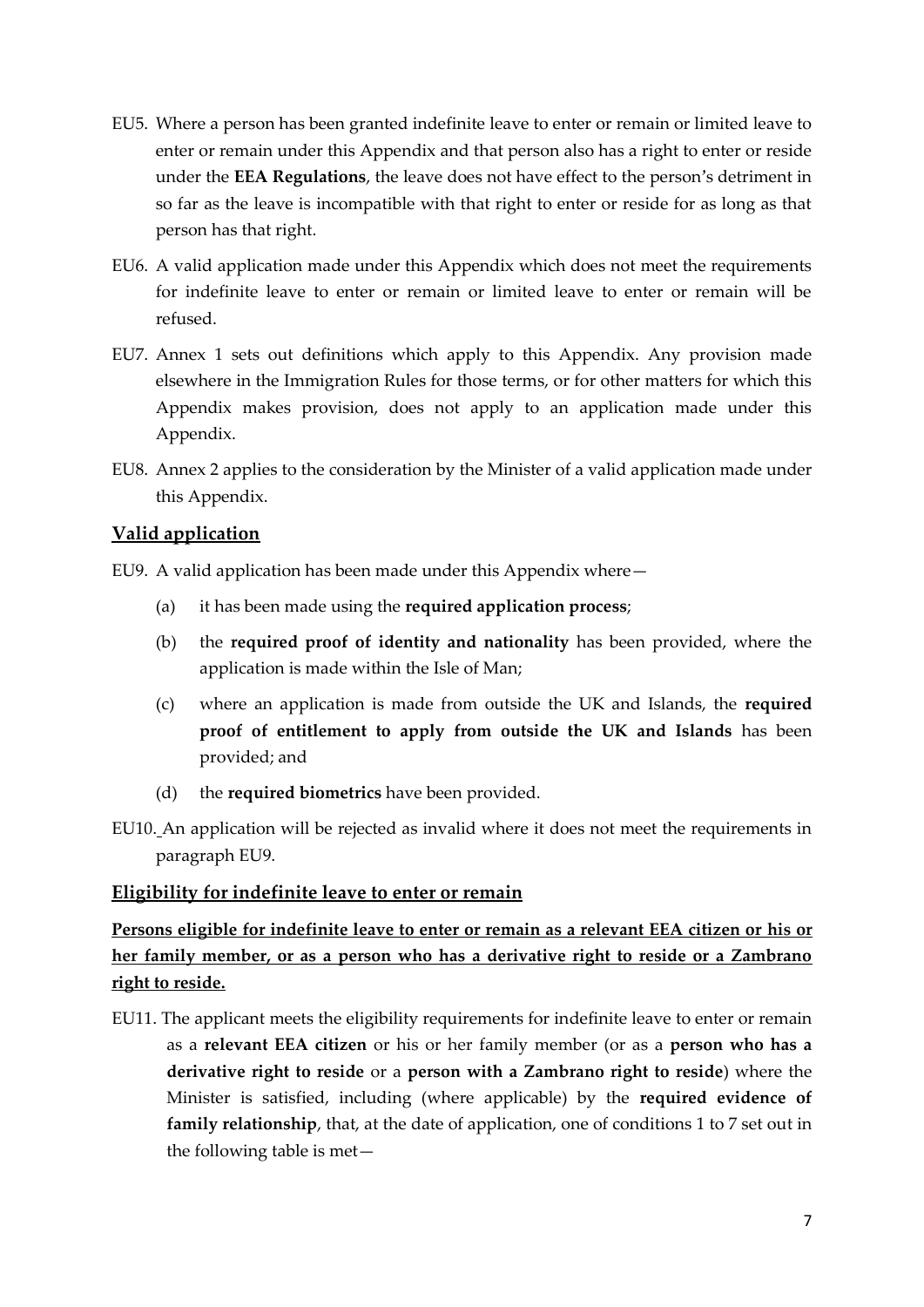| Condition | Is met where-                                                                                                                                                                            |
|-----------|------------------------------------------------------------------------------------------------------------------------------------------------------------------------------------------|
| 1.        | (a) The applicant $-$                                                                                                                                                                    |
|           | (i) is a relevant EEA citizen; or                                                                                                                                                        |
|           | (ii) is (or, as the case may be, was) a <b>family member of a relevant <math>EEA</math></b><br>citizen; or                                                                               |
|           | (iii) is (or, as the case may be, was) a family member who has retained<br>the right of residence by virtue of a relationship with a relevant<br>EEA citizen; and                        |
|           | (b) the applicant has a <b>documented right of permanent residence</b> ; and                                                                                                             |
|           | (c) no supervening event has occurred                                                                                                                                                    |
| 2.        | (a) The applicant is $-$                                                                                                                                                                 |
|           | (i) a relevant EEA citizen; or                                                                                                                                                           |
|           | (ii) a family member of a relevant EEA citizen; or                                                                                                                                       |
|           | (iii) a family member who has retained the right of residence by virtue<br>of a relationship with a relevant EEA citizen; and                                                            |
|           | (b) there is valid evidence of his or her indefinite leave to enter or remain                                                                                                            |
| 3.        | (a) The applicant $-$                                                                                                                                                                    |
|           | (i) is a relevant EEA citizen; or                                                                                                                                                        |
|           | (ii) is (or, as the case may be, for the relevant period was) a family member<br>of a relevant EEA citizen; or                                                                           |
|           | (iii) is (or, as the case may be, for the relevant period was) a family<br>member who has retained the right of residence by virtue of a<br>relationship with a relevant EEA citizen; or |
|           | (iv) is a person with a derivative right to reside; or                                                                                                                                   |
|           | (v) is a person with a Zambrano right to reside; or                                                                                                                                      |
|           | (vi) is a person who had a derivative or Zambrano right to reside; and                                                                                                                   |
|           | (b) the applicant has completed a <b>continuous qualifying period</b> of 5 years<br>in any (or any combination) of those categories; and                                                 |
|           | (c) since then no supervening event has occurred                                                                                                                                         |
| 4.        | (a) The applicant is a relevant EEA citizen who is a <b>person who has ceased</b><br>activity; and                                                                                       |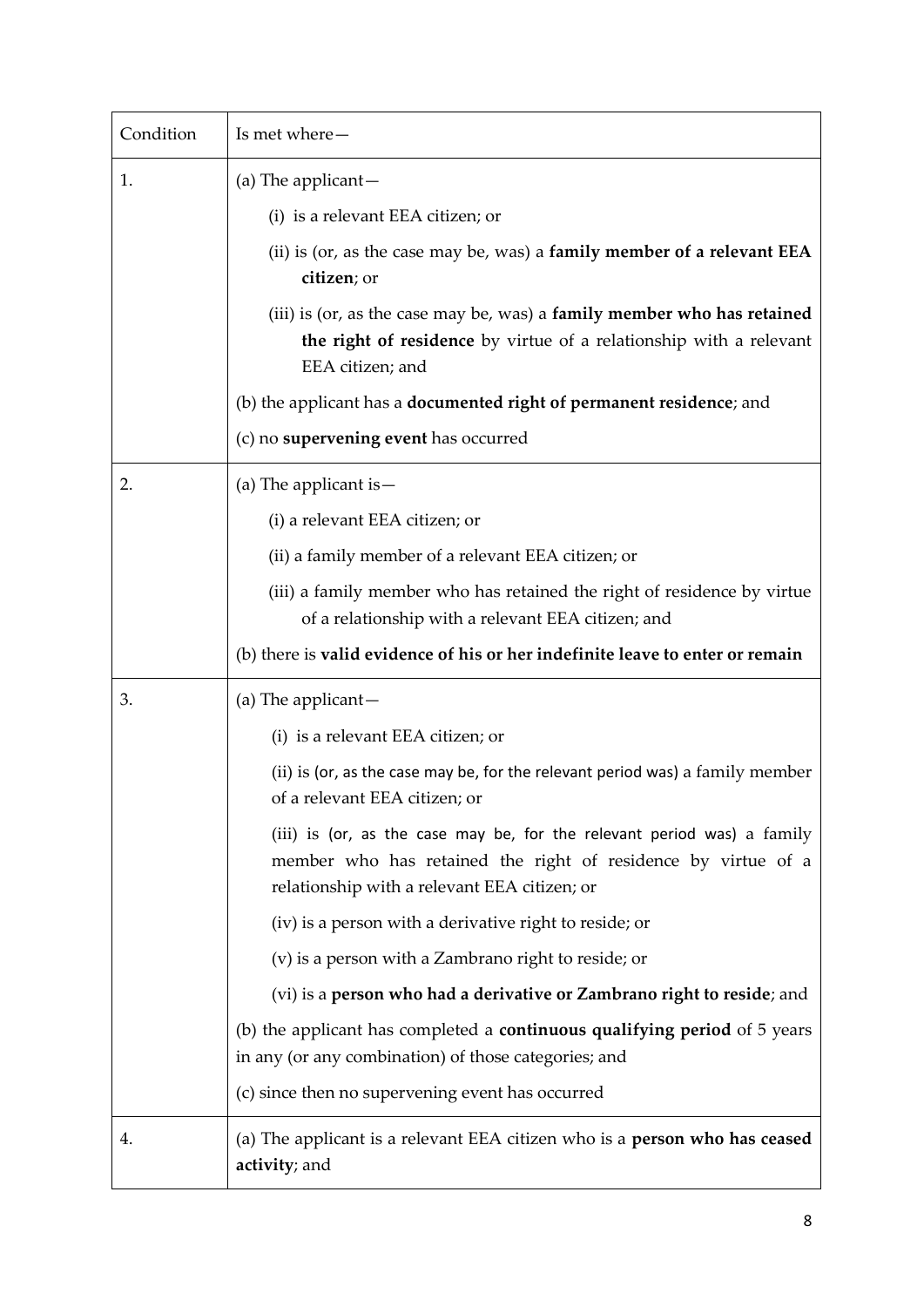|    | (b) since they did so, no supervening event has occurred                                                                                                                                                                                                                                                                                        |
|----|-------------------------------------------------------------------------------------------------------------------------------------------------------------------------------------------------------------------------------------------------------------------------------------------------------------------------------------------------|
| 5. | (a) The applicant is (or, as the case may be was) a family member of a<br>relevant EEA citizen who is a person who has ceased activity; and                                                                                                                                                                                                     |
|    | (b) the relevant EEA citizen-                                                                                                                                                                                                                                                                                                                   |
|    | meets the requirements of sub-paragraph (b) of the definition of<br>(i)<br>relevant EEA citizen in Annex 1; or                                                                                                                                                                                                                                  |
|    | (ii) is a relevant naturalised British citizen (in accordance with sub-<br>paragraphs (b), (c) and (d) of the relevant definition in Annex 1); and                                                                                                                                                                                              |
|    | (c) sub-paragraph (a) above was met at the point at which the relevant EEA<br>citizen became a person who has ceased activity; and                                                                                                                                                                                                              |
|    | (d) the applicant was resident in the UK and Islands for a continuous<br>qualifying period immediately before the relevant EEA citizen became a<br>person who had ceased activity; and                                                                                                                                                          |
|    | (e) since the relevant EEA citizen became a person who has ceased activity,<br>no supervening event has occurred                                                                                                                                                                                                                                |
| 6. | (a) The applicant is a family member of a relevant EEA citizen who has died<br>and the relevant EEA citizen was resident in the Isle of Man as a worker or<br>self-employed person at the time of his or her death; and                                                                                                                         |
|    | (b) the relevant EEA citizen was resident in the UK and Islands for a<br>continuous qualifying period of at least 2 years before dying, or the death<br>was the result of an accident at work or an occupational disease; and                                                                                                                   |
|    | (c) the applicant was resident in the Isle of Man with the relevant EEA<br>citizen immediately before his or her death and since then no supervening<br>event has occurred                                                                                                                                                                      |
| 7. | (a) The applicant is a child under the age of 21 years of a relevant EEA<br>citizen, or of his or her <b>spouse</b> or <b>civil partner</b> , and either-                                                                                                                                                                                       |
|    | (i) the marriage was contracted or the civil partnership was formed<br>before the specified date; or                                                                                                                                                                                                                                            |
|    | (ii) the person who is now his or her spouse or civil partner was the<br><b>durable partner</b> of the relevant EEA citizen before the specified date<br>(the definition of durable partner in Annex 1 being met before that date<br>rather than at the date of application) and the partnership remained<br>durable at the specified date; and |
|    | (b) the relevant EEA citizen (or, as the case may be, his or her spouse or civil                                                                                                                                                                                                                                                                |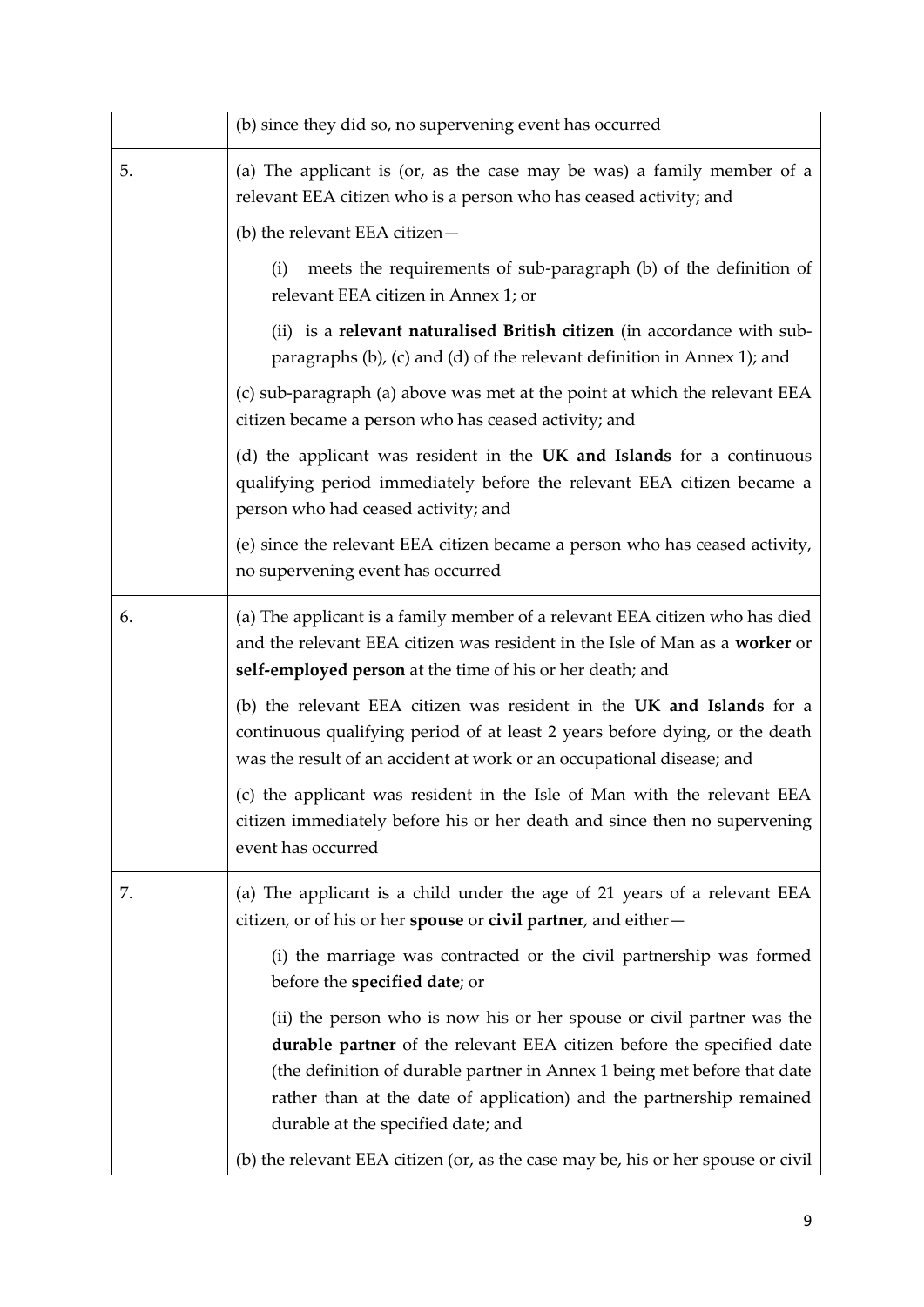| $partner$ ) —                                                                                                                                                                 |
|-------------------------------------------------------------------------------------------------------------------------------------------------------------------------------|
| (i) has been or is being granted indefinite leave to enter or remain<br>under this Appendix (or under its equivalent in the UK or Channel<br>Islands); or                     |
| (ii) (in the case of an <b>Irish citizen</b> who has not made a valid application<br>under this Appendix) would be granted that leave if they made such<br>an application; or |
| (iii) is a relevant naturalised British citizen (in accordance with sub-<br>paragraphs (b), (c) and (d) of the relevant definition in Annex 1)                                |

# **Persons eligible for indefinite leave to enter or remain as a family member of a qualifying British citizen**

EU12. The applicant meets the eligibility requirements for indefinite leave to enter or remain as a **family member of a qualifying British citizen**, or as a family member who has retained the right of residence by virtue of a relationship with a qualifying British citizen, where the Minister is satisfied, including by the required evidence of family relationship, that, at the date of application, one of conditions 1 to 4 set out in the following table is met—

| Condition | Is met where-                                                                                                                      |  |
|-----------|------------------------------------------------------------------------------------------------------------------------------------|--|
| 1.        | (a) The applicant is (or, as the case may be was) $-$                                                                              |  |
|           | (i) a family member of a qualifying British citizen; or                                                                            |  |
|           | (ii) a family member who has retained the right of residence by virtue<br>of a relationship with a qualifying British citizen; and |  |
|           | (b) the applicant has a documented right of permanent residence; and                                                               |  |
|           | (c) no supervening event has occurred                                                                                              |  |
|           | (a) The applicant is $-$                                                                                                           |  |
| 2.        |                                                                                                                                    |  |
|           | (i) a family member of a qualifying British citizen; or                                                                            |  |
|           | (ii) a family member who has retained the right of residence by virtue of<br>a relationship with a qualifying British citizen; and |  |
|           | (b) there is valid evidence of his or her indefinite leave to enter or remain                                                      |  |
| 3.        | (a) The applicant is (or, as the case may be, for the relevant period was) $-$                                                     |  |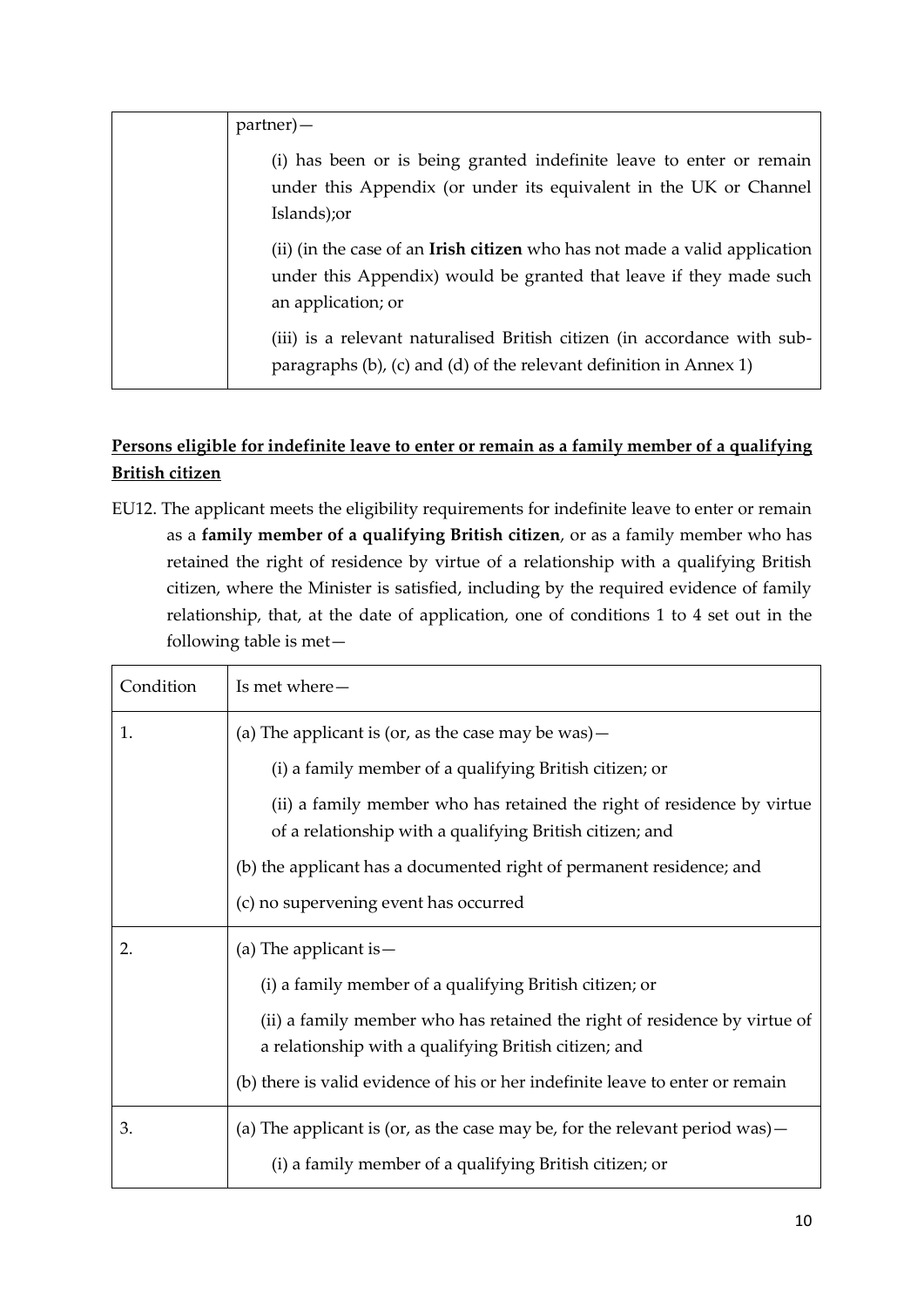|    | (ii) a family member who has retained the right of residence by virtue<br>of a relationship with a qualifying British citizen; and<br>(b) the applicant has completed a continuous qualifying period in the UK<br>and Islands of 5 years in either (or any combination) of those categories; and<br>(c) the applicant was, for any period in which they were present in the Isle<br>of Man as the family member of a qualifying British citizen relied upon<br>under sub-paragraph (b), lawfully resident by virtue of regulation 10(1) to<br>(6) of the EEA Regulations (regardless of whether in the Isle of Man the<br>qualifying British citizen was a qualified person under regulation 7 of the<br>EEA Regulations); and |
|----|--------------------------------------------------------------------------------------------------------------------------------------------------------------------------------------------------------------------------------------------------------------------------------------------------------------------------------------------------------------------------------------------------------------------------------------------------------------------------------------------------------------------------------------------------------------------------------------------------------------------------------------------------------------------------------------------------------------------------------|
|    | (d) since completing the continuous qualifying period of 5 years, no<br>supervening event has occurred                                                                                                                                                                                                                                                                                                                                                                                                                                                                                                                                                                                                                         |
| 4. | (a) The applicant is a child under the age of 21 years of the spouse or civil<br>partner of the qualifying British citizen, and either-                                                                                                                                                                                                                                                                                                                                                                                                                                                                                                                                                                                        |
|    | (i) the marriage was contracted or the civil partnership was formed<br>before the date and time of withdrawal; or                                                                                                                                                                                                                                                                                                                                                                                                                                                                                                                                                                                                              |
|    | (ii) the person who is now their spouse or civil partner was the durable<br>partner of the qualifying British citizen before the date and time of<br>withdrawal (within the definition of durable partner in Annex 1 being<br>met before then rather than at the date of application) and the<br>partnership remained durable at the date and time of withdrawal; and                                                                                                                                                                                                                                                                                                                                                          |
|    | (b) the applicant is in the Isle of Man lawfully by virtue of regulation $10(1)$<br>to (6) of the EEA Regulations (regardless of whether in the Isle of Man the<br>qualifying British citizen was a qualified person under regulation 7 of the<br>EEA Regulations); and                                                                                                                                                                                                                                                                                                                                                                                                                                                        |
|    | (c) the spouse or civil partner has been or is being granted indefinite leave<br>to enter or remain under this Appendix                                                                                                                                                                                                                                                                                                                                                                                                                                                                                                                                                                                                        |

EU13. The reference to the applicant completing a continuous qualifying period of 5 years—

 In condition 3 in the table in paragraph EU12 can include a period (or combination of periods) during which the applicant was a relevant EEA citizen, a family member of a relevant EEA citizen, a family member who has retained the right of residence by virtue of a relationship with a relevant EEA citizen, a person with a derivative right to reside or a person with a Zambrano right to reside before becoming the family member of a qualifying British citizen (or thereafter a family member who has retained the right of residence by virtue of a relationship with a qualifying British citizen); and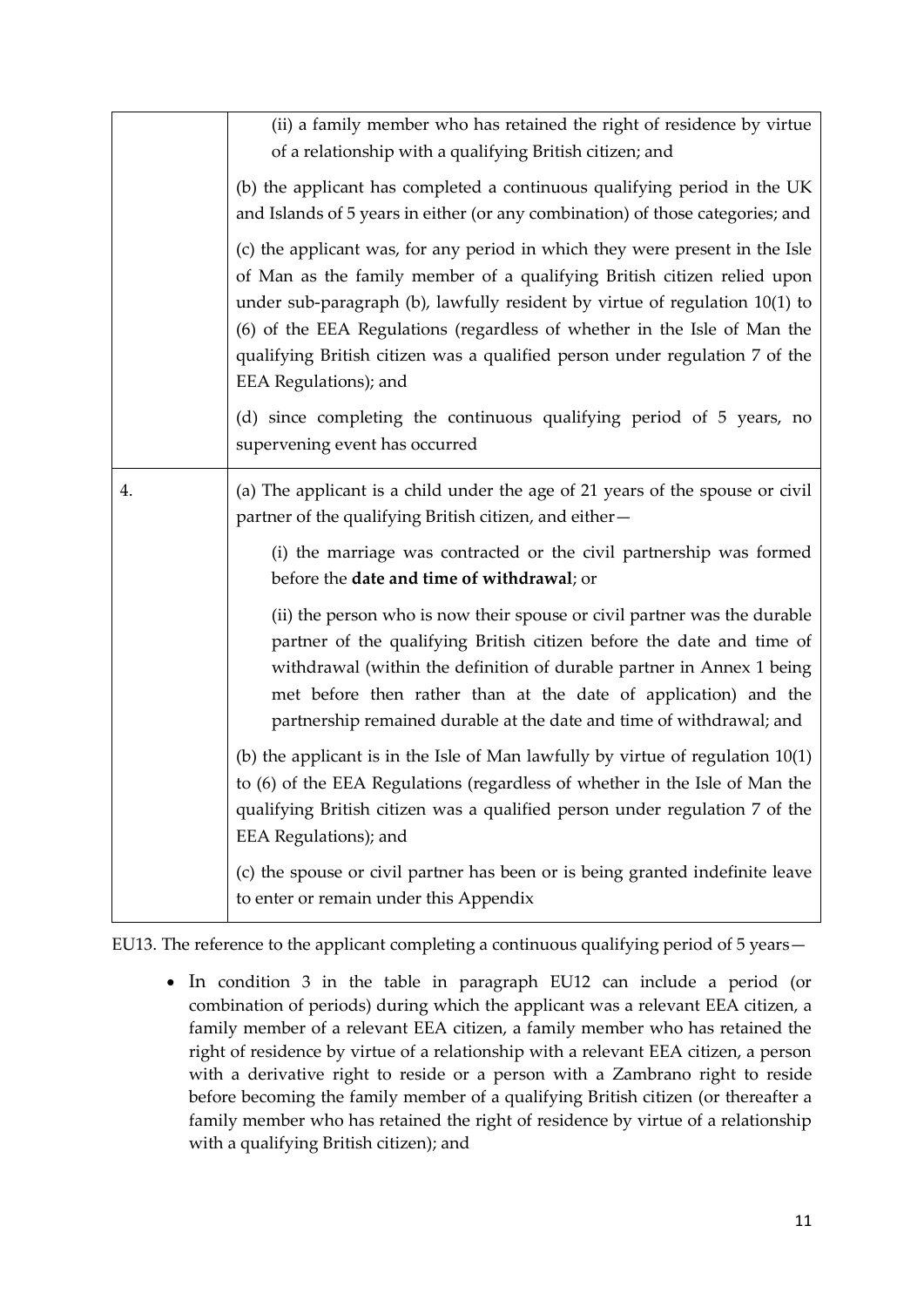• In condition 3 in the table in paragraph EU11 can include a period during which the applicant was a family member of a qualifying British citizen or a family member who has retained the right of residence by virtue of a relationship with a qualifying British citizen before becoming (as the case may be) a relevant EEA citizen, a family member of a relevant EEA citizen (or thereafter a family member who has retained the right of residence by virtue of a relationship with a relevant EEA citizen), a person with a derivative right to reside or a person with a Zambrano right to reside.

#### **Eligibility for limited leave to enter or remain**

EU14. The applicant meets the eligibility requirements for limited leave to enter or remain where the Minister is satisfied, including (where applicable) by the required evidence of family relationship, that, at the date of application, condition 1 or 2 set out in the following table is met—

| Condition | Is met where-                                                                                                                                                                              |  |
|-----------|--------------------------------------------------------------------------------------------------------------------------------------------------------------------------------------------|--|
| 1.        | (a) The applicant is $-$                                                                                                                                                                   |  |
|           | (i) a relevant EEA citizen; or                                                                                                                                                             |  |
|           | (ii) a family member of a relevant EEA citizen; or                                                                                                                                         |  |
|           | (iii) a family member who has retained the right of residence by virtue<br>of a relationship with a relevant EEA citizen; or                                                               |  |
|           | (iv) a person with a derivative right to reside; or                                                                                                                                        |  |
|           | (v) a person with a Zambrano right to reside; or                                                                                                                                           |  |
|           | (vi) a person who had a derivative or Zambrano right to reside; and                                                                                                                        |  |
|           | (b) the applicant is not eligible for indefinite leave to enter or remain under<br>this Appendix solely because they have completed a continuous qualifying<br>period of less than 5 years |  |
| 2.        | (a) the applicant is $-$                                                                                                                                                                   |  |
|           | (i) a family member of a qualifying British citizen; or                                                                                                                                    |  |
|           | (ii) a family member who has retained the right of residence by virtue<br>of a relationship with a qualifying British citizen; and                                                         |  |
|           | (b) The applicant was, for any period in which they were present in the Isle                                                                                                               |  |
|           | of Man as a family member of a qualifying British citizen relied upon under                                                                                                                |  |
|           | sub-paragraph (c), lawfully resident by virtue of regulation 10(1) to (6) of<br>the EEA Regulations (regardless of whether in the Isle of Man the                                          |  |
|           | qualifying British citizen was a qualified person under regulation 7 of the                                                                                                                |  |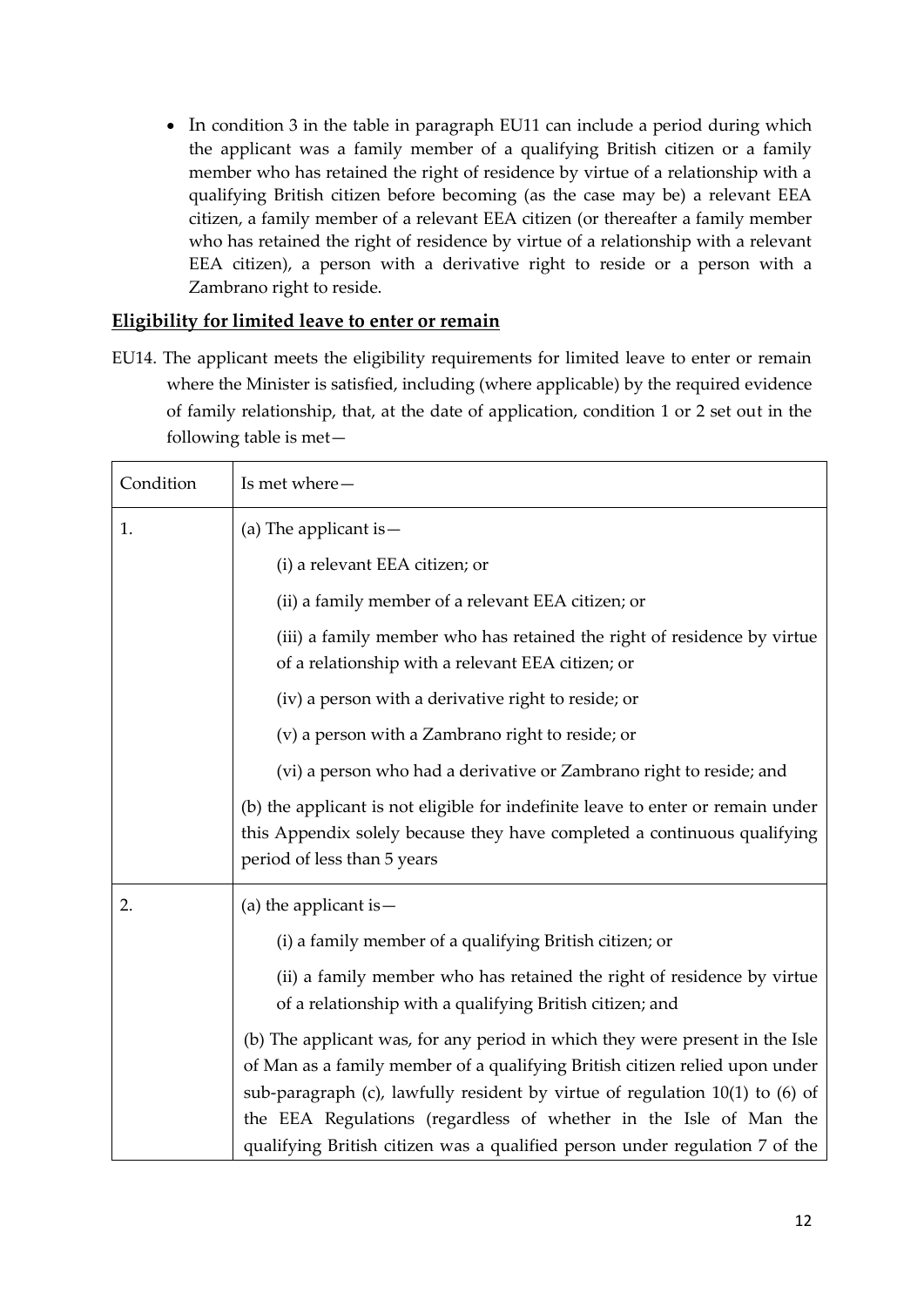| EEA Regulations); and                                                           |
|---------------------------------------------------------------------------------|
| (c) the applicant is not eligible for indefinite leave to enter or remain under |
| this Appendix solely because they have completed a continuous qualifying        |
| period of less than 5 years                                                     |

#### **Suitability**

- EU15. (a) An application made under this Appendix will be refused on grounds of suitability where any of the following apply at the date of decision—
	- (i) the applicant is subject to a **deportation order** or to a decision to make a deportation order; or
	- (ii) the applicant is subject to an **exclusion order** or **exclusion decision**.
	- (b) An application made under this Appendix may be refused on grounds of suitability where any of the following apply at the date of decision—
		- (i) the applicant is subject to a **UK or CI deportation order**; or
		- (ii) the applicant is subject to a **UK or CI exclusion decision**.
- EU16. An application made under this Appendix may be refused on grounds of suitability where, at the date of decision, the Minister is satisfied that it is proportionate to refuse the application where—
	- (a) in relation to the application and whether or not to the applicant's knowledge, false or misleading information, representations or documents have been submitted (including false or misleading information submitted to any person to obtain a document used in support of the application); and the information, representation or documentation is material to the decision whether or not to grant the applicant indefinite leave to enter or remain or limited leave to enter or remain under this Appendix; or
	- (b) the applicant is subject to a removal decision under the EEA Regulations; or
	- $(c)(i)$  the applicant—
		- (aa) has previously been refused admission to the Isle of Man in accordance with regulation 24(1) of the EEA Regulations; or
		- (bb) had indefinite leave to enter or remain granted under this Appendix (or limited leave to enter granted by virtue of having arrived in the Isle of Man with an entry clearance that was granted under Appendix EU (Family Permit) to these Rules) which was cancelled under paragraph 321B(b)(i) or 321B(b)(ii); and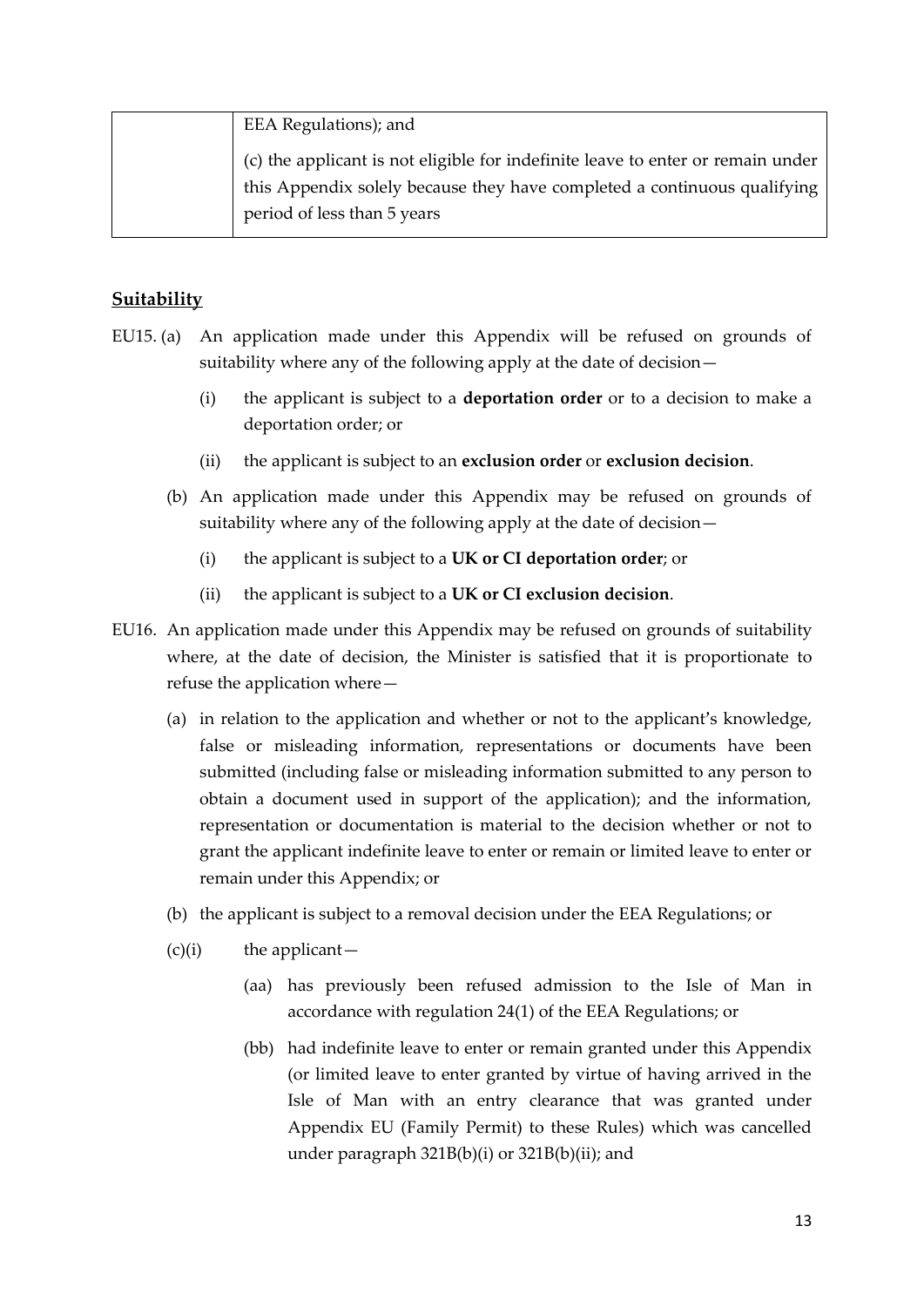- (ii) the refusal of the application is justified either—
	- (aa) on grounds of public policy, public security or public health in accordance with regulation 28 of the EEA Regulations, irrespective of whether those Regulations apply to that person (except that in regulation 28 for "with a right of permanent residence under regulation 17" and "has a right of permanent residence under regulation 17" read "who meets the requirements of paragraph EU11 or EU12 of Appendix EU to the Immigration Rules"; and for "EEA decision" read "a decision under paragraph EU16 of Appendix EU to the Immigration Rules"); or
	- (bb) in respect of conduct committed after the specified date, on the ground that the decision is conducive to the public good.
- EU17. The references in paragraphs EU15 and EU16 to an order or decision to which the applicant is subject do not include an order or decision which, at the date of decision on his or her application under this Appendix, has been set aside or no longer has effect in respect of the applicant.

| Term          | Definition                                                                                                                                                                          |
|---------------|-------------------------------------------------------------------------------------------------------------------------------------------------------------------------------------|
| adopted child | a child adopted in accordance with a decision taken-                                                                                                                                |
|               | (a) by the competent administrative authority or court in the Isle<br>of Man or the UK or Channel Islands; or                                                                       |
|               | (b) by the competent administrative authority or court in a<br>country whose adoption orders are recognised under the law of<br>the Isle of Man or in the UK or Channel Islands; or |
|               | (c) in a particular case in which that decision in another country<br>has been recognised in the Isle of Man or in the UK or Channel<br>Islands as an adoption                      |
| child         | (a) the direct descendant under the age of 21 years of a relevant<br>EEA citizen (or of a qualifying British citizen) or of his or her<br>spouse or civil partner; or               |
|               | (b) (i) the direct descendant aged 21 years or over of a relevant<br>EEA citizen (or of a qualifying British citizen) or of his or her<br>spouse or civil partner; and              |

#### **Annex 1 – Definitions**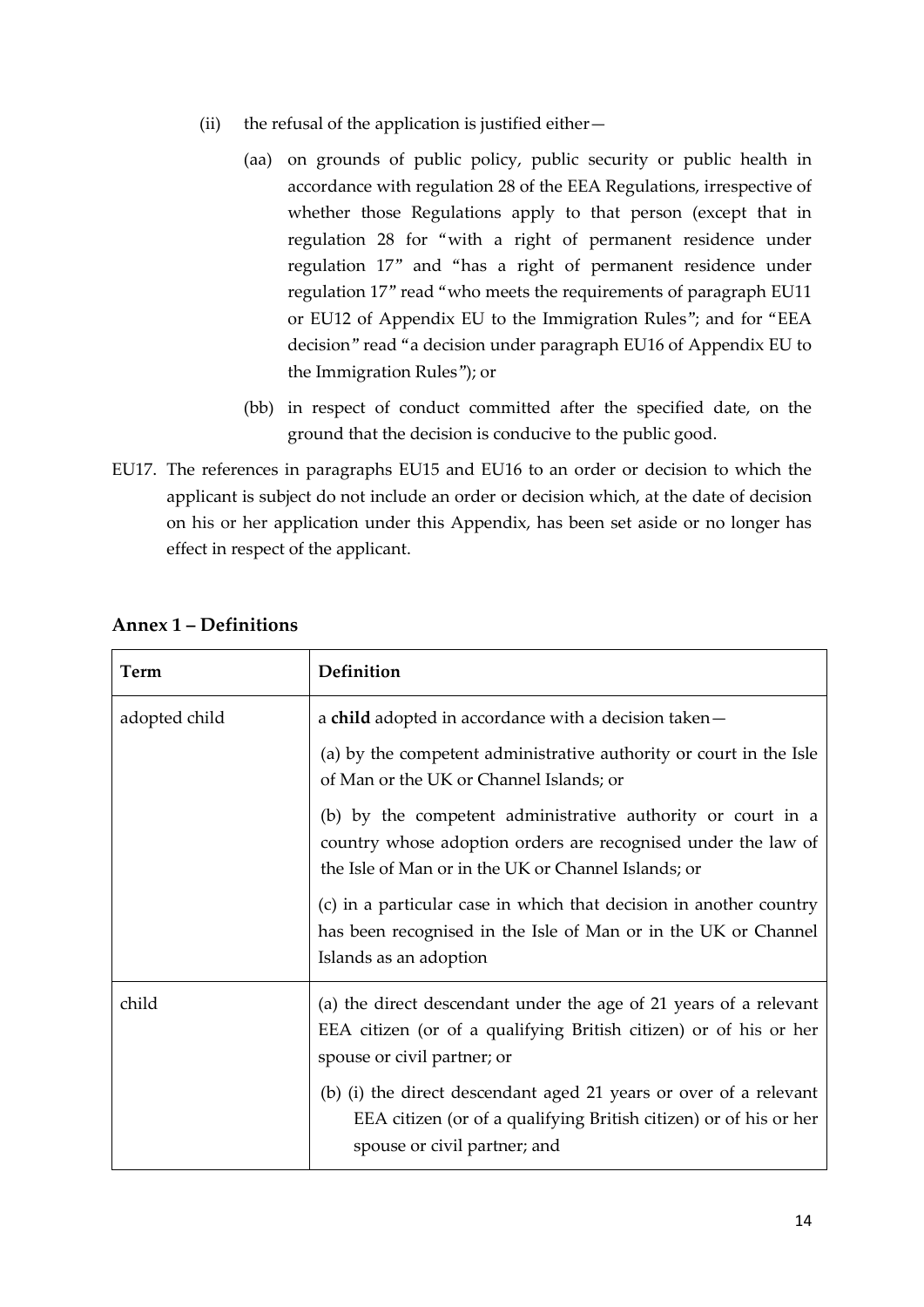| (ii) dependent on the relevant EEA citizen (or on the<br>qualifying British citizen) or on his or her spouse or civil<br>partner, unless the applicant was previously granted limited<br>leave to enter or remain under this Appendix as a child on<br>the basis that subparagraph (a) above applied (or under its<br>equivalent in the UK or Channel Islands on that basis)                              |
|-----------------------------------------------------------------------------------------------------------------------------------------------------------------------------------------------------------------------------------------------------------------------------------------------------------------------------------------------------------------------------------------------------------|
| 'dependent' means here that-                                                                                                                                                                                                                                                                                                                                                                              |
| (a) having regard to his or her financial and social conditions, or<br>health, the applicant cannot, or (as the case may be) for the<br>relevant period could not, meet his or her essential living needs<br>(in whole or in part) without the financial or other material<br>support of the relevant EEA citizen (or of the qualifying British<br>citizen) or of his or her spouse or civil partner; and |
| (b) such support is, or (as the case may be) was, being provided to<br>the applicant by the relevant EEA citizen (or by the qualifying<br>British citizen) or by his or her spouse or civil partner; and                                                                                                                                                                                                  |
| (c) there is no need to determine the reasons for that dependence<br>or for the recourse to that support.                                                                                                                                                                                                                                                                                                 |
| in addition-                                                                                                                                                                                                                                                                                                                                                                                              |
| (a) 'child' includes-                                                                                                                                                                                                                                                                                                                                                                                     |
| (i) an adopted child of; or                                                                                                                                                                                                                                                                                                                                                                               |
| (ii) a child born through surrogacy (where recognised in the<br>law of the Isle of Man or laws in the UK or Channel Islands)<br>for; or                                                                                                                                                                                                                                                                   |
| (iii) a child in respect of whom a special guardianship order<br>(within the meaning of section 17A of the Children and<br>Young Persons Act 2001) has been made appointing as his or<br>her special guardian; or                                                                                                                                                                                         |
| (iv) a child in respect of whom an order has been made<br>under sections 6 or 7 of the Children and Young Persons Act<br>2001 appointing as his or her guardian; or                                                                                                                                                                                                                                       |
| (v) a child in respect of whom a special guardianship order<br>(within the meaning of section 14A(1) of the Children Act<br>1989 (of Parliament)) is in force appointing as his or her<br>special guardian; or                                                                                                                                                                                            |
| (vi) a child in respect of whom an order has been made                                                                                                                                                                                                                                                                                                                                                    |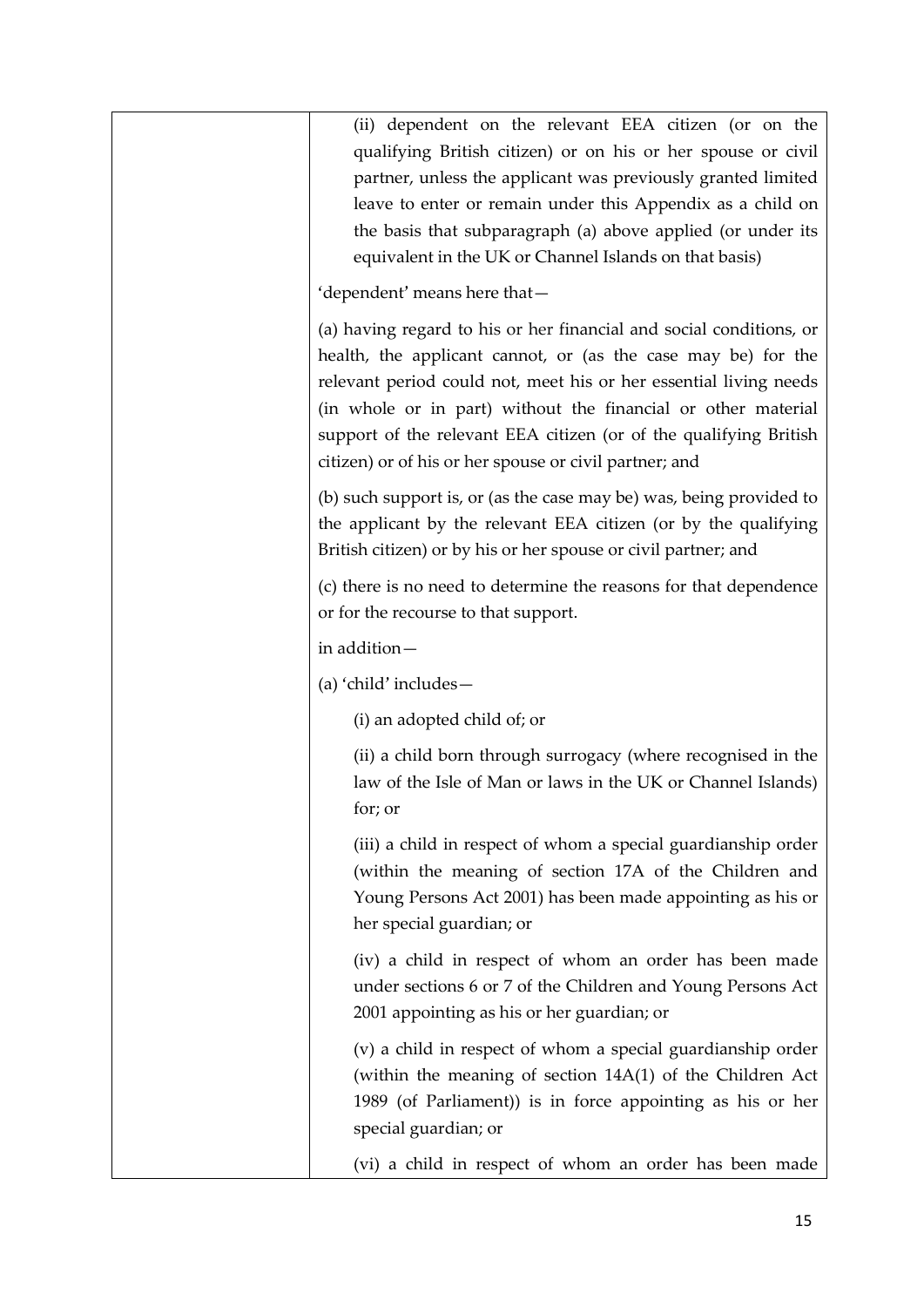| under section 5 of the Children Act 1989 (of Parliament)<br>appointing as his or her guardian; or                                                                                                                                                                                                                                                                |
|------------------------------------------------------------------------------------------------------------------------------------------------------------------------------------------------------------------------------------------------------------------------------------------------------------------------------------------------------------------|
| (vii) a child subject to a permanence order made under<br>section 80 of the Adoption and Children (Scotland) Act 2007<br>(of Parliament) vesting parental responsibilities and parental<br>rights in a person who is; or                                                                                                                                         |
| (viii) a child who has a guardian appointed under section 7<br>of the Children (Scotland) Act 1995 (of Parliament), or who is<br>living with a person pursuant to an order made under<br>section 11 of that Act, and that guardian or other person is; or                                                                                                        |
| (ix) a child in respect of whom an order has been made under<br>Article 159 of the Children (Northern Ireland) Order 1995 (of<br>Parliament), or in respect of whom an appointment has been<br>made under Article 160 of that Order, appointing as his or<br>her guardian a person who is; or                                                                    |
| (x) a child who has a guardian appointed under section 12 or<br>14 of the Children (Guernsey and Alderney) Law 2008 or<br>section 12 or 13 of the Children (Sark) Law 2016, or who is<br>living in the care of a person pursuant to an order made<br>under section 14 of the 2008 Law or section 13 of the 2016<br>Law, and that guardian or other person is; or |
| (xi) a child in respect of whom an order under Article 7 of the<br>Children (Jersey) Law 2002 is in force appointing as his or<br>her guardian,                                                                                                                                                                                                                  |
| (as the case may be) a relevant EEA citizen (or a qualifying<br>British citizen) or his or her spouse or civil partner, but<br>'child' does not include a child cared for by a relevant EEA<br>citizen (or by a qualifying British citizen) or his or her spouse<br>or civil partner solely by virtue of a formal or informal<br>fostering arrangement; and      |
| (b) 'direct descendant' also includes a grandchild or great-<br>grandchild, other than for the purpose of meeting condition 7 in<br>the table in paragraph EU11 of this Appendix or condition 4 in<br>the table in paragraph EU12; and                                                                                                                           |
| (c) 'spouse or civil partner' means (as the case may be) the person<br>described in sub-paragraph (a)(i) of the entry for 'family member<br>of a qualifying British citizen' or in sub-paragraph (a) of the entry                                                                                                                                                |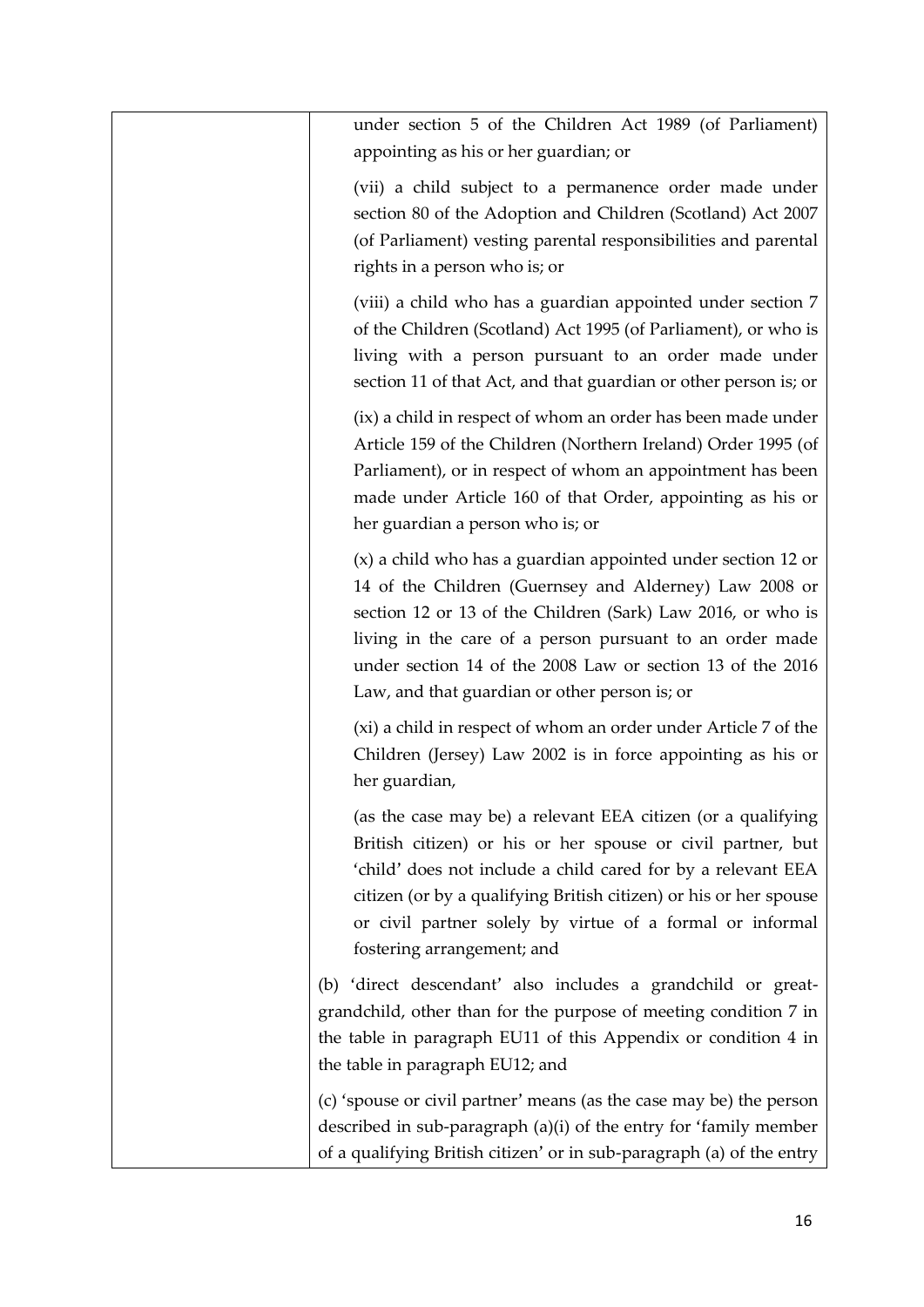|                                       | for 'family member of a relevant EEA citizen' in this table                                                                                                                                                                                                                                                                                                                                                                                                                                                                                                                                                       |
|---------------------------------------|-------------------------------------------------------------------------------------------------------------------------------------------------------------------------------------------------------------------------------------------------------------------------------------------------------------------------------------------------------------------------------------------------------------------------------------------------------------------------------------------------------------------------------------------------------------------------------------------------------------------|
| civil partner                         | (a) the person is, or (as the case may be) for the relevant period<br>was, in a valid civil partnership (which exists or existed under or<br>by virtue of the Civil Partnership Act 2011 or under any<br>equivalent legislation in the UK or Channel Islands); or is, or (as<br>the case may be) for the relevant period was, in a same sex<br>relationship registered overseas which is, or was, entitled to be<br>treated as a civil partnership under that Act or under any<br>equivalent legislation in the UK or Channel Islands, with a<br>relevant EEA citizen (or with a qualifying British citizen); and |
|                                       | (b) it is, or (as the case may be) for the relevant period was, not a<br>civil partnership of convenience; and                                                                                                                                                                                                                                                                                                                                                                                                                                                                                                    |
|                                       | (c) neither party has, or (as the case may be) for the relevant<br>period had, another civil partner, a spouse or a durable partner<br>with (in any of those circumstances) immigration status in the<br>Isle of Man or the UK or Channel Islands based on that person's<br>relationship with that party                                                                                                                                                                                                                                                                                                          |
| civil partnership of<br>convenience   | a civil partnership, durable partnership or marriage entered into<br>as a means to circumvent-                                                                                                                                                                                                                                                                                                                                                                                                                                                                                                                    |
| durable partnership of<br>convenience | (a) any criterion the party would have to meet in order to enjoy a<br>right to enter or reside in the Isle of Man under the EEA<br>Regulations; or                                                                                                                                                                                                                                                                                                                                                                                                                                                                |
|                                       | (b) any other provision of the immigration law of the Isle of Man<br>or any requirement of the Immigration Rules; or                                                                                                                                                                                                                                                                                                                                                                                                                                                                                              |
| marriage of<br>convenience            | (c) any criterion the party would otherwise have to meet in order<br>to enjoy a right to enter or reside in the Isle of Man under EU law;<br>or                                                                                                                                                                                                                                                                                                                                                                                                                                                                   |
|                                       | (d) any criterion the party would have to meet in order to enter or<br>reside in the UK or Channel Islands under the laws of the United<br>Kingdom or the Channel Islands                                                                                                                                                                                                                                                                                                                                                                                                                                         |
| continuous qualifying                 | a period of residence in the UK and Islands-                                                                                                                                                                                                                                                                                                                                                                                                                                                                                                                                                                      |
| period                                | (a) which began before the specified date; and                                                                                                                                                                                                                                                                                                                                                                                                                                                                                                                                                                    |
|                                       | (b) during which none of the following occurred –                                                                                                                                                                                                                                                                                                                                                                                                                                                                                                                                                                 |
|                                       | (i) absence(s) from the UK and Islands which exceeded a<br>total of 6 months in any 12-month period, except for-                                                                                                                                                                                                                                                                                                                                                                                                                                                                                                  |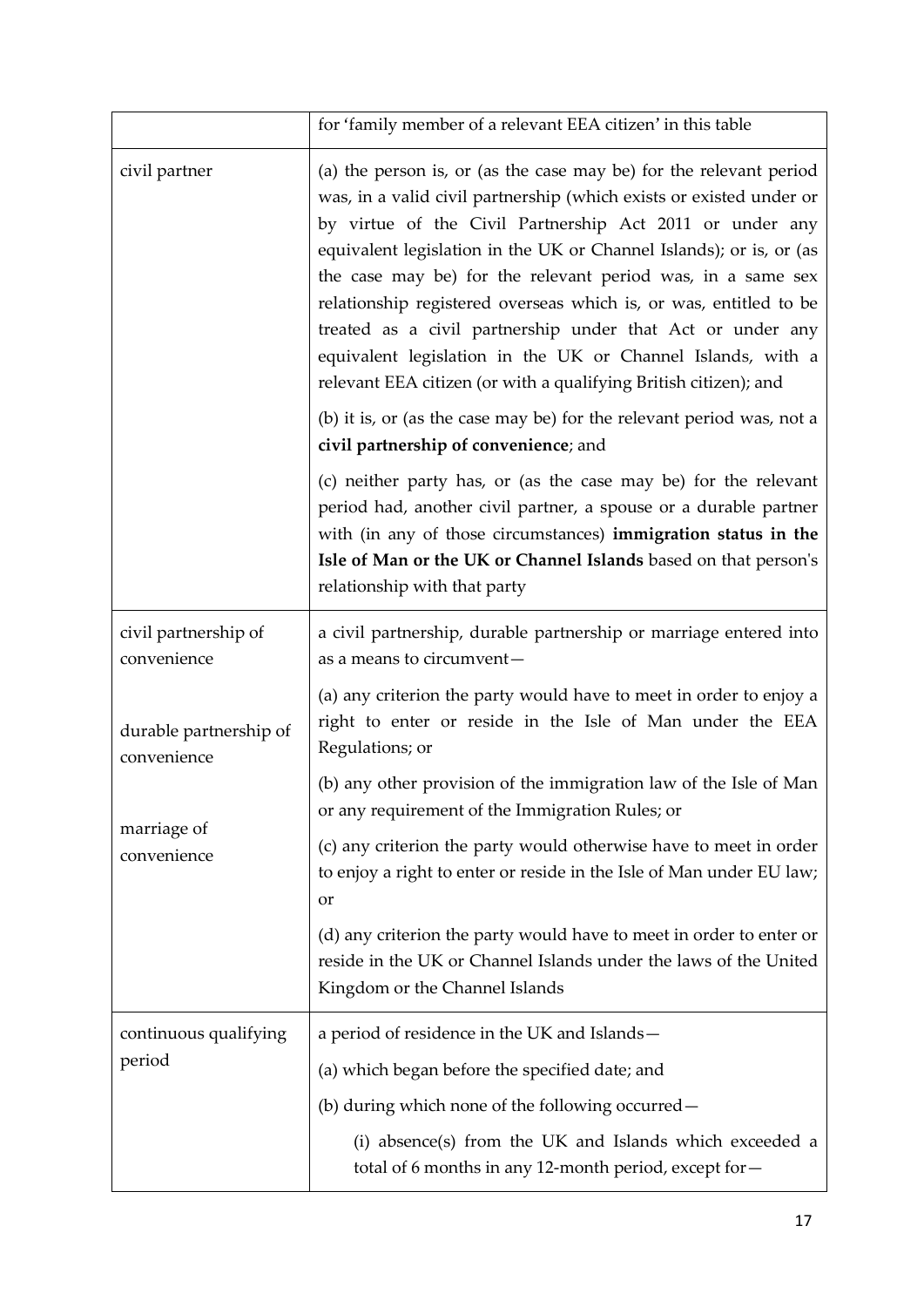| (aa) a single period of absence which did not exceed 12                                                                                                                                                                                                                                                                                                                 |
|-------------------------------------------------------------------------------------------------------------------------------------------------------------------------------------------------------------------------------------------------------------------------------------------------------------------------------------------------------------------------|
| months and was for an important reason (such as                                                                                                                                                                                                                                                                                                                         |
| pregnancy, childbirth, serious illness, study, vocational                                                                                                                                                                                                                                                                                                               |
| training or an overseas posting); or                                                                                                                                                                                                                                                                                                                                    |
| (bb) any period of absence on compulsory military<br>service;                                                                                                                                                                                                                                                                                                           |
| (cc) any period of absence on Crown service or (as a<br>spouse, civil partner, durable partner or child) any<br>period of absence accompanying a person on a posting<br>on Crown service; or                                                                                                                                                                            |
| (dd) any period spent working in the UK marine area (as<br>defined in section 42 of the Marine and Coastal Access<br>Act 2009 <sup>4</sup> );                                                                                                                                                                                                                           |
| (ii) the person served or is serving a sentence<br>of<br>imprisonment of any length in the UK and Islands; or                                                                                                                                                                                                                                                           |
| (iii) any of the following, unless it has been set aside or no                                                                                                                                                                                                                                                                                                          |
| longer has effect in respect of the person-                                                                                                                                                                                                                                                                                                                             |
| (aa) any decision or order to exclude or remove under<br>regulation 24 or 33 of the EEA Regulations (or under the<br>equivalent provisions of the Immigration (European<br>Economic Area) Regulations 2016 (of Parliament)); or                                                                                                                                         |
| (bb) a decision to which regulation $17(4)$ of the EEA<br>Regulations otherwise refers, unless that decision arose<br>from a previous decision under regulation $25(1)$ of the<br>EEA Regulations (or the equivalent decision, subject to<br>equivalent qualification, under<br>the<br>Immigration<br>(European Economic Area) Regulations 2016 (of<br>Parliament)); or |
| (cc) an exclusion decision; or                                                                                                                                                                                                                                                                                                                                          |
| (dd) a deportation order, other than by virtue of the EEA<br>Regulations; or                                                                                                                                                                                                                                                                                            |
| (ee) a UK or CI deportation order; or                                                                                                                                                                                                                                                                                                                                   |
| (ff) a UK or CI exclusion decision; and                                                                                                                                                                                                                                                                                                                                 |
| (c) (where the period is less than 5 years and the person has not                                                                                                                                                                                                                                                                                                       |
| acquired the right of permanent residence in the Isle of Man                                                                                                                                                                                                                                                                                                            |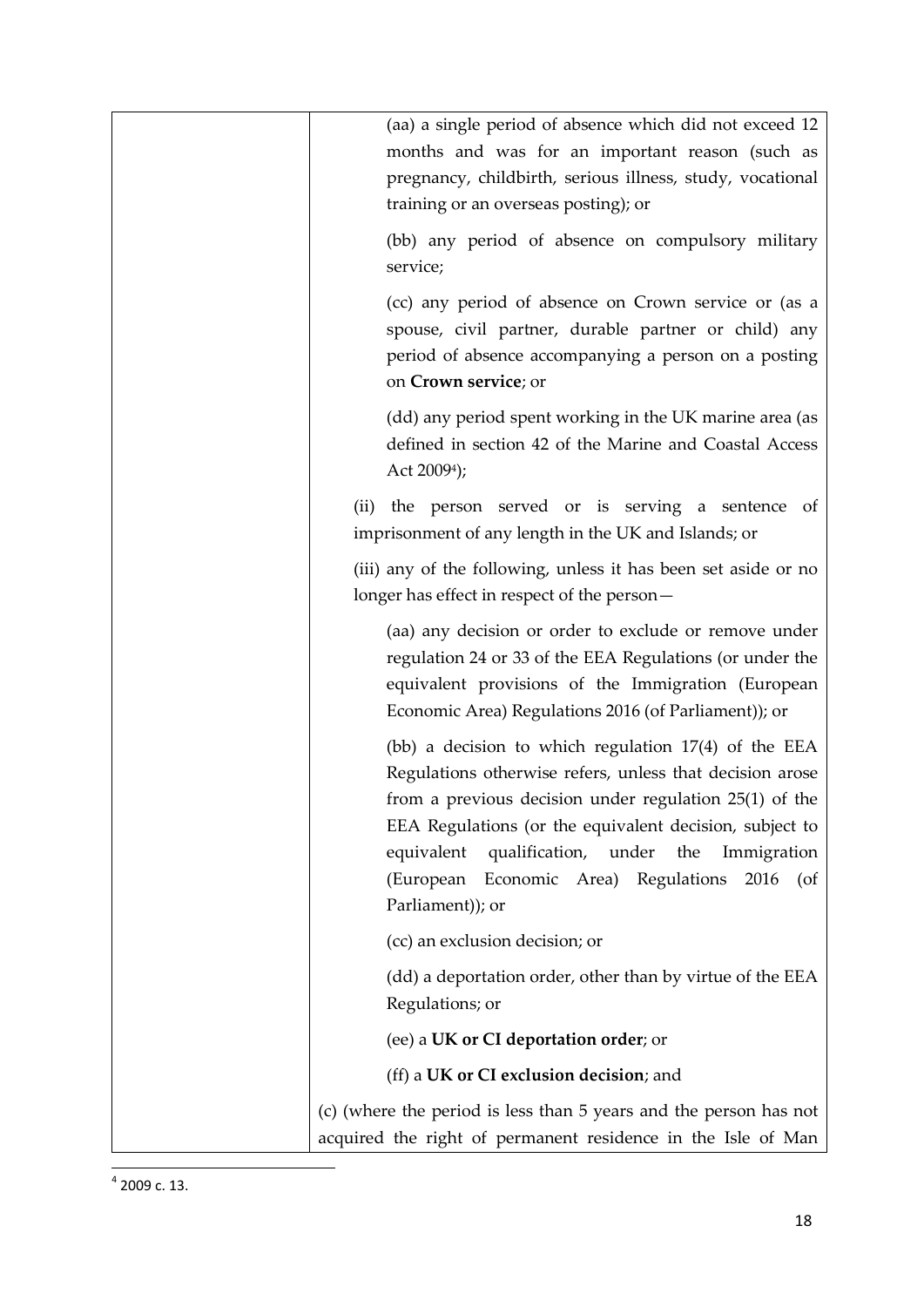|                                | under regulation 17 of the EEA Regulations, or the right of<br>permanent residence in the UK or Channel Islands either under<br>the Immigration (European Economic Area) Regulations 2016 (of<br>Parliament) or through the application there of section 7 of the<br>Immigration Act 1988) which continues at the date of application |
|--------------------------------|---------------------------------------------------------------------------------------------------------------------------------------------------------------------------------------------------------------------------------------------------------------------------------------------------------------------------------------|
| crown service                  | service as-                                                                                                                                                                                                                                                                                                                           |
|                                | (a) a member of HM Forces (as defined in the Armed Forces Act<br>2006 (an Act of Parliament)); or                                                                                                                                                                                                                                     |
|                                | (b) an employee of the UK Government, a Northern Ireland<br>department, the Scottish Administration<br>the<br>Welsh<br><sub>or</sub><br>Government; or                                                                                                                                                                                |
|                                | (c) a permanent member of the British Council                                                                                                                                                                                                                                                                                         |
| date and time of<br>withdrawal | The date on which, and the time (according to GMT) on that day<br>at which the United Kingdom withdraws from the European<br>Union                                                                                                                                                                                                    |
| date of application            | the date on which the application is submitted under the required<br>application process, which means-                                                                                                                                                                                                                                |
|                                | (a) in the case of an application made outside of the UK and<br>Islands, the date on which the relevant on-line application form is<br>submitted online; or                                                                                                                                                                           |
|                                | (b) in the case of an application made within the Isle of Man $-$                                                                                                                                                                                                                                                                     |
|                                | (i) where it is submitted in person to the Immigration<br>Service address specified on the form, the date on which it<br>is delivered;                                                                                                                                                                                                |
|                                | (ii) where it is sent by pre-paid post, the date as shown on<br>the tracking information provided by the carrier or, if not<br>tracked, by the postmark date on the envelope; or                                                                                                                                                      |
|                                | (ii) where it is sent by courier, or other postal services<br>provider, the date on which it is delivered to the<br>Immigration Service address specified on the form                                                                                                                                                                 |
| dependent parent               | the direct relative in the ascending line of a relevant EEA citizen<br>(or of a qualifying British citizen) or of his or her spouse or civil<br>partner                                                                                                                                                                               |
|                                | in addition-                                                                                                                                                                                                                                                                                                                          |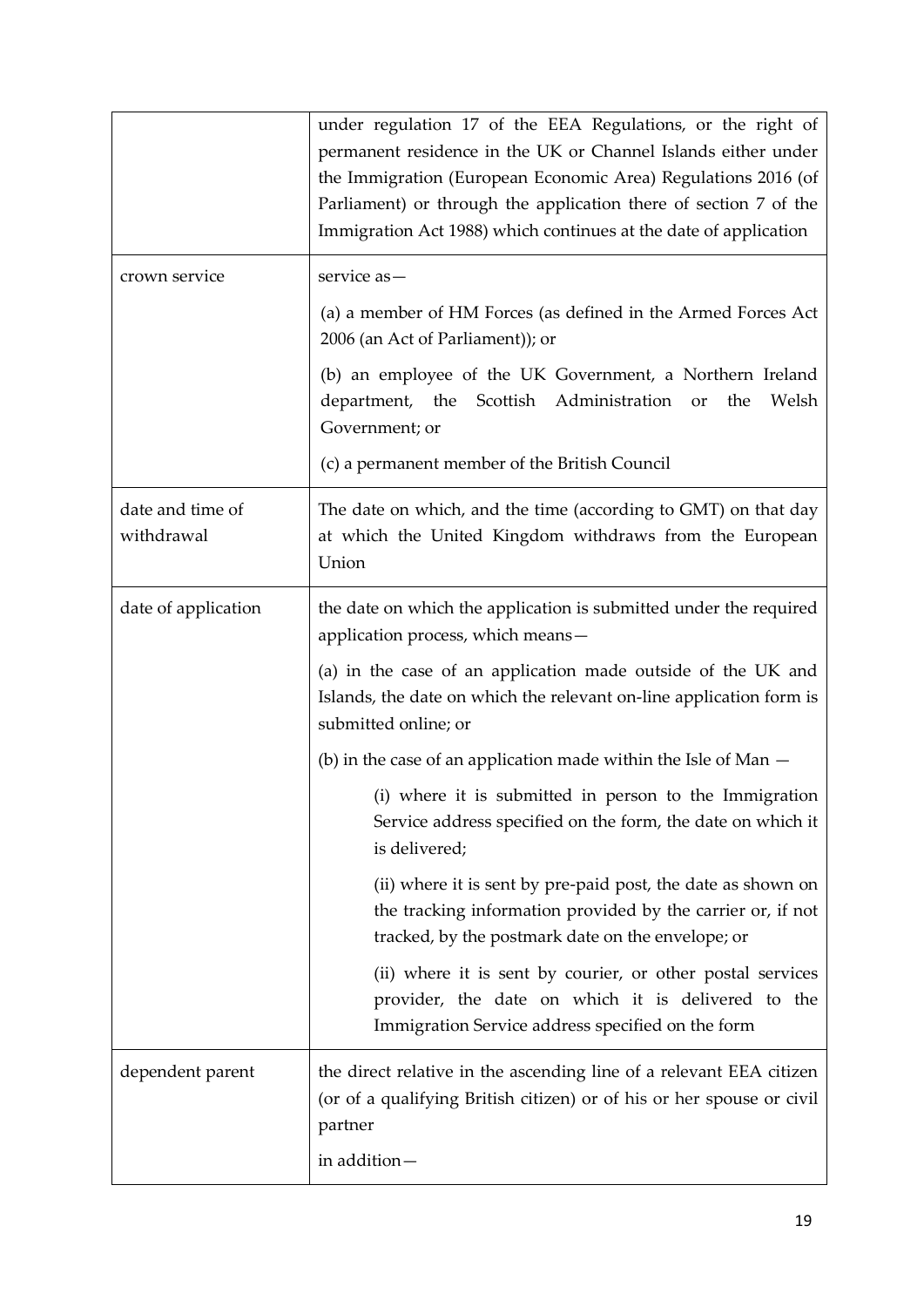|                    | (a) 'direct relative in the ascending line' includes-                                                                                                                                                                                                                                                                                                            |
|--------------------|------------------------------------------------------------------------------------------------------------------------------------------------------------------------------------------------------------------------------------------------------------------------------------------------------------------------------------------------------------------|
|                    | (i) a grandparent or great-grandparent; and                                                                                                                                                                                                                                                                                                                      |
|                    | (ii) an adoptive parent of an adopted child; and                                                                                                                                                                                                                                                                                                                 |
|                    | (b) 'spouse or civil partner' means (as the case may be) the person<br>described in sub-paragraph (a)(i) of the entry for 'family member<br>of a qualifying British citizen' or in sub-paragraph (a) of the entry<br>for 'family member of a relevant EEA citizen' in this table; and                                                                            |
|                    | (c) the dependence of the direct relative in the ascending line on<br>the relevant EEA citizen (or on the qualifying British citizen) -<br>where the relevant EEA citizen or the qualifying British citizen is<br>not a person under the age of 18 years, or on his or her spouse or<br>civil partner, is assumed                                                |
| dependent relative | (a) a relative of his or her sponsor but not the sponsor's spouse,<br>civil partner, durable partner, child or dependent parent; and the<br>relative is, or (as the case may be) for the relevant period was, a<br>dependant of the sponsor, a member of his or her household or in<br>strict need of his or her personal care on serious health grounds;<br>and |
|                    | (b) the person holds a <b>relevant document</b> as the dependent<br>relative of his or her sponsor for the period of residence relied<br>upon                                                                                                                                                                                                                    |
|                    | 'sponsor' means here-                                                                                                                                                                                                                                                                                                                                            |
|                    | (a) a relevant EEA citizen who has been or is being granted<br>indefinite leave to enter or remain or limited leave to enter or<br>remain under this Appendix (or who would be granted that leave,<br>if they made a valid application under this Appendix); or                                                                                                  |
|                    | (b) the spouse or civil partner of such a relevant EEA citizen,<br>where the application for that relevant document was made<br>before 15 March 2019; or                                                                                                                                                                                                         |
|                    | (c) a qualifying British citizen                                                                                                                                                                                                                                                                                                                                 |
| deportation order  | as the case may be $-$                                                                                                                                                                                                                                                                                                                                           |
|                    | (a) an order made under section $5(1)$ of the Immigration Act 1971<br>by virtue of regulation 33(3) of the EEA Regulations; or                                                                                                                                                                                                                                   |
|                    | (b) an order made under section $5(1)$ of the Immigration Act 1971<br>by virtue of section $3(5)$ or section $3(6)$ of that Act (in respect of                                                                                                                                                                                                                   |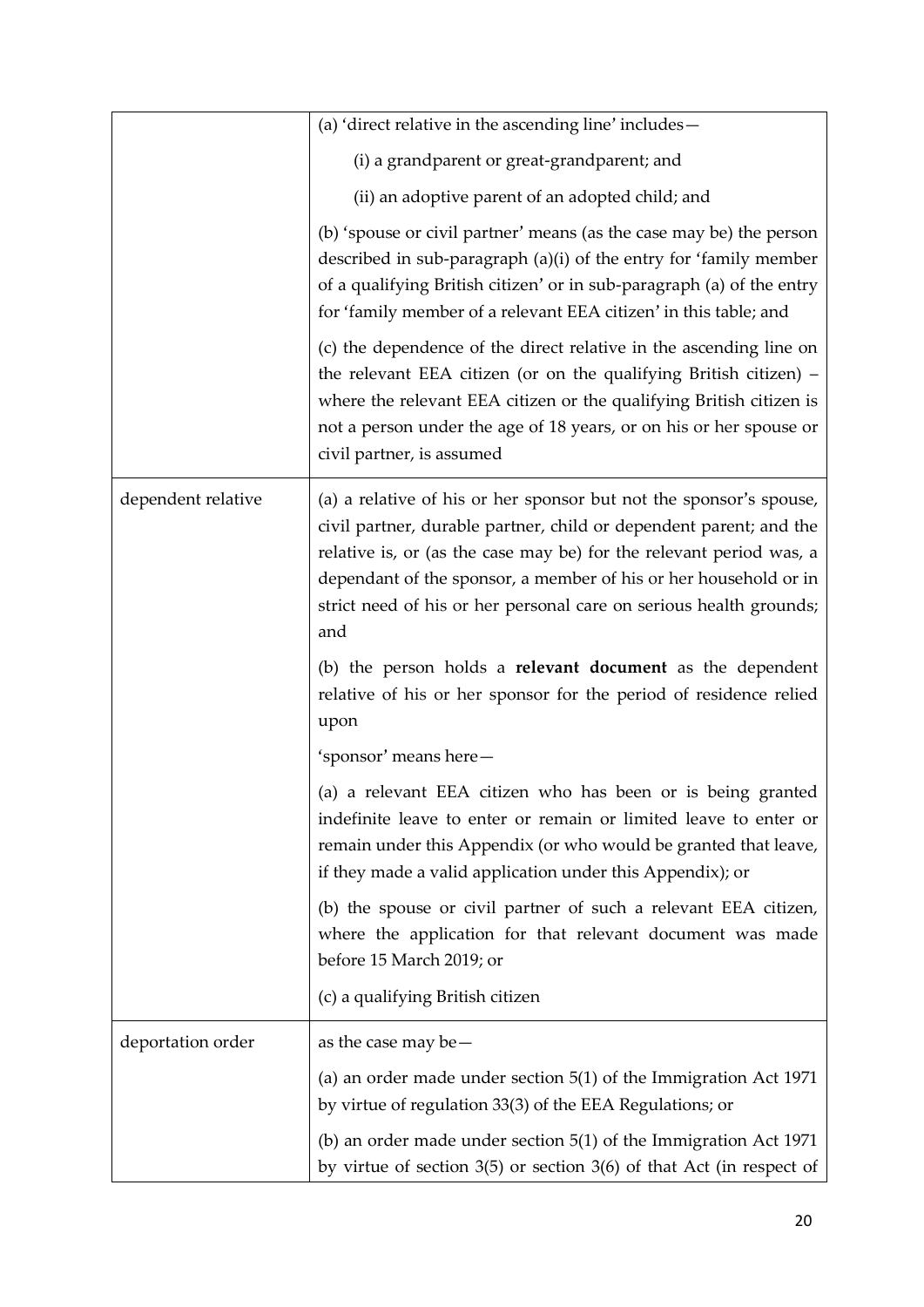|                                            | conduct after the specified date, or conduct committed before that<br>date where the Minister has decided that the deportation order is<br>justified on the grounds of public policy, public security or public<br>health in accordance with regulation 28 of the EEA Regulations,<br>irrespective of whether the EEA Regulations apply to the person,<br>except that for "a right of permanent residence under regulation<br>17" read "indefinite leave to enter or remain"; and for "an EEA<br>decision" read "a deportation decision")                                                                           |
|--------------------------------------------|---------------------------------------------------------------------------------------------------------------------------------------------------------------------------------------------------------------------------------------------------------------------------------------------------------------------------------------------------------------------------------------------------------------------------------------------------------------------------------------------------------------------------------------------------------------------------------------------------------------------|
| documented right of<br>permanent residence | the Minister is satisfied from the information available to him or<br>her that-                                                                                                                                                                                                                                                                                                                                                                                                                                                                                                                                     |
|                                            | (a) (i) the person has been issued by the Minister with a document<br>certifying a right of permanent residence under regulation<br>20 of the EEA Regulations; and                                                                                                                                                                                                                                                                                                                                                                                                                                                  |
|                                            | (ii) this document is not invalid under regulation $20(3)(c)$ ;<br>and                                                                                                                                                                                                                                                                                                                                                                                                                                                                                                                                              |
|                                            | (iii) this document has not been revoked, and its renewal has<br>not been refused, under regulation 25 (except where the<br>revocation or refusal occurred because the person had been<br>absent from the UK and Islands for a period of more than 2,<br>and no more than 5, consecutive years); and                                                                                                                                                                                                                                                                                                                |
|                                            | (iv) the person's right to reside has not been cancelled under<br>regulation 26; or                                                                                                                                                                                                                                                                                                                                                                                                                                                                                                                                 |
|                                            | (b) the person has been issued by the Secretary of State with a<br>document certifying permanent residence or a permanent<br>residence card (and that permanent residence card was issued or<br>renewed within the last 10 years) under regulation 19 of the<br>Immigration (European Economic Area) Regulations 2016 (of<br>Parliament), or with a residence permit or residence document<br>under the Immigration (European Economic Area) Order 1994 (of<br>Parliament) endorsed to show permission to remain in the UK<br>indefinitely, and this evidence has not been revoked, invalidated<br>or cancelled; or |
|                                            | (c) the person has been given notice in writing under paragraphs<br>256 to 257A of the Immigration Rules of the Bailiwick of Guernsey<br>showing that they may remain indefinitely, and this notice has<br>not been revoked or otherwise ceased to be effective; or                                                                                                                                                                                                                                                                                                                                                 |
|                                            | (d) the person has been issued by the relevant Minister with a                                                                                                                                                                                                                                                                                                                                                                                                                                                                                                                                                      |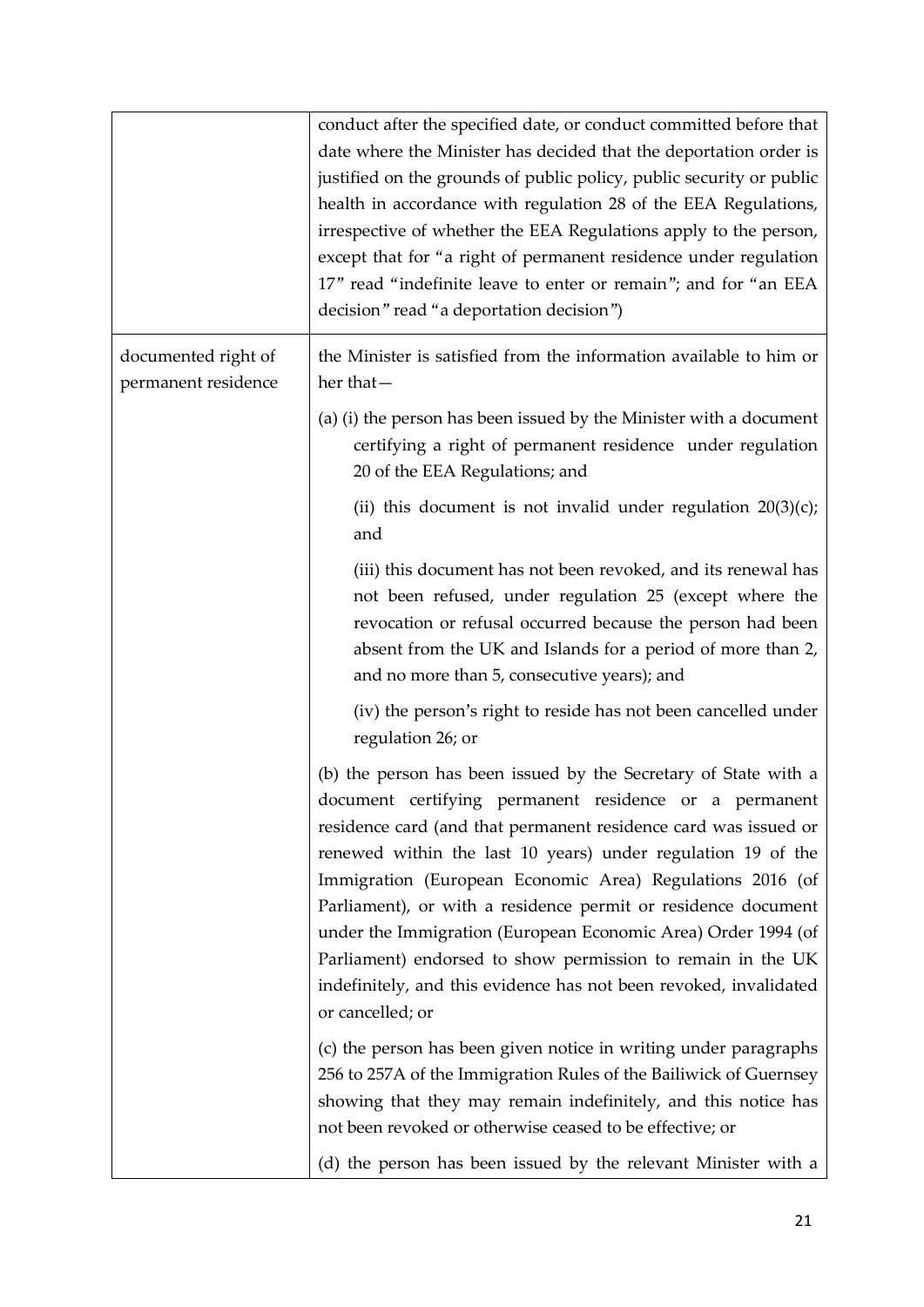|                        | document in accordance with paragraphs 255 to 258 of the<br>Immigration Rules of the Bailiwick of Jersey in an appropriate<br>form certifying permanent residence or a permanent residence<br>card, and this document or card has not been revoked or<br>otherwise ceased to be effective                                                                                               |
|------------------------|-----------------------------------------------------------------------------------------------------------------------------------------------------------------------------------------------------------------------------------------------------------------------------------------------------------------------------------------------------------------------------------------|
| durable partner        | (a) the person is, or (as the case may be) for the relevant period<br>was, in a durable relationship with a relevant EEA citizen (or with<br>a qualifying British citizen), with the couple having lived together<br>in a relationship akin to a marriage or civil partnership for at least<br>2 years (unless there is other significant evidence of the durable<br>relationship); and |
|                        | (b) the person holds a relevant document as the durable partner<br>of the relevant EEA citizen (or of the qualifying British citizen) for<br>the period of residence relied upon, unless the date of application<br>is after 31 December 2020 and the person was resident outside the<br>UK and Islands at that date; and                                                               |
|                        | (c) it is, or (as the case may be) for the relevant period was, not a<br>durable partnership of convenience; and                                                                                                                                                                                                                                                                        |
|                        | (d) neither party has, or (as the case may be) for the relevant<br>period had, another durable partner, a spouse or a civil partner<br>with (in any of those circumstances) immigration status in the Isle<br>of Man or the UK or Channel Islands based on that person's<br>relationship with that party                                                                                |
|                        | in addition, to meet condition 6 in the table in paragraph EU11 of<br>this Appendix, the above requirements are to be met with<br>reference to the period immediately before the death of the<br>relevant EEA citizen rather than to the date of application                                                                                                                            |
| educational course     | a general educational course, apprenticeship or vocational<br>training course, as provided by regulation 12(7) of the EEA<br>Regulations                                                                                                                                                                                                                                                |
| <b>EEA Regulations</b> | the Immigration (European Economic Area) Regulations 2019 (as<br>they have effect at the date of application or as they had effect<br>immediately before they were revoked)                                                                                                                                                                                                             |
| EEA citizen            | a person who is -                                                                                                                                                                                                                                                                                                                                                                       |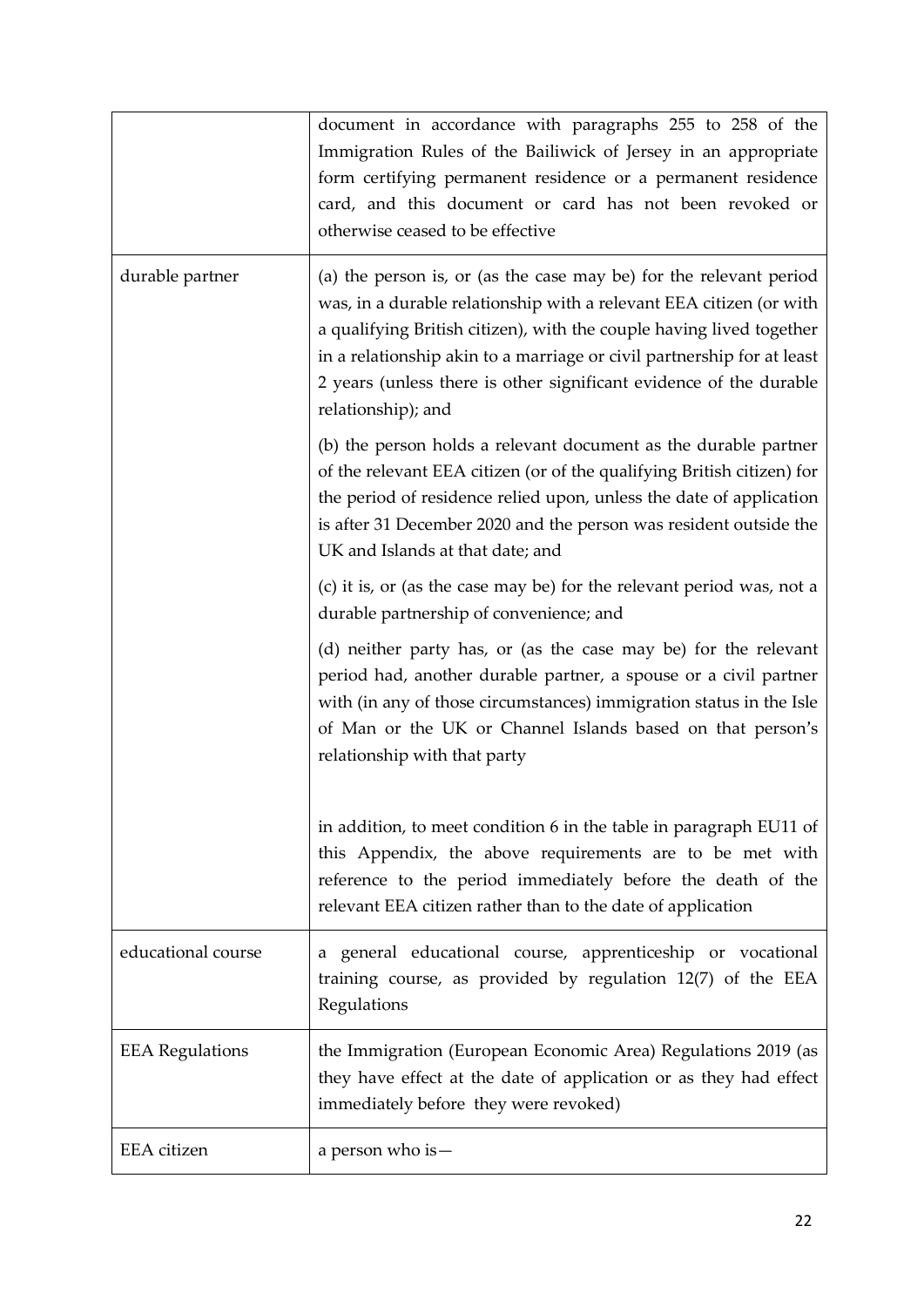|                    | (i) a national of Austria, Belgium, Bulgaria, Croatia, Republic<br>(a)<br>of Cyprus, Czech Republic, Denmark, Estonia, Finland,<br>France, Germany, Greece, Hungary, Iceland, Ireland, Italy,<br>Liechtenstein, Lithuania, Luxembourg,<br>Latvia,<br>Malta,<br>Netherlands, Norway, Poland, Portugal, Romania, Slovakia,<br>Slovenia, Spain, Sweden or Switzerland; and<br>(ii) not also a British citizen; or<br>(b) a relevant naturalised British citizen                                                                                                                                                                                                                                                                                                                                                                                                                                                                                          |
|--------------------|-------------------------------------------------------------------------------------------------------------------------------------------------------------------------------------------------------------------------------------------------------------------------------------------------------------------------------------------------------------------------------------------------------------------------------------------------------------------------------------------------------------------------------------------------------------------------------------------------------------------------------------------------------------------------------------------------------------------------------------------------------------------------------------------------------------------------------------------------------------------------------------------------------------------------------------------------------|
| evidence of birth  | (a) (in the case of a child) the <b>full birth certificate</b> (s) or other<br>document(s) which the Minister is satisfied evidences that the<br>applicant is the direct descendant of (or otherwise a child of) the<br>relevant EEA citizen (or of the qualifying British citizen) or of his<br>or her spouse or civil partner, as described (as the case may be) in<br>sub-paragraph (a)(i) of the entry for 'family member of a<br>qualifying British citizen' or in sub-paragraph (a) of the entry for<br>'family member of a relevant EEA citizen' in this table; or<br>(b) (in the case of a dependent parent) the full birth certificate(s)<br>or other document(s) which the Minister is satisfied evidences<br>that the applicant is the direct relative in the ascending line of the<br>relevant EEA citizen (or of the qualifying British citizen) or of his<br>or her spouse or civil partner, as described in sub-paragraph (a)<br>above |
| exclusion decision | a direction given by the Minister that a person must be refused<br>entry to the Isle of Man on the ground that that person's presence<br>in the Isle of Man would not be conducive to the public good-<br>(a) in respect of conduct committed after the specified date; or<br>(b) in respect of conduct committed before the specified date,<br>where the Minister is satisfied that the direction is justified on<br>grounds of public policy, public security or public health in<br>accordance with regulation 28 of the EEA Regulations,<br>irrespective of whether the EEA Regulations apply to that person,<br>except that in regulation 28 for "a right of permanent residence<br>under regulation 17" read "indefinite leave to enter or remain";<br>and for "an EEA decision" read "an exclusion direction"                                                                                                                                  |
| exclusion order    | an order made under regulation 24(5) of the EEA Regulations                                                                                                                                                                                                                                                                                                                                                                                                                                                                                                                                                                                                                                                                                                                                                                                                                                                                                           |
| family member of a | a person who has satisfied the Minister, including by the required                                                                                                                                                                                                                                                                                                                                                                                                                                                                                                                                                                                                                                                                                                                                                                                                                                                                                    |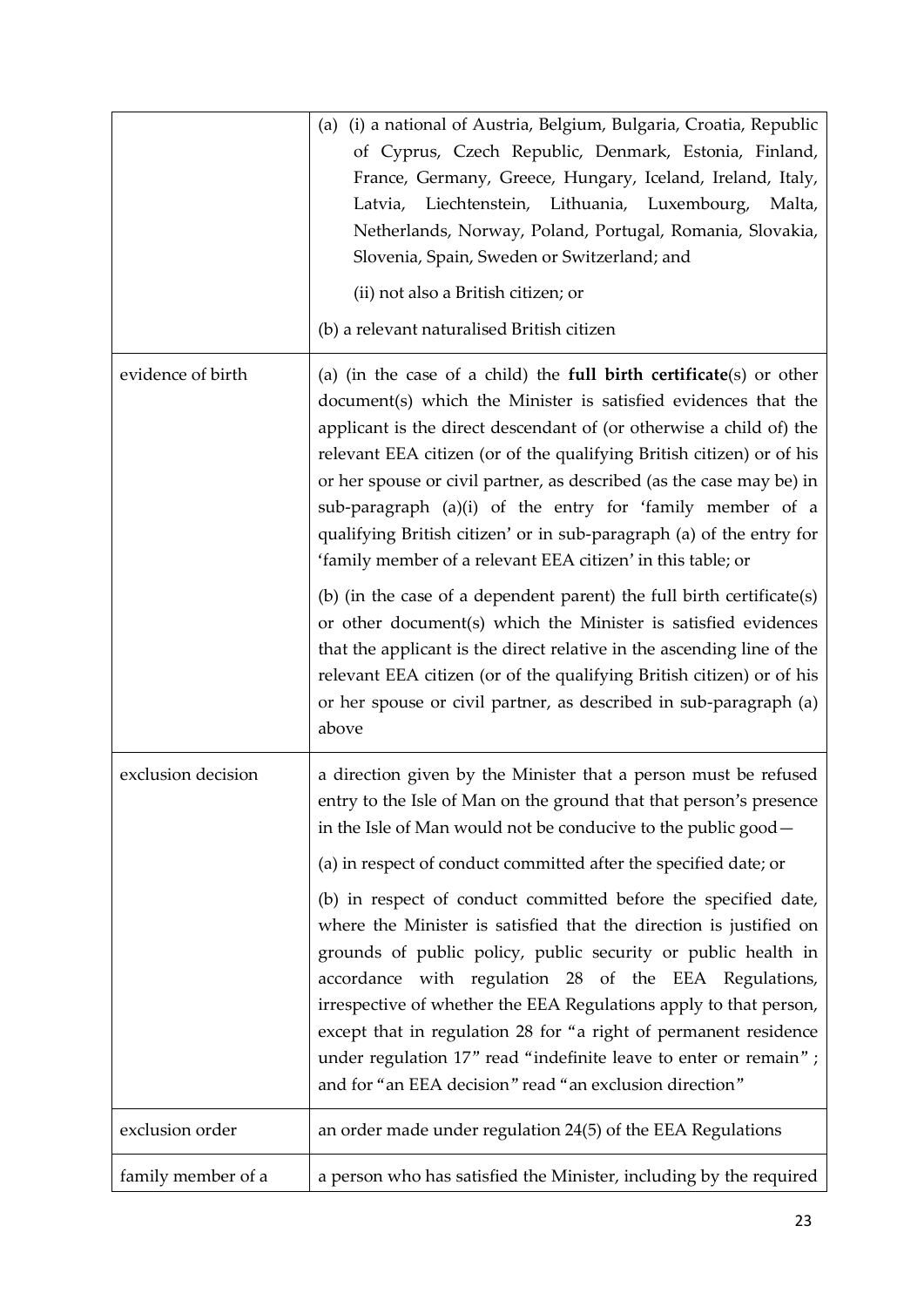| qualifying British | evidence of family relationship, that-                                                                                                                                                                                                                                                                                          |
|--------------------|---------------------------------------------------------------------------------------------------------------------------------------------------------------------------------------------------------------------------------------------------------------------------------------------------------------------------------|
| citizen            | (a) they have (or, as the case may be, had) returned to the Isle of<br>$Man-$                                                                                                                                                                                                                                                   |
|                    | (i) before 23:00 GMT on 29 March 2022, as the spouse or civil<br>partner of a qualifying British citizen, and -                                                                                                                                                                                                                 |
|                    | (aa) the marriage was contracted or the civil partnership<br>was formed before the date and time of withdrawal; or                                                                                                                                                                                                              |
|                    | (bb) the applicant was the durable partner of the<br>qualifying British citizen before the date and time of<br>withdrawal (the definition of 'durable partner' in this<br>table being met before then rather than at the date of<br>application) and the partnership remained durable at the<br>date and time of withdrawal; or |
|                    | (ii) (where sub-paragraph (a)(i)(bb) does not apply) before<br>23:00 GMT on 31 December 2020, as the spouse or civil<br>partner of a qualifying British citizen, and the marriage was<br>contracted or the civil partnership was formed after the date<br>and time of withdrawal; or                                            |
|                    | (iii) before 23:00 GMT on 29 March 2022, as the durable<br>partner of a qualifying British citizen, and -                                                                                                                                                                                                                       |
|                    | (aa) the partnership was formed and was durable before<br>the date and time of withdrawal; and                                                                                                                                                                                                                                  |
|                    | (bb) the partnership remains durable at the date of<br>application; or                                                                                                                                                                                                                                                          |
|                    | (iv) before 23:00 GMT on 31 December 2020, as the durable<br>partner of a qualifying British citizen, and -                                                                                                                                                                                                                     |
|                    | (aa) the partnership was formed and was durable after<br>the date and time of withdrawal; and                                                                                                                                                                                                                                   |
|                    | (bb) the partnership remained durable at the date of<br>application; or                                                                                                                                                                                                                                                         |
|                    | (v) before $23:00$ GMT on 29 March 2022, as the child or<br>dependent parent of a qualifying British citizen; or                                                                                                                                                                                                                |
|                    | (vi) before 23:00 GMT on 29 March 2022, as the child or<br>dependent parent of the spouse or civil partner of a<br>qualifying British citizen, as described in sub-paragraph (i)                                                                                                                                                |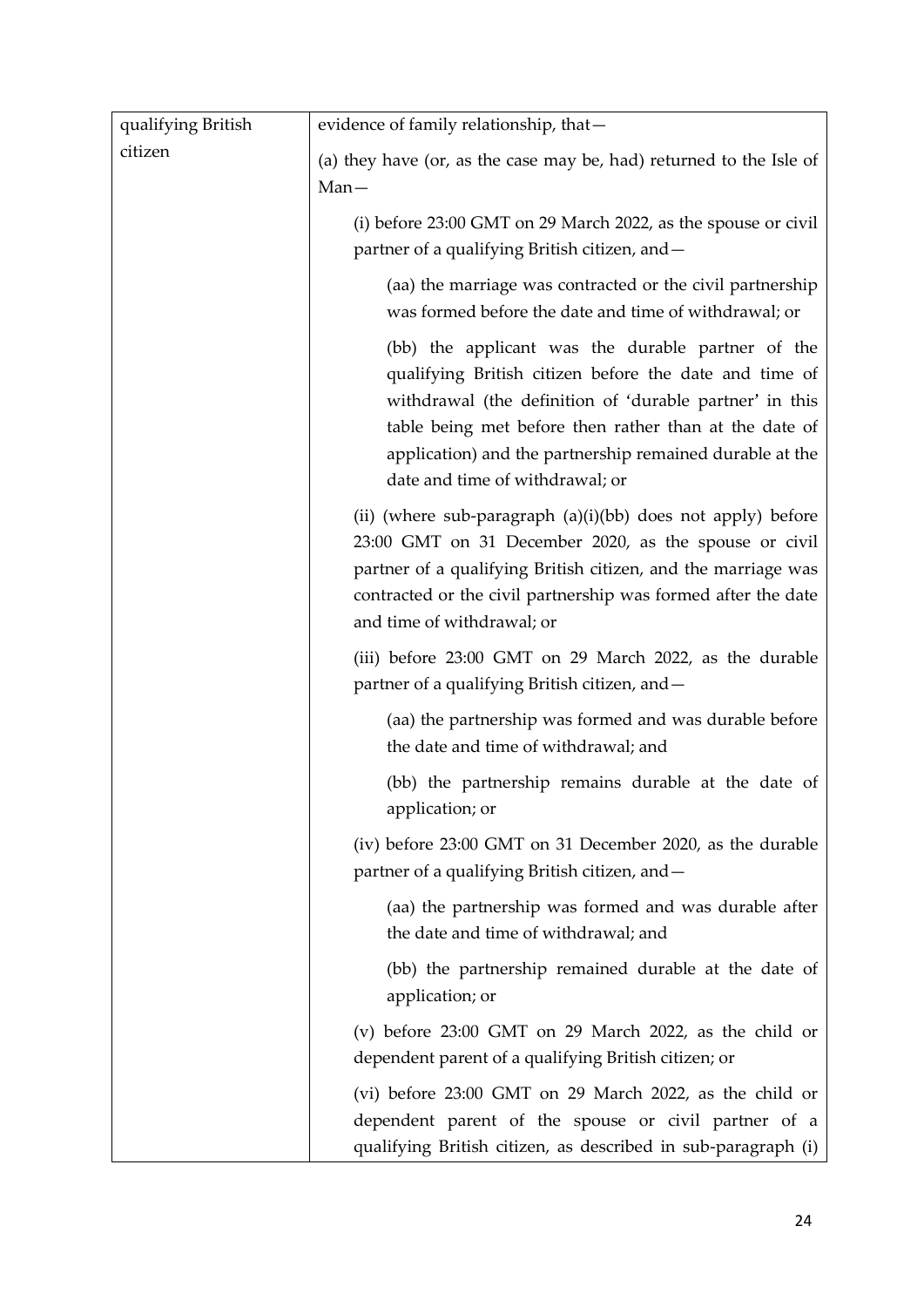|                                            | above; or                                                                                                                                                                                                                                                                                                                                                                                                                                                                                                                                                        |
|--------------------------------------------|------------------------------------------------------------------------------------------------------------------------------------------------------------------------------------------------------------------------------------------------------------------------------------------------------------------------------------------------------------------------------------------------------------------------------------------------------------------------------------------------------------------------------------------------------------------|
|                                            | (vii) before 23:00 GMT on 31 December 2020, as the child or<br>dependent parent of the spouse or civil partner of a<br>qualifying British citizen, as described in sub-paragraph (ii)<br>above; or                                                                                                                                                                                                                                                                                                                                                               |
|                                            | (viii) before 23:00 GMT on 31 December 2020, as the<br>dependent relative of a qualifying British citizen and that<br>family relationship and the person's dependency (or, as the<br>case may be, their membership of the household or their<br>strict need for personal care on serious health grounds)<br>existed before the applicant returned to the Isle of Man with<br>the qualifying British citizen; and                                                                                                                                                 |
|                                            | (b) they satisfied the conditions in regulation $10(2)$ , (3) and $(4)(a)$<br>of the EEA Regulations (as the family member ("F") to whom<br>those provisions refer) or, as the case may be, the conditions in<br>regulation $10(1A)(b)$ , (2), (3) and (4)(a) of the EEA Regulations (as<br>the extended family member ("EFM") to whom those provision<br>refer), immediately before (in either case) returning to the Isle of<br>Man with the qualifying British citizen (who is to be treated as the<br>British citizen ("BC") to whom those provisions refer) |
| family member of a<br>relevant EEA citizen | a person who has satisfied the Minister, including by the required<br>evidence of family relationship, that they are (and for the relevant<br>period have been), or (as the case may be) for the relevant period<br>(or at the relevant time) they were-                                                                                                                                                                                                                                                                                                         |
|                                            | (a) the spouse or civil partner of a relevant EEA citizen, and $-$                                                                                                                                                                                                                                                                                                                                                                                                                                                                                               |
|                                            | (i) the marriage was contracted or the civil partnership was<br>formed before the specified date; or                                                                                                                                                                                                                                                                                                                                                                                                                                                             |
|                                            | (ii) the applicant was the durable partner of the relevant EEA<br>citizen before the specified date (the definition of 'durable<br>partner' in this table being met before that date rather than at<br>the date of application) and the partnership has remained<br>durable at the specified date; or                                                                                                                                                                                                                                                            |
|                                            | (b) the durable partner of a relevant EEA citizen, and -                                                                                                                                                                                                                                                                                                                                                                                                                                                                                                         |
|                                            | (i) the partnership was formed and was durable before the                                                                                                                                                                                                                                                                                                                                                                                                                                                                                                        |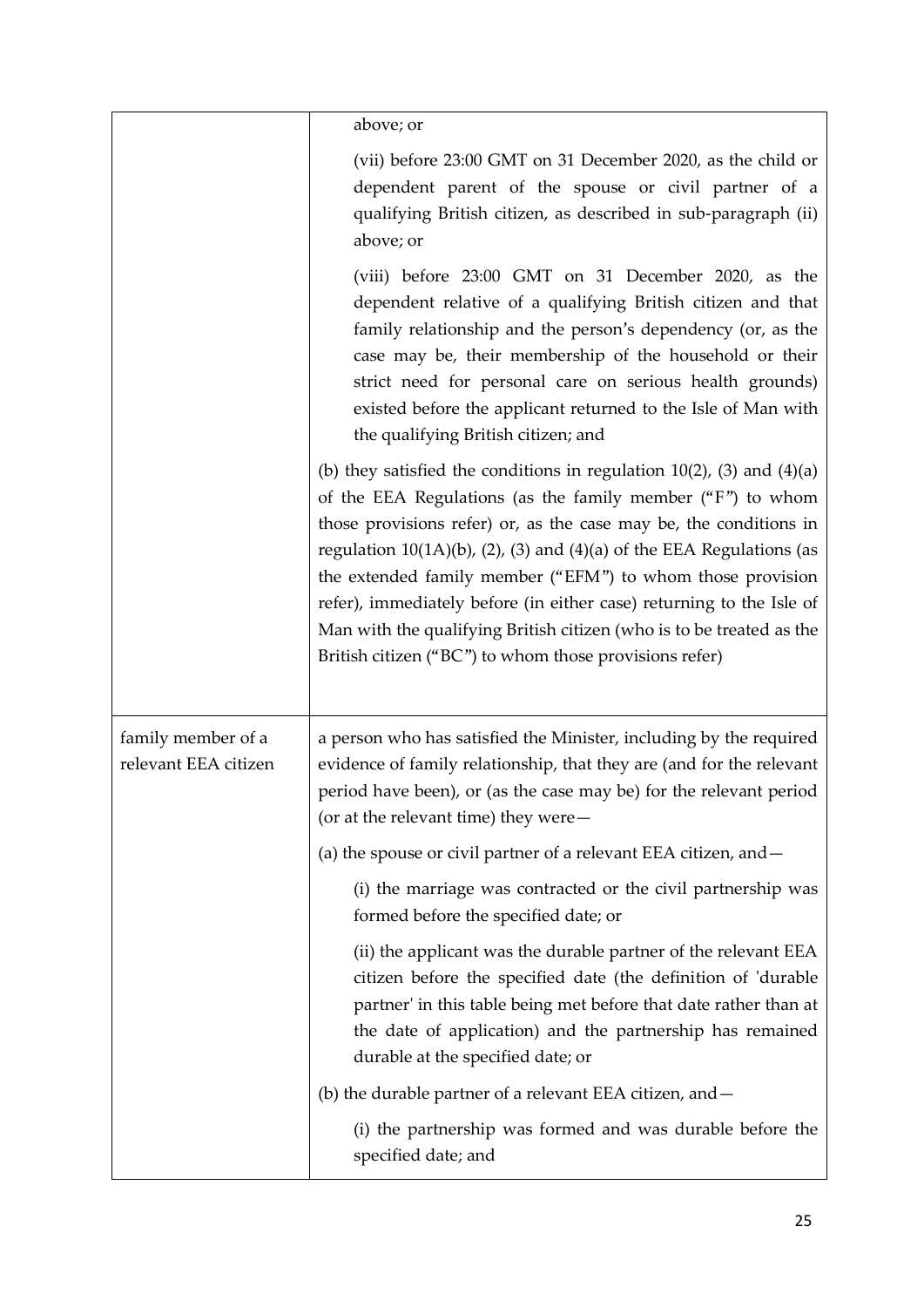|                                                             | (ii) the partnership remains durable at the date of application<br>(or it did so for the relevant period or immediately before the<br>death of the relevant EEA citizen); or                                                                                                                                                                                                                                                                                                                                                                                                                                     |
|-------------------------------------------------------------|------------------------------------------------------------------------------------------------------------------------------------------------------------------------------------------------------------------------------------------------------------------------------------------------------------------------------------------------------------------------------------------------------------------------------------------------------------------------------------------------------------------------------------------------------------------------------------------------------------------|
|                                                             | (c) the child or dependent parent of a relevant EEA citizen; or                                                                                                                                                                                                                                                                                                                                                                                                                                                                                                                                                  |
|                                                             | (d) the child or dependent parent of the spouse or civil partner of<br>a relevant EEA citizen, as described in subparagraph (a) above; or                                                                                                                                                                                                                                                                                                                                                                                                                                                                        |
|                                                             | (e) resident in the Isle of Man before the specified date as the<br>dependent relative of a relevant EEA citizen (or of his or her<br>spouse or civil partner, where the application for the relevant<br>document referred to in the entry for 'dependent relative' in this<br>table was made before 15 March 2019) and that family<br>relationship and the person's dependency (or, as the case may be,<br>his or her membership of the household or his or her strict need<br>for personal care on serious health grounds) existed before the<br>specified date (or, as the case may be, before 15 March 2019) |
| family member who<br>has retained the right of<br>residence | a person who has satisfied the Minister, including by the required<br>evidence of family relationship, that the requirements set out in<br>one of sub-paragraphs (a) to (d) below are met-                                                                                                                                                                                                                                                                                                                                                                                                                       |
|                                                             | (a) the applicant is an EEA citizen or non-EEA citizen $who-$                                                                                                                                                                                                                                                                                                                                                                                                                                                                                                                                                    |
|                                                             | (i) was the family member of a relevant EEA citizen (or of a<br>qualifying British citizen) and that person died; and                                                                                                                                                                                                                                                                                                                                                                                                                                                                                            |
|                                                             | (ii) was resident as the family member of a relevant EEA<br>citizen (or of a qualifying British citizen) for a continuous<br>qualifying period in the Isle of Man of at least a year<br>immediately before the death of that person; or                                                                                                                                                                                                                                                                                                                                                                          |
|                                                             | (b) the applicant is an EEA citizen or non-EEA citizen $who-$                                                                                                                                                                                                                                                                                                                                                                                                                                                                                                                                                    |
|                                                             | $(i)$ is the child of $-$                                                                                                                                                                                                                                                                                                                                                                                                                                                                                                                                                                                        |
|                                                             | (aa) a relevant EEA citizen (or of a qualifying British<br>citizen) who has died or of his or her spouse or civil<br>partner immediately before his or her death; or                                                                                                                                                                                                                                                                                                                                                                                                                                             |
|                                                             | (bb) a person who ceased to be a relevant EEA citizen (or<br>a qualifying British citizen) on ceasing to reside in the<br>Isle of Man or of his or her spouse or civil partner at that<br>point; and                                                                                                                                                                                                                                                                                                                                                                                                             |
|                                                             | (ii) was attending an <b>educational course</b> in the Isle of Man<br>immediately before the relevant EEA citizen (or the                                                                                                                                                                                                                                                                                                                                                                                                                                                                                        |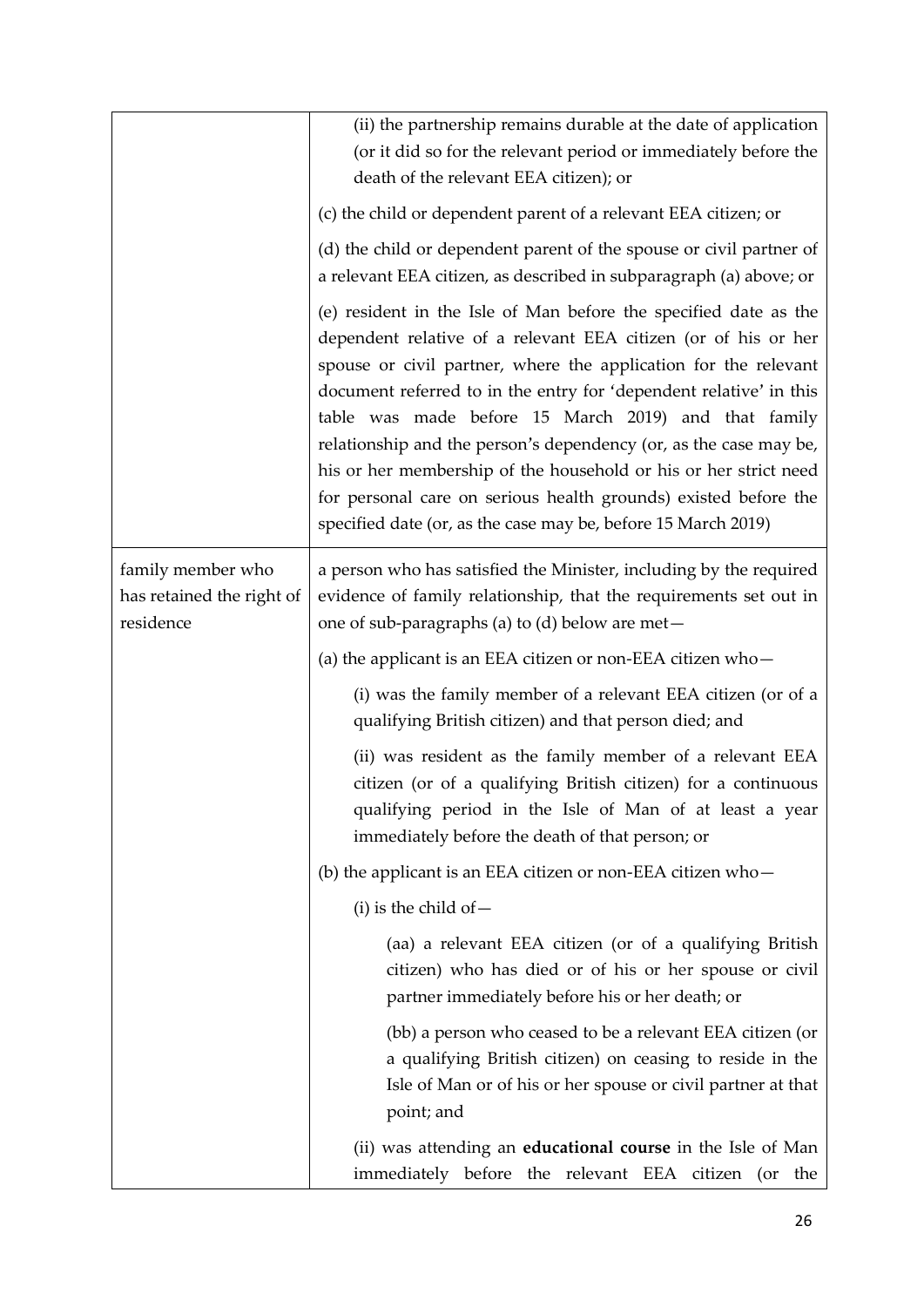qualifying British citizen) died or ceased to be a relevant EEA citizen (or a qualifying British citizen), and continues to attend such a course; or (c) the applicant is an EEA citizen or non-EEA citizen who is the parent who has **residence of a child** who meets the requirements of sub-paragraph (b); or (d) the applicant ("A") is an EEA citizen or non-EEA citizen who— (i) ceased to be a family member of a relevant EEA citizen (or a qualifying British citizen) on the **termination of the marriage or civil partnership** of A; for the purposes of this provision, where, after the initiation of the proceedings for that termination, that relevant EEA citizen ceased to be a relevant EEA citizen (or that qualifying British citizen ceased to be a qualifying British citizen), they will be deemed to have remained a relevant EEA citizen (or, as the case may be, a qualifying British citizen) until that termination; and (ii) was resident in the Isle of Man at the date of the termination; and (iii) one of the following applies— (aa) prior to the initiation of the proceedings for the termination of the marriage or the civil partnership, the marriage or civil partnership had lasted for at least 3 years and the parties to the marriage or civil partnership had been resident for a continuous qualifying period in the Isle of Man of at least one year during its duration; or (bb) A has residence of a child of the relevant EEA citizen (or the qualifying British citizen); or (cc) A has the right of access to a child of the relevant EEA citizen (or the qualifying British citizen), where the child is under the age of 18 years and where a court has ordered that such access must take place in the Isle of Man; or (dd) the continued right of residence in the Isle of Man of A is warranted by particularly difficult circumstances, such as where A or another family member has been a victim of domestic violence or abuse whilst the marriage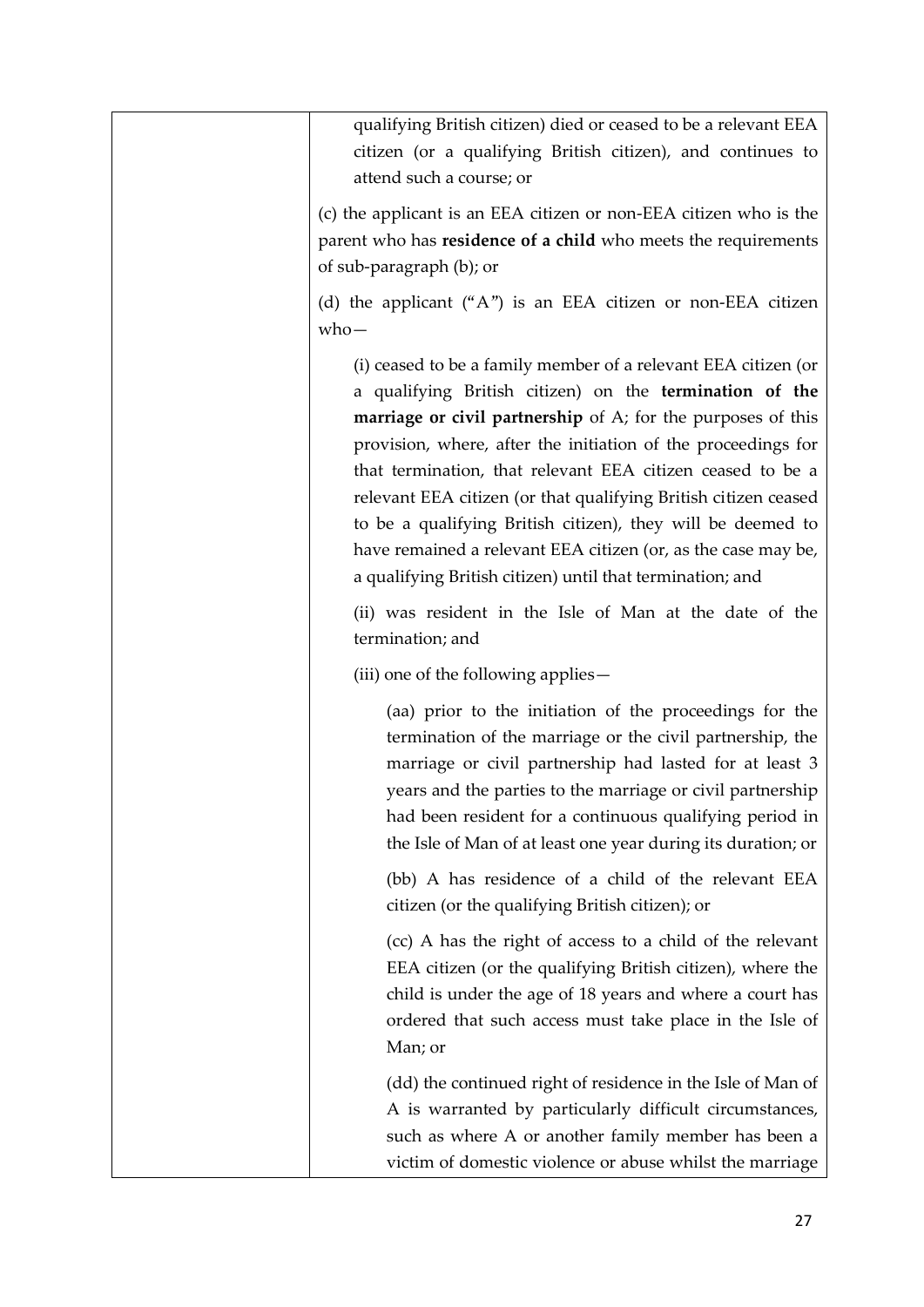|                                                                          | or civil partnership was subsisting                                                                                                                                                                                                                                                                                                                                                                                                                                                                                                                                                                                                                                                                                                                                                                                                                                                                                                                                                                                                                                                                                                                                                                                                      |
|--------------------------------------------------------------------------|------------------------------------------------------------------------------------------------------------------------------------------------------------------------------------------------------------------------------------------------------------------------------------------------------------------------------------------------------------------------------------------------------------------------------------------------------------------------------------------------------------------------------------------------------------------------------------------------------------------------------------------------------------------------------------------------------------------------------------------------------------------------------------------------------------------------------------------------------------------------------------------------------------------------------------------------------------------------------------------------------------------------------------------------------------------------------------------------------------------------------------------------------------------------------------------------------------------------------------------|
| full birth certificate                                                   | a birth certificate recognised in the Isle of Man or in the UK or<br>Channel Islands which records the name of the mother and<br>(where registered) the father                                                                                                                                                                                                                                                                                                                                                                                                                                                                                                                                                                                                                                                                                                                                                                                                                                                                                                                                                                                                                                                                           |
| <b>GMT</b>                                                               | Greenwich Mean Time                                                                                                                                                                                                                                                                                                                                                                                                                                                                                                                                                                                                                                                                                                                                                                                                                                                                                                                                                                                                                                                                                                                                                                                                                      |
| immigration status in<br>the Isle of Man or the<br>UK or Channel Islands | indefinite or limited leave to enter or remain in the Isle of Man or<br>the UK or Channel Islands under or outside the relevant<br>Immigration Rules; exemption from immigration control; the<br>entitlement to reside in the Isle of Man or the right of permanent<br>residence in the Isle of Man under regulations 15 to 17 of the EEA<br>Regulations; or the entitlement to reside in the UK or Channel<br>Islands, either under the Immigration (European Economic Area)<br>Regulations 2016 (of Parliament) or through the application there<br>of section $7(1)$ of the Immigration Act 1988                                                                                                                                                                                                                                                                                                                                                                                                                                                                                                                                                                                                                                      |
| Irish citizen                                                            | A person who is an Irish citizen as a matter of Irish law                                                                                                                                                                                                                                                                                                                                                                                                                                                                                                                                                                                                                                                                                                                                                                                                                                                                                                                                                                                                                                                                                                                                                                                |
| non-EEA citizen                                                          | a person who is not an EEA citizen and is not a British citizen                                                                                                                                                                                                                                                                                                                                                                                                                                                                                                                                                                                                                                                                                                                                                                                                                                                                                                                                                                                                                                                                                                                                                                          |
| person who has ceased<br>activity                                        | the person $-$<br>(a) has terminated activity as a worker or self-employed person in<br>the Isle of Man and either reached the age of entitlement to a state<br>pension on terminating that activity or, in the case of a worker,<br>ceased working to take early retirement; and immediately before<br>that termination, was a worker or self-employed person in the Isle<br>of Man for at least 12 months and resided in the UK and Islands<br>for a continuous qualifying period of more than 3 years; or<br>(b) stopped being a worker or self-employed person in the Isle of<br>Man owing to permanent incapacity to work, having resided in<br>the UK and Islands for a continuous qualifying period of more<br>than the preceding 2 years or the incapacity having resulted from<br>an accident at work or an occupational disease that entitles the<br>person to a pension payable in full or in part by an institution in<br>the Isle of Man; or<br>(c) resided for a continuous qualifying period in the UK and<br>Islands of at least 3 years as a worker or self-employed person,<br>immediately before becoming a worker or self-employed person<br>in a country listed in the entry for 'EEA citizen' in this table, while |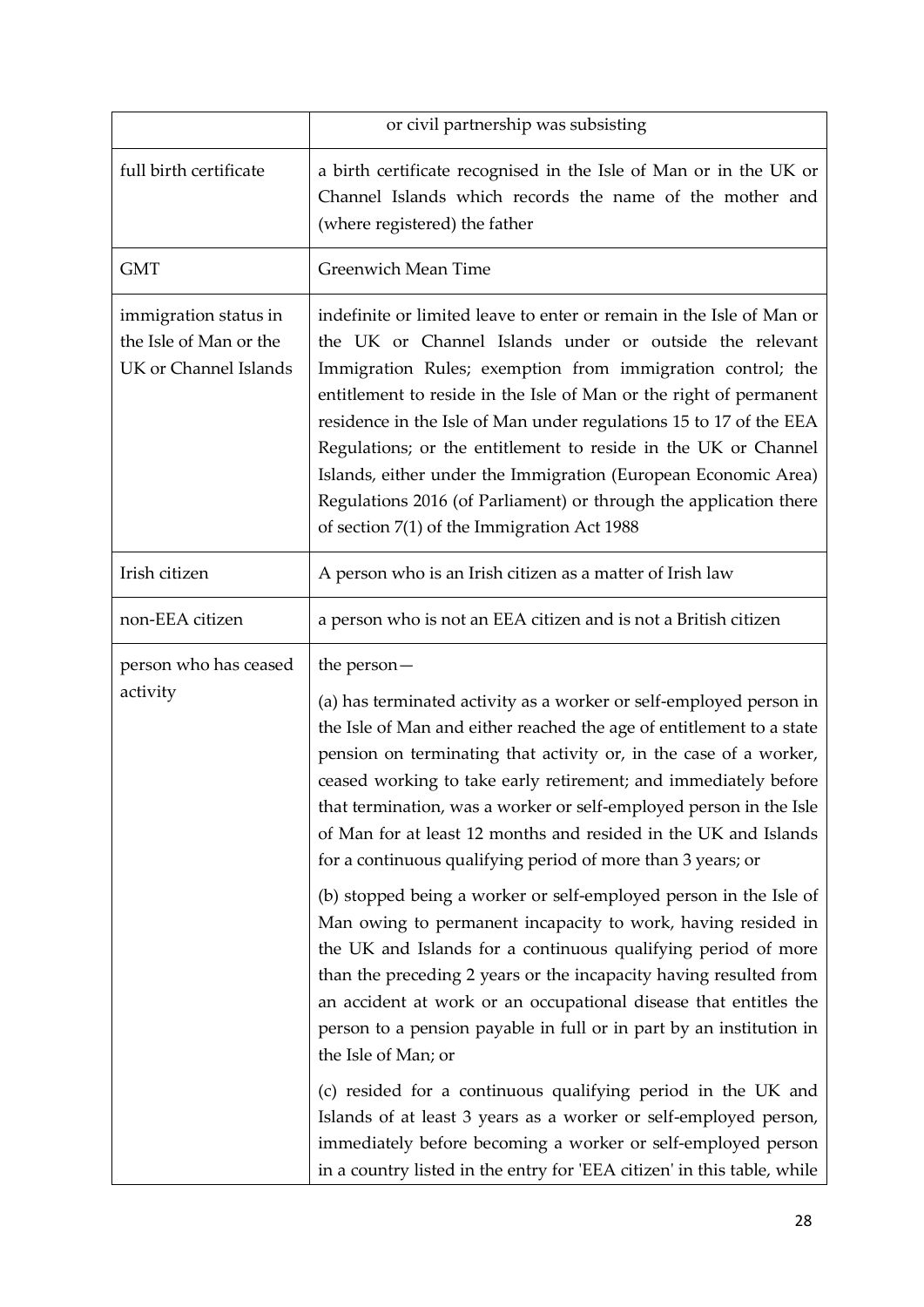|                                                               | retaining a place of residence in the Isle of Man to which they<br>return, as a rule, at least once a week<br>in addition, the conditions as to length of residence and of<br>employment in sub-paragraphs (a) and (b) above do not apply<br>where the Minister is satisfied, including by the required evidence<br>of family relationship, that the relevant EEA citizen is the spouse<br>or civil partner of a British citizen (substituting 'British citizen' for<br>'relevant EEA citizen' in the entry for, as the case may be, 'spouse'<br>or 'civil partner' in this table)                                                                                                                                                                                                                                                                                                                                                                                                                                                                                                                                                    |
|---------------------------------------------------------------|---------------------------------------------------------------------------------------------------------------------------------------------------------------------------------------------------------------------------------------------------------------------------------------------------------------------------------------------------------------------------------------------------------------------------------------------------------------------------------------------------------------------------------------------------------------------------------------------------------------------------------------------------------------------------------------------------------------------------------------------------------------------------------------------------------------------------------------------------------------------------------------------------------------------------------------------------------------------------------------------------------------------------------------------------------------------------------------------------------------------------------------|
| person who had a<br>derivative or Zambrano<br>right to reside | a person who was a person with a derivative right to reside, or as<br>the case may be, a person with a Zambrano right to reside,<br>immediately before they became, as the case may be, a relevant<br>EEA citizen, a family member of a relevant EEA citizen, a person<br>with a derivative right to reside, a person with a Zambrano right<br>to reside or a family member of a qualifying British citizen, and<br>they have since remained, to the date of application, in any (or<br>any combination) of those categories or as a family member who<br>has retained the right of residence by virtue of a relationship with<br>a relevant EEA citizen or with a qualifying British citizen                                                                                                                                                                                                                                                                                                                                                                                                                                         |
| person with a<br>derivative right to<br>reside                | a person who has satisfied the Minister, including (where<br>applicable) by the required evidence of family relationship, that<br>by the specified date, they are (and for the relevant period have<br>been), or (as the case may be) for the relevant period were,<br>resident for a continuous qualifying period in the Isle of Man in<br>the Isle of Man with a derivative right to reside by virtue of<br>regulation 18(1) of the EEA Regulations-<br>(a) regardless of whether, in respect of the criterion in regulation<br>$18(2)(b)(ii)$ of the EEA Regulations, the EEA citizen meets, or (as<br>the case may be) met, the requirement in regulation $5(1)(c)(ii)$ of<br>the EEA Regulations for comprehensive sickness insurance cover<br>in the Isle of Man; and<br>(b) regardless (where the person was previously granted limited<br>leave to enter or remain under this Appendix as a person with a<br>derivative right to reside and was under the age of 18 years at the<br>date of application for that leave) of whether, in respect of the<br>criterion in regulation $18(6)(a)$ of the EEA Regulations, they are, |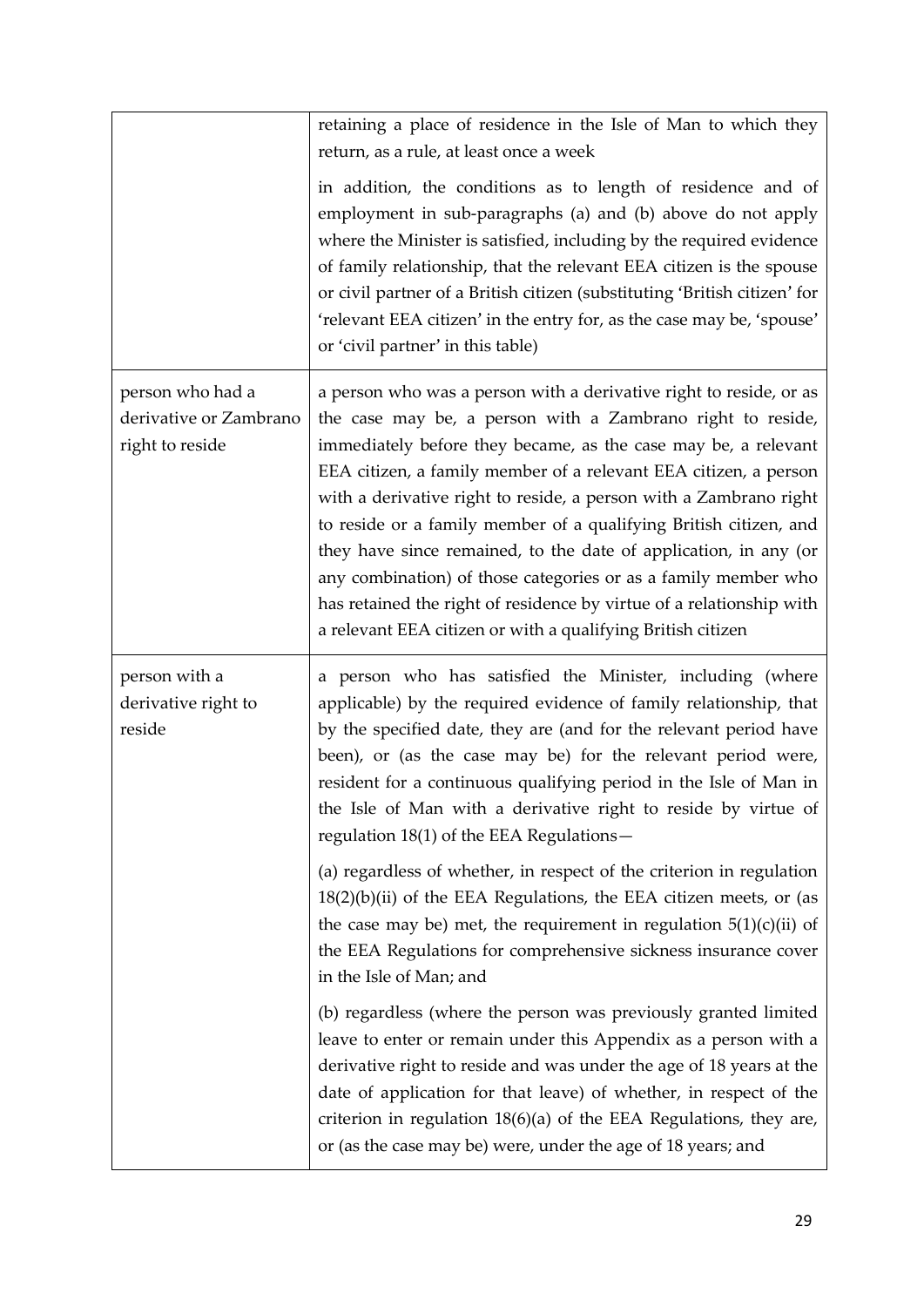|                                              | (c) excluding a person satisfying the criteria in $-$                                                                                                                                                                                                                                                                                                                                                                                                                                                                                                                                                                                                                                    |
|----------------------------------------------|------------------------------------------------------------------------------------------------------------------------------------------------------------------------------------------------------------------------------------------------------------------------------------------------------------------------------------------------------------------------------------------------------------------------------------------------------------------------------------------------------------------------------------------------------------------------------------------------------------------------------------------------------------------------------------------|
|                                              | (i) paragraph $(5)$ of regulation 18 $(1)$ of the EEA Regulations;<br>or                                                                                                                                                                                                                                                                                                                                                                                                                                                                                                                                                                                                                 |
|                                              | (ii) paragraph (6) of that regulation where that person's<br>primary carer is, or (as the case may be) was, entitled to a<br>derivative right to reside in the Isle of Man under paragraph<br>(5)                                                                                                                                                                                                                                                                                                                                                                                                                                                                                        |
| person with a<br>Zambrano right to<br>reside | a person who has satisfied the Minister, including (where<br>applicable) by the required evidence of family relationship, that,<br>by the specified date, they are (and for the relevant period have<br>been), or (as the case may be) for the relevant period were;                                                                                                                                                                                                                                                                                                                                                                                                                     |
|                                              | (a) resident for a continuous qualifying period in the Isle of Man<br>with a derivative right to reside by virtue of regulation $18(1)$ of<br>the EEA Regulations, by satisfying the criteria in-                                                                                                                                                                                                                                                                                                                                                                                                                                                                                        |
|                                              | (i) paragraph (5) of that regulation; or                                                                                                                                                                                                                                                                                                                                                                                                                                                                                                                                                                                                                                                 |
|                                              | (ii) paragraph (6) of that regulation where that person's<br>primary carer is, or (as the case may be) was, entitled to a<br>derivative right to reside in the Isle of Man under paragraph<br>(5), regardless (where the person was previously granted<br>limited leave to enter or remain under this Appendix as a<br>person with a Zambrano right to reside and was under the<br>age of 18 years at the date of application for that leave) of<br>whether in respect of the criterion in regulation $18(6)(a)$ of<br>the EEA Regulations, they are, or (as the case may be) were,<br>under the age of 18 years; and<br>(b) without leave to enter or remain in the isle of Man granted |
|                                              | under another part of these Rules                                                                                                                                                                                                                                                                                                                                                                                                                                                                                                                                                                                                                                                        |
| qualifying British<br>citizen                | a British citizen who-<br>(a) has (or, as the case may be, for the relevant period had)<br>returned to the Isle of Man with the applicant-                                                                                                                                                                                                                                                                                                                                                                                                                                                                                                                                               |
|                                              | (i) (where sub-paragraph (a)(ii) below dos not apply) before<br>23:00 GMT on 29 March 2022; or                                                                                                                                                                                                                                                                                                                                                                                                                                                                                                                                                                                           |
|                                              | (ii) (in the case of a family member of a qualifying British<br>citizen as described in sub-paragraph (a)(ii), (a)(iv), (a)(vii) or<br>$(a)(viii)$ of the entry for 'family member of a qualifying<br>British citizen' in this table) before 23:00 GMT on 31                                                                                                                                                                                                                                                                                                                                                                                                                             |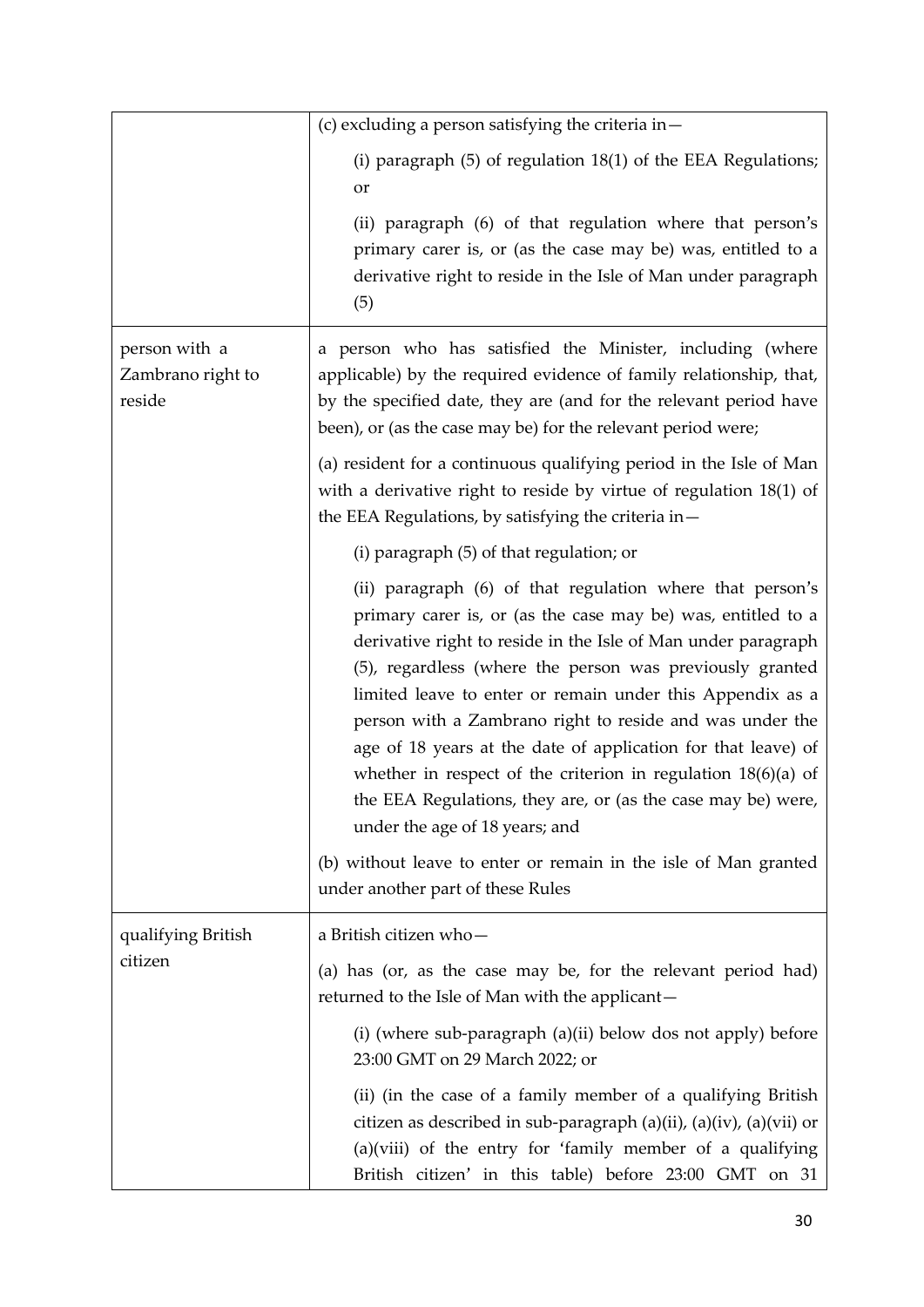|                      | December 2020; and                                                                                                                                                                                                                                                                                                                                                                                                                                                                                                                                                                                                                        |
|----------------------|-------------------------------------------------------------------------------------------------------------------------------------------------------------------------------------------------------------------------------------------------------------------------------------------------------------------------------------------------------------------------------------------------------------------------------------------------------------------------------------------------------------------------------------------------------------------------------------------------------------------------------------------|
|                      | (b) satisfied regulation $10(2)$ , (3) and (4)(a) of the EEA Regulations<br>(as the British citizen ("BC") to whom those provisions refer)<br>immediately before returning to the Isle of Man with the<br>applicant (who is to be treated as the family member (" $F$ ") or, as<br>the case may be, as the extended family member ("EFM"), to<br>whom those provisions refer; and                                                                                                                                                                                                                                                         |
|                      | (c) was continuously resident in the Isle of Man in accordance<br>with regulation 4 of the EEA Regulations throughout any period<br>on which the applicant relies as being present in the Isle of Man<br>by virtue of being a family member of a qualifying British citizen                                                                                                                                                                                                                                                                                                                                                               |
| relevant document    | (a) a family permit, document certifying an extended right of<br>residence, document certifying permanent residence or document<br>certifying a derivative right of residence issued by the Isle of Man<br>under the EEA Regulations (or the equivalent document or other<br>evidence issued by the UK or Channel Islands under the relevant<br>legislation there evidencing the entitlement to enter or reside or a<br>right of permanent residence, either under the Immigration<br>(European Economic Area) Regulations 2016 (of Parliament) or<br>through the application there of section $7(1)$ of the Immigration<br>Act 1988; and |
|                      | (b) it was not subsequently revoked, or fell to be so, because the<br>relationship or dependency had never existed or had ceased; and                                                                                                                                                                                                                                                                                                                                                                                                                                                                                                     |
|                      | (c) it has not expired or otherwise ceased to be effective and it<br>remained valid for the period of residence relied upon                                                                                                                                                                                                                                                                                                                                                                                                                                                                                                               |
| relevant EEA citizen | (a) an EEA citizen (in accordance with sub-paragraph (a) of that<br>entry in this table) resident in the UK and Islands for a continuous<br>qualifying period which began before the specified date; or                                                                                                                                                                                                                                                                                                                                                                                                                                   |
|                      | (b) an EEA citizen (in accordance with sub-paragraph (a) of that<br>entry in this table) who, having been resident in the UK and<br>Islands as described in sub-paragraph (a) above-                                                                                                                                                                                                                                                                                                                                                                                                                                                      |
|                      | (i) has been or is being granted indefinite leave to enter or<br>remain under this Appendix (or under its equivalent in the<br>UK or Channel Islands); or                                                                                                                                                                                                                                                                                                                                                                                                                                                                                 |
|                      | (ii) would be granted indefinite leave to enter or remain<br>under this Appendix, if they made a valid application under                                                                                                                                                                                                                                                                                                                                                                                                                                                                                                                  |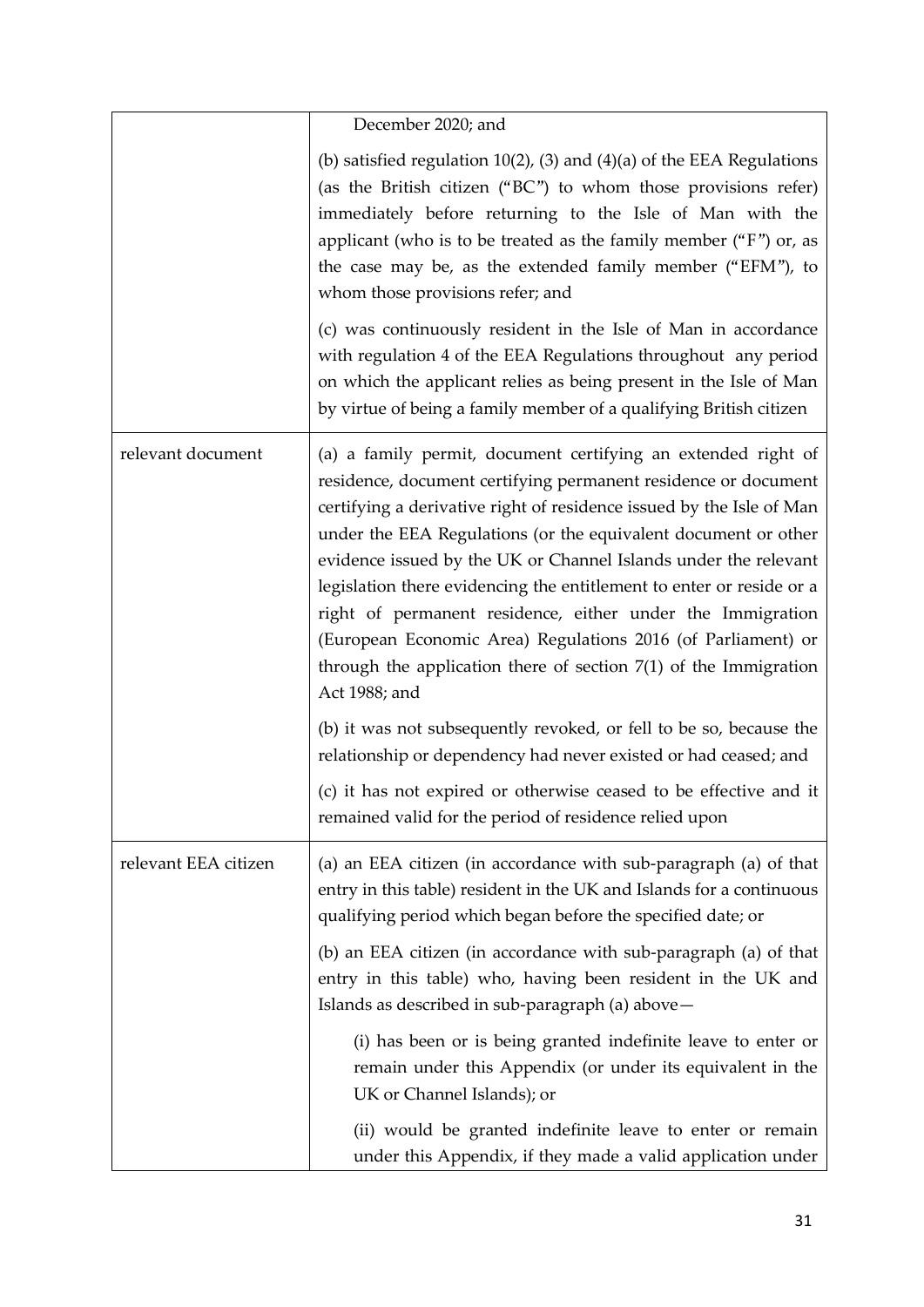|                                         | it; or                                                                                                                                                                                                                                                                                                                                                                                            |
|-----------------------------------------|---------------------------------------------------------------------------------------------------------------------------------------------------------------------------------------------------------------------------------------------------------------------------------------------------------------------------------------------------------------------------------------------------|
|                                         | (c) where the applicant is a family member of a relevant<br>naturalised British citizen, an EEA citizen in accordance with sub-<br>paragraph (b) of that entry in this table                                                                                                                                                                                                                      |
| relevant naturalised<br>British citizen | (a) an EEA citizen (in accordance with sub-paragraph $(a)(i)$ of that<br>entry in this table) resident in the UK and Islands for a continuous<br>qualifying period which began before the specified date; or                                                                                                                                                                                      |
|                                         | (b) an EEA citizen (in accordance with sub-paragraph (a)(i) of that<br>entry in this table) who, having been resident in the UK and<br>Islands as described in sub-paragraph (a) above, would, but for<br>the fact that they are a British citizen, be granted indefinite leave<br>to enter or remain under this Appendix, if they made a valid<br>application under it; and in either case also- |
|                                         | (c) comes within paragraph (b) of the definition of "EEA national"<br>in regulation 3(3) of the EEA Regulations; and                                                                                                                                                                                                                                                                              |
|                                         | (d) meets the criteria contained in regulation $11(2)$ or $(3)$ as the<br>dual national ("DN") to whom those provisions refer (regardless<br>of whether, save in condition 5 and 6 in the table in paragraph<br>EU11 of this Appendix, they remained a qualified person under<br>regulation 7 of the EEA Regulations after they acquired British<br>citizenship)                                  |
| required application<br>process         | (a) for applications made within the Isle of Man the required<br>paper application form posted on the Immigration Service<br>webpage<br>the Isle<br>of Man Government<br>on<br>website<br>https://www.gov.im/immigration and the relevant process set out<br>in that form for-<br>(i) providing the required proof of identity and nationality;                                                   |
|                                         | and<br>(ii) providing the required biometrics; or                                                                                                                                                                                                                                                                                                                                                 |
|                                         | (b) for applications made from outside the UK and Islands, the<br>relevant on-line application form found on the Gov.uk website<br>and the relevant process set out in that form for-                                                                                                                                                                                                             |
|                                         | (i) providing the required proof of identity and nationality<br>and (as the case may be) the required proof of entitlement to<br>apply from outside the UK and Islands; and                                                                                                                                                                                                                       |
|                                         | (ii) providing the required biometrics                                                                                                                                                                                                                                                                                                                                                            |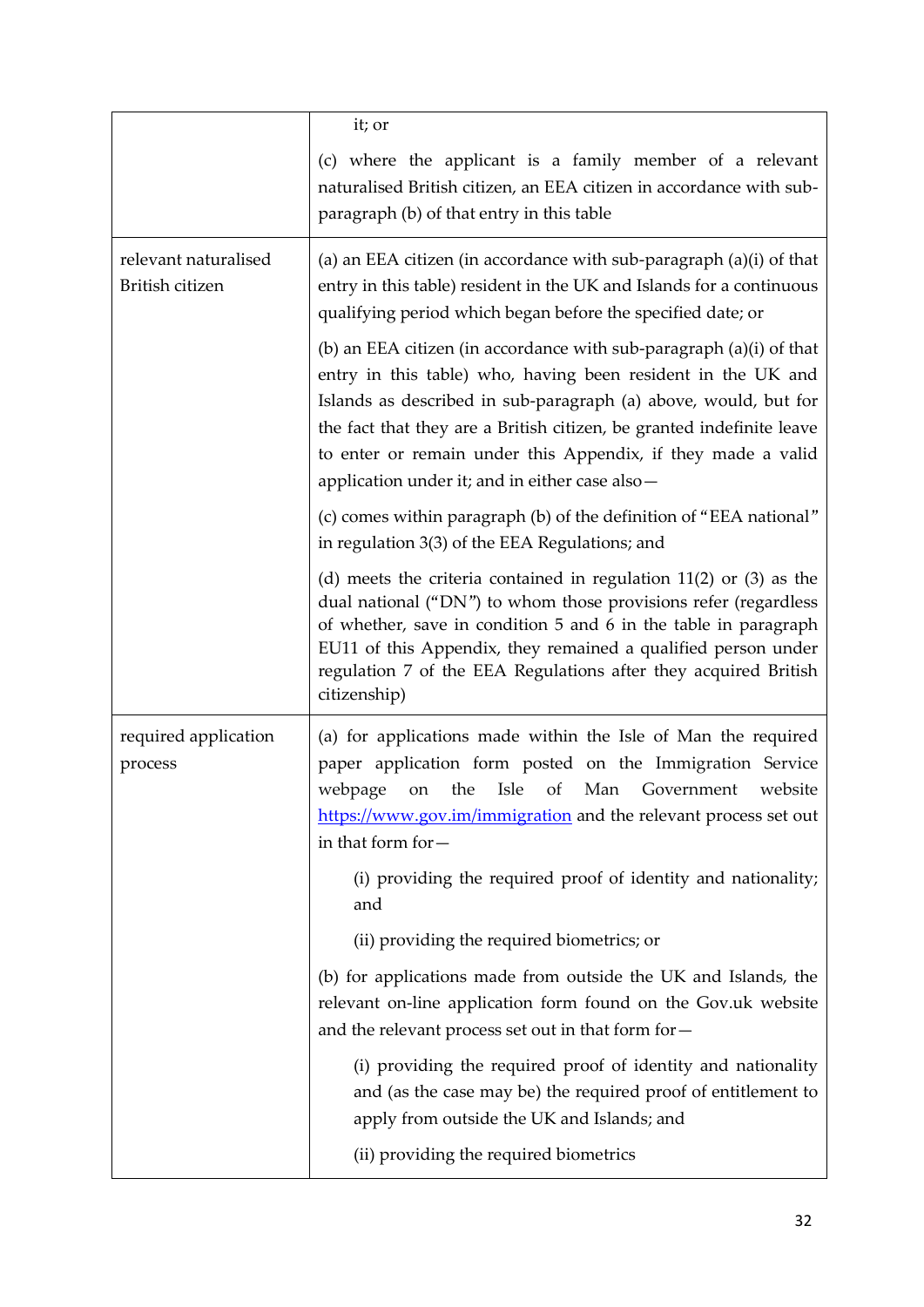|                      | (c) for applications made from outside the UK and Islands where<br>a paper application form has been issued individually to the<br>applicant by the Secretary of State, via the relevant process for<br>this set out on the gov.uk website, and a relevant process set out<br>in that form for-<br>(i) providing the required proof of identity and nationality or<br>(as the case may be) the required proof of entitlement to<br>apply from outside the UK and Islands; and<br>(ii) providing the required biometrics                                                                                                                                                                                                                                                                                                            |
|----------------------|------------------------------------------------------------------------------------------------------------------------------------------------------------------------------------------------------------------------------------------------------------------------------------------------------------------------------------------------------------------------------------------------------------------------------------------------------------------------------------------------------------------------------------------------------------------------------------------------------------------------------------------------------------------------------------------------------------------------------------------------------------------------------------------------------------------------------------|
| required biometrics  | a facial photograph of the applicant (within the meaning of<br>"biometric information" in section 15 of the UK Borders Act 2007)<br>provided in accordance with the required application process                                                                                                                                                                                                                                                                                                                                                                                                                                                                                                                                                                                                                                   |
| required evidence of | in the case of -                                                                                                                                                                                                                                                                                                                                                                                                                                                                                                                                                                                                                                                                                                                                                                                                                   |
| family relationship  | (a) a spouse without a documented right of permanent residence<br>- a relevant document as the spouse of the relevant EEA citizen<br>(or of the qualifying British citizen), or a valid document of record<br>of a marriage recognised under the law of the Isle of Man or<br>under the laws of England and Wales, Scotland, Northern Ireland<br>or the Channel Islands;                                                                                                                                                                                                                                                                                                                                                                                                                                                           |
|                      | (b) a civil partner without a documented right of permanent<br>residence - a relevant document as the civil partner of the relevant<br>EEA citizen (or of the qualifying British citizen); a valid civil<br>partnership certificate recognised under the law of the Isle of Man<br>or under the laws of England and Wales, Scotland, Northern<br>Ireland or the Channel Islands; or a valid overseas registration<br>document for a same sex relationship which is entitled to be<br>treated as a civil partnership under the Civil Partnership Act 2011<br>or under any equivalent legislation in the UK or Channel Islands;<br>(c) a child without a documented right of permanent residence $-a$<br>relevant document issued on the basis of the relevant family<br>relationship or his or her evidence of birth and, where the |
|                      | applicant is aged 21 years or over and was not previously granted<br>limited leave to enter or remain under this Appendix (or under its<br>equivalent in the UK or Channel Islands) as a child, evidence<br>which satisfies the Minister that sub-paragraph (b)(ii) of the entry<br>for "child" in this table is met;<br>(d) a dependent parent without a documented right of permanent                                                                                                                                                                                                                                                                                                                                                                                                                                            |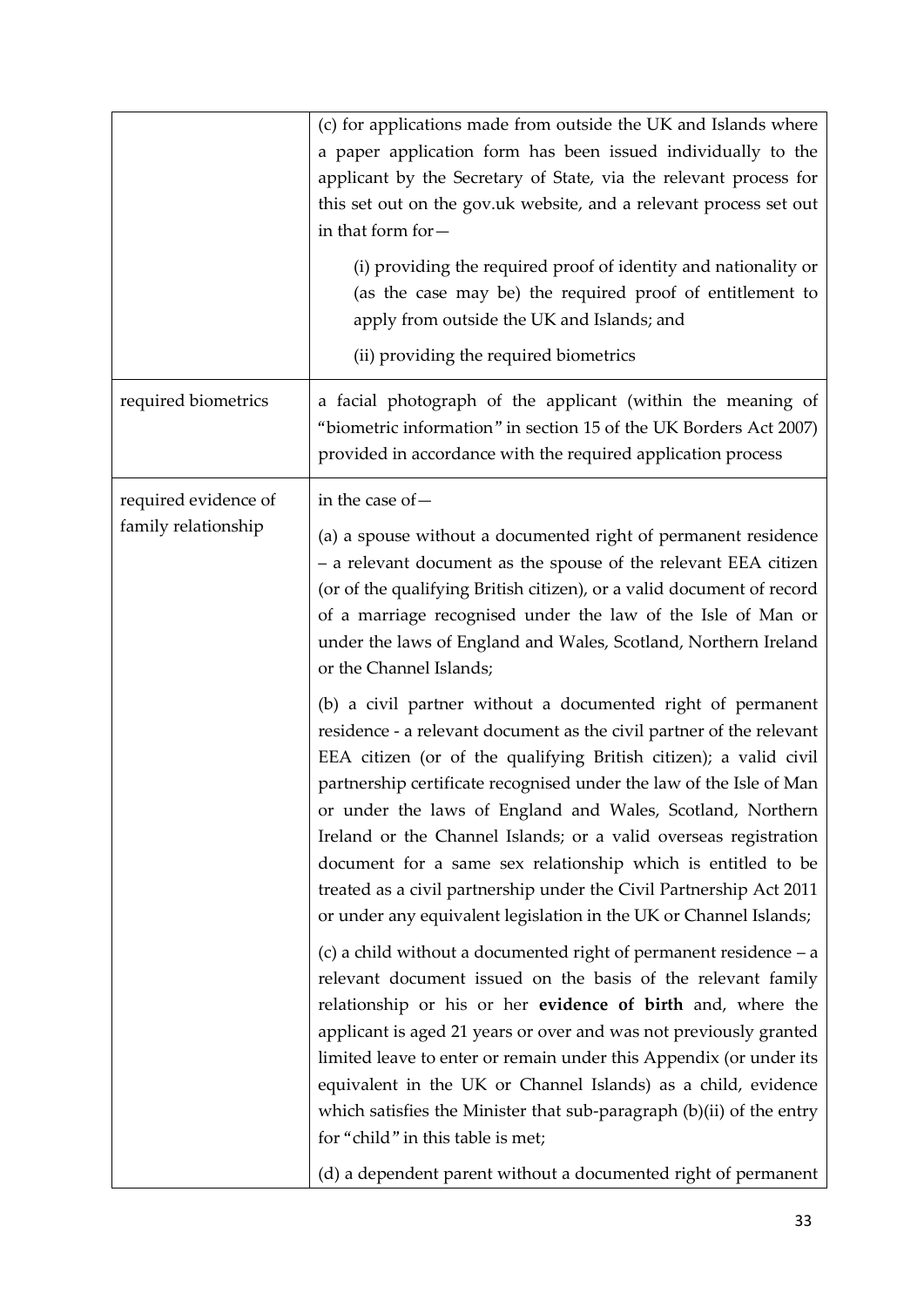residence – a relevant document issued on the basis of the relevant family relationship or his or her evidence of birth;

(e) a durable partner—

(i) a relevant document as the durable partner of the relevant EEA citizen (or of the qualifying British citizen) and, unless this confirms the right of permanent residence in the Isle of Man under regulation 17 of the EEA Regulations (or the right of permanent residence in the UK or Channel Islands under the Immigration (European Economic Area) Regulations 2016 of Parliament) or through the application there of section 7(1) of the Immigration Act 1988), evidence which satisfies the Minister that the durable partnership continues to subsist (or did so for the period relied upon); or

(ii) where the applicant is seeking to come to the Isle of Man after 31 December 2020, evidence which satisfies the Minister that the partnership was formed and was durable before that date and that the partnership remains durable, or

(f) a dependent relative – a relevant document as the dependent relative of his or her sponsor (in the entry for 'dependent relative' in this table) and, unless this confirms the right of permanent residence in the Isle of Man under regulation 17 of the EEA Regulations (or the right of permanent residence in the UK or Channel Islands under the Immigration (European Economic Area) Regulations 2016 of (Parliament) or through the application there of section 7(1) of the Immigration Act 1988), evidence which satisfies the Minister that the relationship continues to subsist (or did so for the period of residence relied upon)

in addition—

(a) where the eligibility requirements to be met for leave to be granted under this Appendix relate to the death of a person, the required evidence of family relationship must include his or her death certificate or other evidence which the Minister is satisfied evidences the death; and

(b) where the applicant is a non-EEA citizen without a documented right of permanent residence, or is an EEA citizen without a documented right of permanent residence who relies on being (or, as the case may be, for the relevant period on having been) a family member of a qualifying British citizen, a family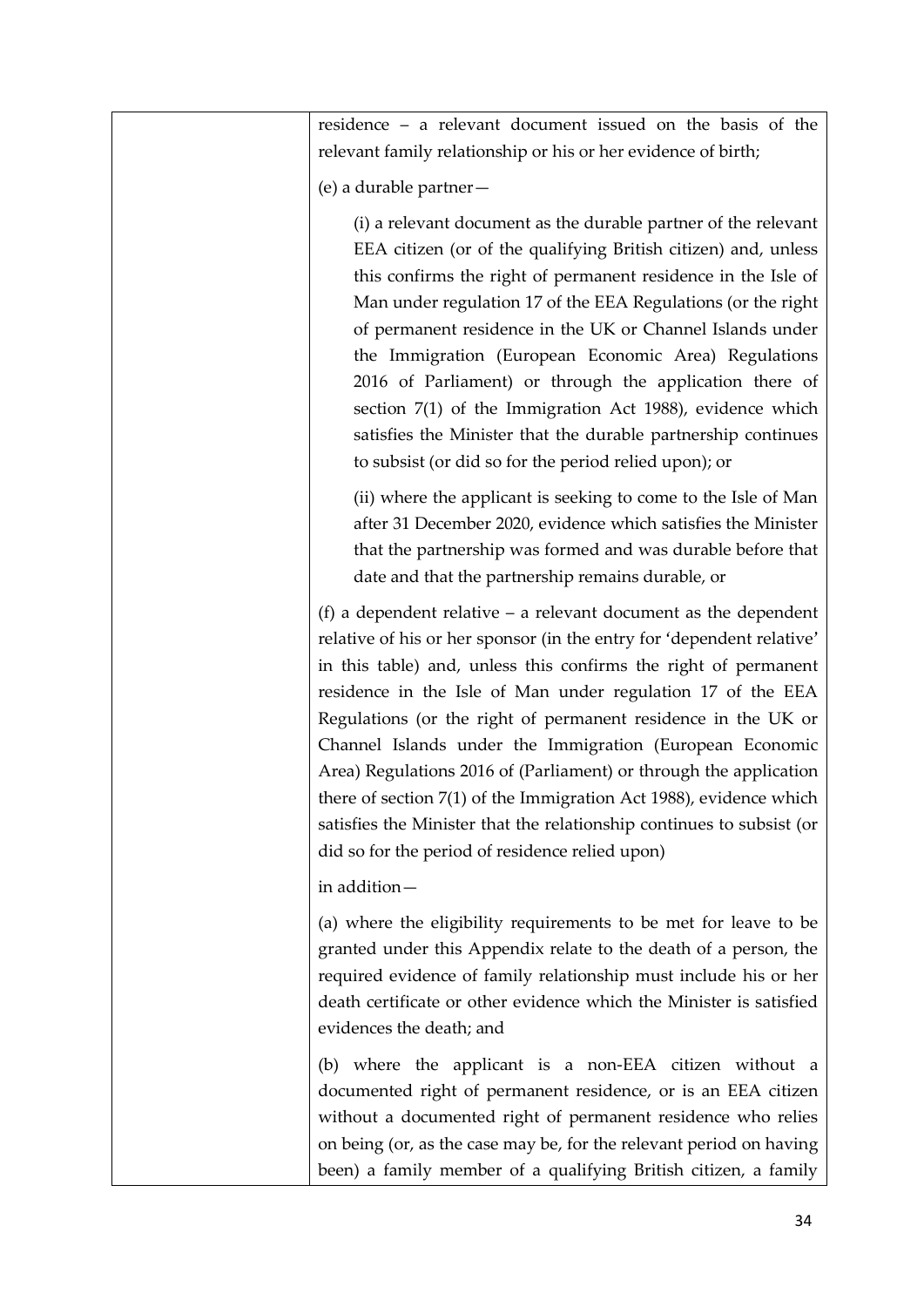| member of a relevant EEA citizen or a family member who has<br>retained the right of residence, the required evidence of family<br>relationship must include-                                                                                                                                                                                                               |
|-----------------------------------------------------------------------------------------------------------------------------------------------------------------------------------------------------------------------------------------------------------------------------------------------------------------------------------------------------------------------------|
| (i) the following proof of identity and nationality of (as the<br>case may be) the relevant EEA citizen, or the qualifying<br>British citizen, of whom the applicant is (or, as the case may<br>be, for the relevant period was) a family member-                                                                                                                           |
| (aa) (in the case of a relevant EEA citizen who is not a<br>relevant naturalised British citizen or of a qualifying<br>British citizen) their valid passport (and 'valid' here and<br>in sub-paragraph (bb) means that the document is<br>genuine and has not expired or been cancelled or<br>invalidated); or                                                              |
| (bb) (in the case of a relevant EEA citizen who is not a<br>relevant naturalised British citizen) their valid national<br>identity card or confirmation that they have been or are<br>being granted indefinite leave to enter or remain or<br>limited leave to enter or remain under this Appendix; or                                                                      |
| (cc) (in the case of a relevant EEA citizen who is a<br>relevant naturalised British citizen) the evidence<br>required by sub-paragraph (aa) or (bb), and information<br>or evidence which is provided by the applicant, or is<br>otherwise available to the Minister, which satisfies the<br>Minister that the person is a British citizen,                                |
| unless (in any case) the Minister agrees to accept<br>alternative evidence of identity and nationality where<br>the applicant is unable to obtain or produce the required<br>document due to circumstances beyond his or her<br>control or to compelling practical or compassionate<br>reasons; and                                                                         |
| (ii) evidence which satisfies the Minister that-                                                                                                                                                                                                                                                                                                                            |
| (aa) where the applicant is (or, as the case may be, for the<br>relevant period was) a family member of a relevant EEA<br>citizen, either that EEA citizen is (or, as the case may be<br>for the relevant period was) a relevant EEA citizen as<br>described in sub-paragraph (a) in the entry for 'relevant<br>EEA citizen' in this table, and is (or, as the case may be, |
| was) such a relevant EEA citizen throughout any                                                                                                                                                                                                                                                                                                                             |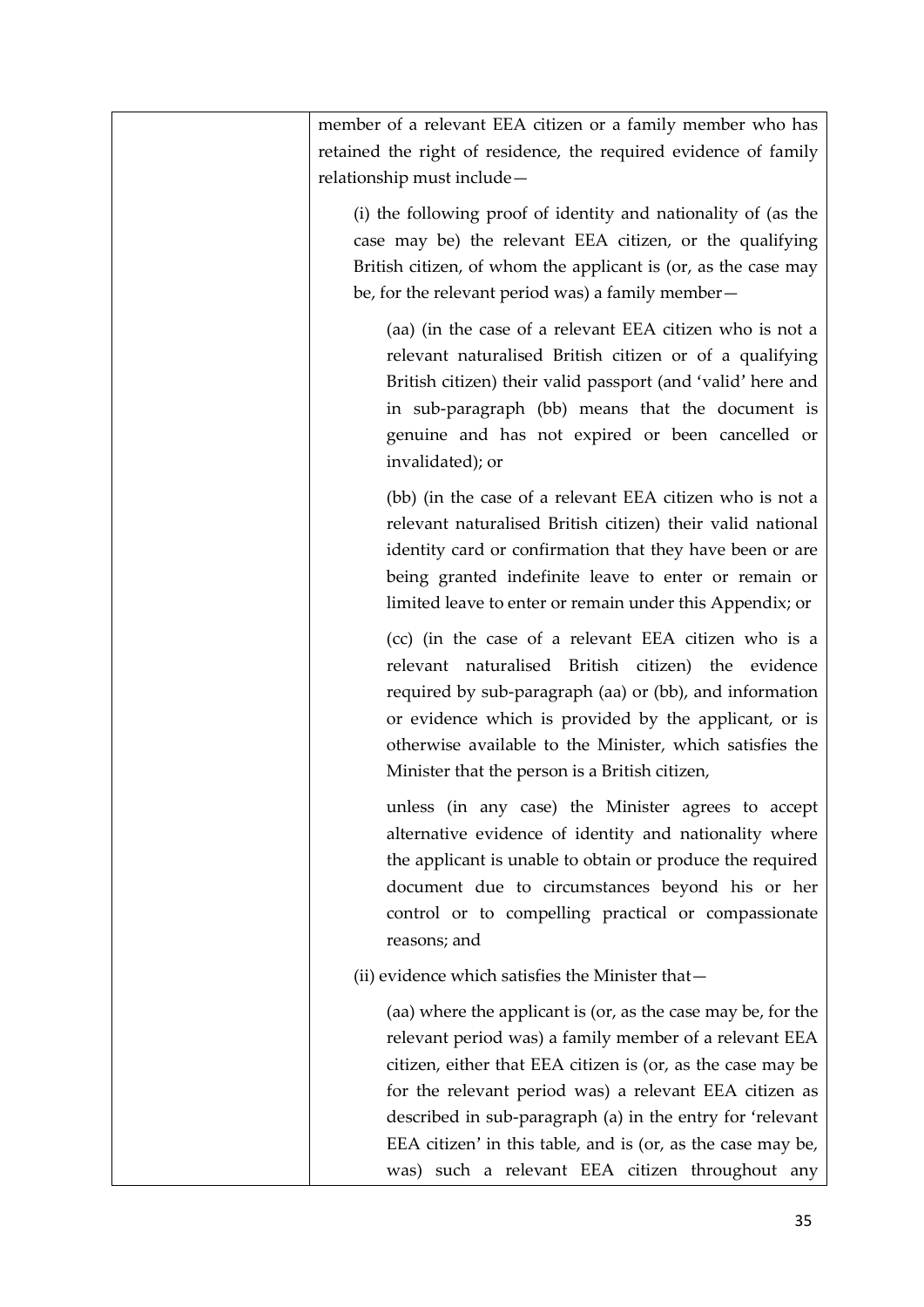|                                                                                 | continuous qualifying period on which the applicant<br>relies as being a family member of a relevant EEA<br>citizen; or that EEA citizen is a relevant EEA citizen as<br>described in sub-paragraph (b) or (c) in the entry for<br>'relevant EEA citizen' in this table; or<br>(bb) where the applicant is (or, as the case may be, for     |
|---------------------------------------------------------------------------------|---------------------------------------------------------------------------------------------------------------------------------------------------------------------------------------------------------------------------------------------------------------------------------------------------------------------------------------------|
|                                                                                 | the relevant period was) a family member of a qualifying<br>British citizen, that British citizen is (or, as the case may<br>be, for the relevant period was) a qualifying British<br>citizen throughout any continuous qualifying period on<br>which the applicant relies as being a family member of a<br>qualifying British citizen; and |
|                                                                                 | (c) where, in order to meet the requirements of this entry, the<br>applicant submits a copy (and not the original) of a document the<br>Minister can require the applicant to submit the original<br>document where the Minister has reasonable doubt as to the<br>authenticity of the copy submitted                                       |
| required proof of<br>entitlement to apply<br>from outside the UK<br>and Islands | (a) in the case of an EEA citizen $-$                                                                                                                                                                                                                                                                                                       |
|                                                                                 | (i) his or her valid passport; or<br>(ii) his or her valid national identity card, where this contains<br>an interoperable biometric chip;                                                                                                                                                                                                  |
|                                                                                 | unless the Minister agrees to accept alternative evidence of<br>entitlement to apply from outside the Isle of Man where the<br>applicant is unable to obtain or produce the required document<br>due to circumstances beyond his or her control or to compelling<br>practical or compassionate reasons; or                                  |
|                                                                                 | (b) in the case of a non-EEA citizen, his or her valid specified<br>relevant document,                                                                                                                                                                                                                                                      |
|                                                                                 | unless the Minister agrees to accept alternative evidence of<br>entitlement to apply from outside the UK and Islands where the<br>applicant is unable to obtain or produce the required document<br>due to circumstances beyond his or her control or to compelling<br>practical or compassionate reasons                                   |
|                                                                                 | in addition, 'valid' here means that the document is genuine and<br>has not expired or been cancelled or invalidated                                                                                                                                                                                                                        |
| required proof of                                                               | (a) in the case of an EEA citizen making an application within the                                                                                                                                                                                                                                                                          |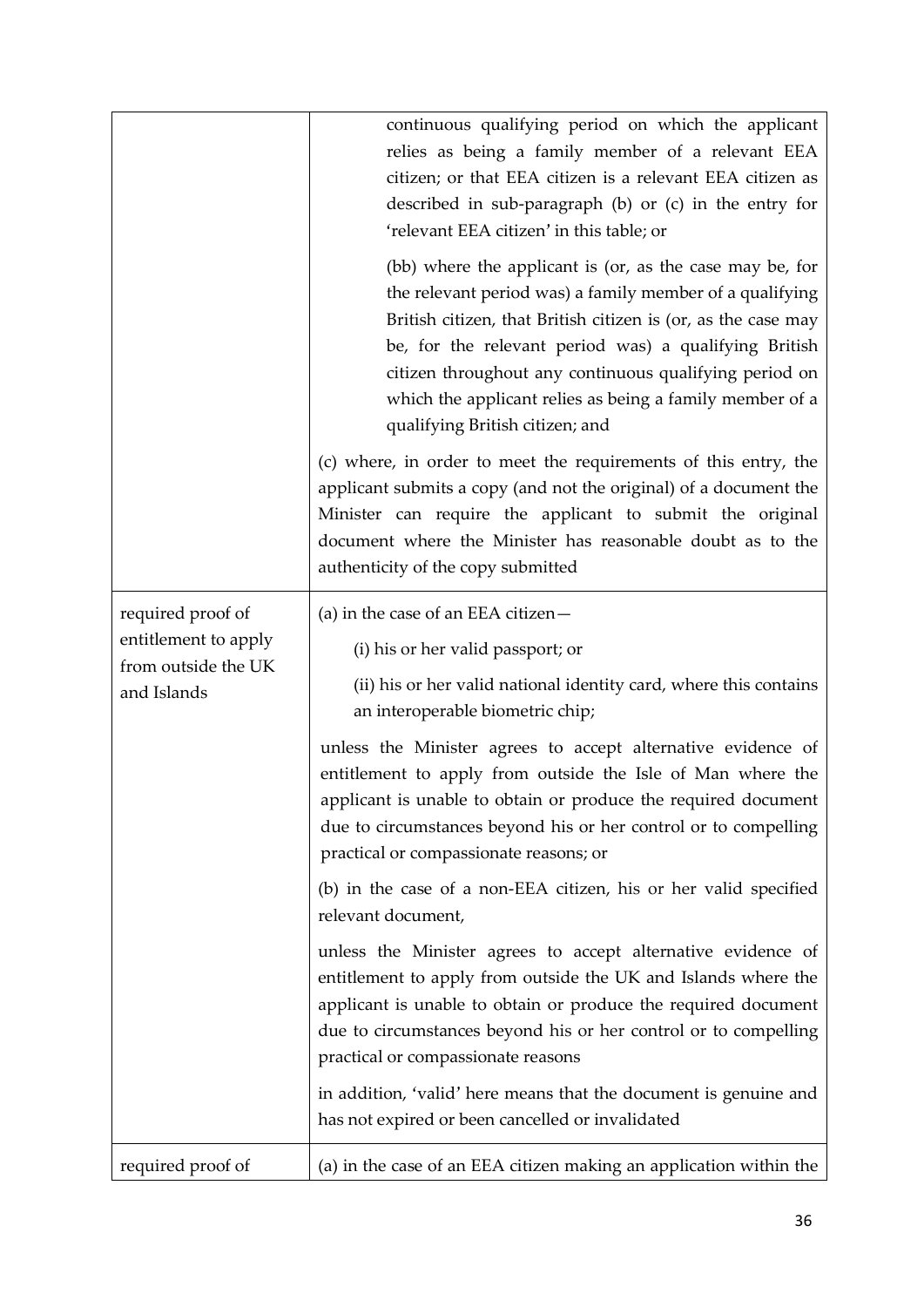| identity and nationality | Isle of Man-                                                                                                                                                                                                                                                                                              |
|--------------------------|-----------------------------------------------------------------------------------------------------------------------------------------------------------------------------------------------------------------------------------------------------------------------------------------------------------|
|                          | (i) his or her valid passport; or                                                                                                                                                                                                                                                                         |
|                          | (ii) his or her valid national identity card; or                                                                                                                                                                                                                                                          |
|                          | (b) in the case of a non-EEA citizen making an application within                                                                                                                                                                                                                                         |
|                          | the Isle of Man-                                                                                                                                                                                                                                                                                          |
|                          | (i) his or her valid passport; or                                                                                                                                                                                                                                                                         |
|                          | (ii) his or her valid specified relevant document; or                                                                                                                                                                                                                                                     |
|                          | (iii) his or her valid biometric immigration document (as<br>defined in section 5 of the UK Borders Act 2007),                                                                                                                                                                                            |
|                          | unless (in the case of (a) or (b)) the Minister agrees to accept<br>alternative evidence of identity and nationality where the<br>applicant is unable to obtain or produce the required<br>document due to circumstances beyond his or her control or<br>to compelling practical or compassionate reasons |
|                          | in addition, "valid" here means that the document is genuine and<br>has not expired or been cancelled or invalidated                                                                                                                                                                                      |
| residence of a child     | the child normally lives with the applicant or does so part of the<br>time, and includes arrangements agreed informally and those<br>which are subject to a court order for determining with whom the<br>child is to live and when                                                                        |
| self-employed person     | there is evidence which satisfies the Minister that the person is, or<br>(as the case may be) for the relevant period was, either -                                                                                                                                                                       |
|                          | (a) a self-employed person as defined in regulation $5(1)$ of the<br><b>EEA</b> Regulations; or                                                                                                                                                                                                           |
|                          | (b) a person who is or was no longer in self-employment but who<br>continues or continued to be treated as a self-employed person<br>within the meaning of "qualified person" under regulation 7 of the<br><b>EEA Regulations</b>                                                                         |
| specified date           | (a) if the United Kingdom withdraws from the European Union<br>with a Withdrawal Agreement-                                                                                                                                                                                                               |
|                          | (i) (where sub-paragraph (a)(ii) does not apply) 23:00 GMT<br>on 31 December 2020; or                                                                                                                                                                                                                     |
|                          | (ii) (in the case of a family member of a qualifying British<br>citizen as described in sub-paragraph (a)(i), (a)(iii), (a)(v) or                                                                                                                                                                         |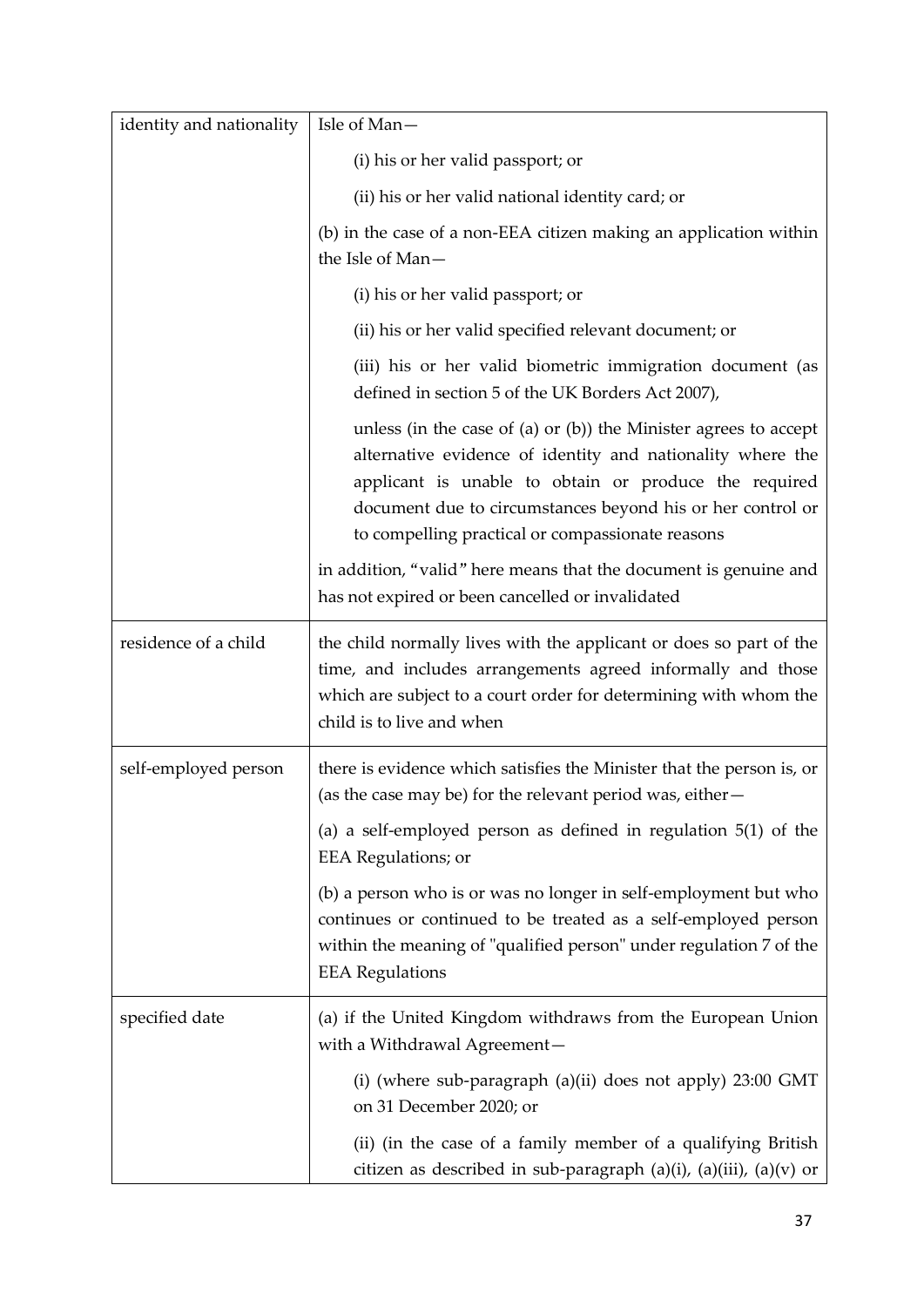| $(a)(vi)$ of the entry for 'family member of a qualifying British<br>citizen' in this table) 23:00 on 29 March 2022 in the reference<br>to specified date in sub-paragraph (a) of the entry for<br>'continuous qualifying period' in this table, for the purposes<br>of the references to continuous qualifying period in- |
|----------------------------------------------------------------------------------------------------------------------------------------------------------------------------------------------------------------------------------------------------------------------------------------------------------------------------|
| - condition 3 in the table in paragraph EU12 of this<br>Appendix;                                                                                                                                                                                                                                                          |
| - condition 2 in the table in paragraph EU 14 of this<br>Appendix;                                                                                                                                                                                                                                                         |
| - sub-paragraphs (a) and (d) of the entry for 'family<br>member who has retained the right of residence' in this<br>table; and                                                                                                                                                                                             |
| -sub-paragraph (a) of the entry for 'supervening event'<br>in this table; or                                                                                                                                                                                                                                               |
| (b) if the United Kingdom withdraws from the European Union<br>without a Withdrawal Agreement-                                                                                                                                                                                                                             |
| (i) the date and time of withdrawal in the references to<br>specified date in $-$                                                                                                                                                                                                                                          |
| - condition 7 in the table in paragraph EU11 of this<br>Appendix;                                                                                                                                                                                                                                                          |
| - paragraph EU16(c)(ii)(bb) of this Appendix;                                                                                                                                                                                                                                                                              |
| - (where sub-paragraph (b)(ii) or (b)(iii) does not apply) sub-<br>paragraph (a) of the entry for 'continuous qualifying period'<br>in this table;                                                                                                                                                                         |
| - the entry for "deportation order" in this table;                                                                                                                                                                                                                                                                         |
| - the entry for "exclusion decision" in this table;                                                                                                                                                                                                                                                                        |
| - sub-paragraphs (a), (b) and (e) of the entry for "family<br>member of a relevant EEA citizen" in this table;                                                                                                                                                                                                             |
| - the entry for "person with a derivative right of residence"<br>in this table;                                                                                                                                                                                                                                            |
| - the entry for "person with a Zambrano right of residence"<br>in this table;                                                                                                                                                                                                                                              |
| - sub-paragraph (a) of the entry for "relevant EEA citizen" in<br>this table; and                                                                                                                                                                                                                                          |
| - the entry for "UK or CI deportation order" and for "UK or                                                                                                                                                                                                                                                                |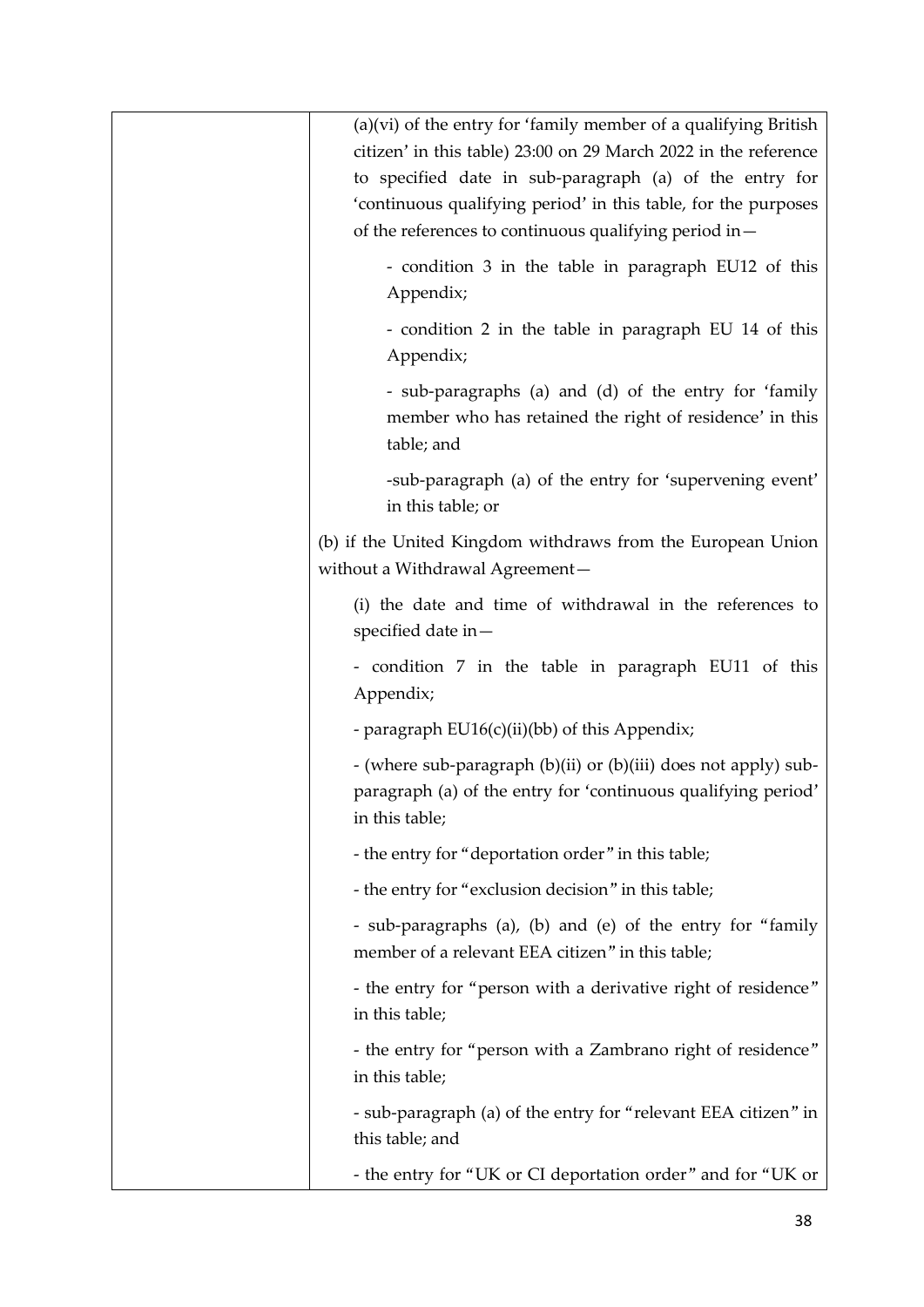|                                | CI exclusion decision" in this table; or                                                                                                                                                                                                                                                                                                                                                                                                                                         |
|--------------------------------|----------------------------------------------------------------------------------------------------------------------------------------------------------------------------------------------------------------------------------------------------------------------------------------------------------------------------------------------------------------------------------------------------------------------------------------------------------------------------------|
|                                | (ii) (in the case of a family member of a qualifying British<br>citizen as described in sub-paragraph (a)(ii), (a)(iv), (a)(vii) or<br>$(a)(viii)$ of the entry for 'family member of a qualifying<br>British citizen' in this table) 23:00 GMT on 31 December 2020<br>in the reference to specified date in sub-paragraph (a) of the<br>entry for 'continuous qualifying period' in this table, for the<br>purposes of the references to continuous qualifying period<br>$in -$ |
|                                | - condition 3 in the table in paragraph EU12 of this<br>Appendix;                                                                                                                                                                                                                                                                                                                                                                                                                |
|                                | - condition 2 in the table in paragraph EU14 of this<br>Appendix;                                                                                                                                                                                                                                                                                                                                                                                                                |
|                                | - sub-paragraphs (a) and (d) of the entry for 'family<br>member who has retained the right of residence' in this<br>table; and                                                                                                                                                                                                                                                                                                                                                   |
|                                | - sub-paragraph (a) of the entry for 'supervening event'<br>in this table; or                                                                                                                                                                                                                                                                                                                                                                                                    |
|                                | (iii) (in the case of a family member of a qualifying British<br>citizen as described in sub-paragraph $(a)(i)$ , $(a)(iii)$ , $(a)(v)$ or<br>(a)(vi) of the entry for 'family member of a qualifying British<br>citizen' in this table) 23:00 GMT on 29 March 2022 in the<br>reference to specified date in sub-paragraph (a) of the entry<br>for 'continuous qualifying period' in this table, for the<br>purposes to which sub-paragraph (b)(ii) above refers                 |
| specified relevant<br>document | within the meaning of 'relevant document' in the relevant entry in<br>this table, a document certifying an extended right of residence<br>or a document certifying a permanent right of residence issued by<br>the Isle of Man under the EEA Regulations                                                                                                                                                                                                                         |
| spouse                         | (a) the person is, or (as the case may be) for the relevant period<br>was, party to a marriage with a relevant EEA citizen (or with a<br>qualifying British citizen) and the marriage is recognised under<br>the law of the Isle of Man or under the laws of England and<br>Wales, Scotland, Northern Ireland or the Channel Islands; and<br>(b) it is, or (as the case may be) for the relevant period was, not a                                                               |
|                                | marriage of convenience; and                                                                                                                                                                                                                                                                                                                                                                                                                                                     |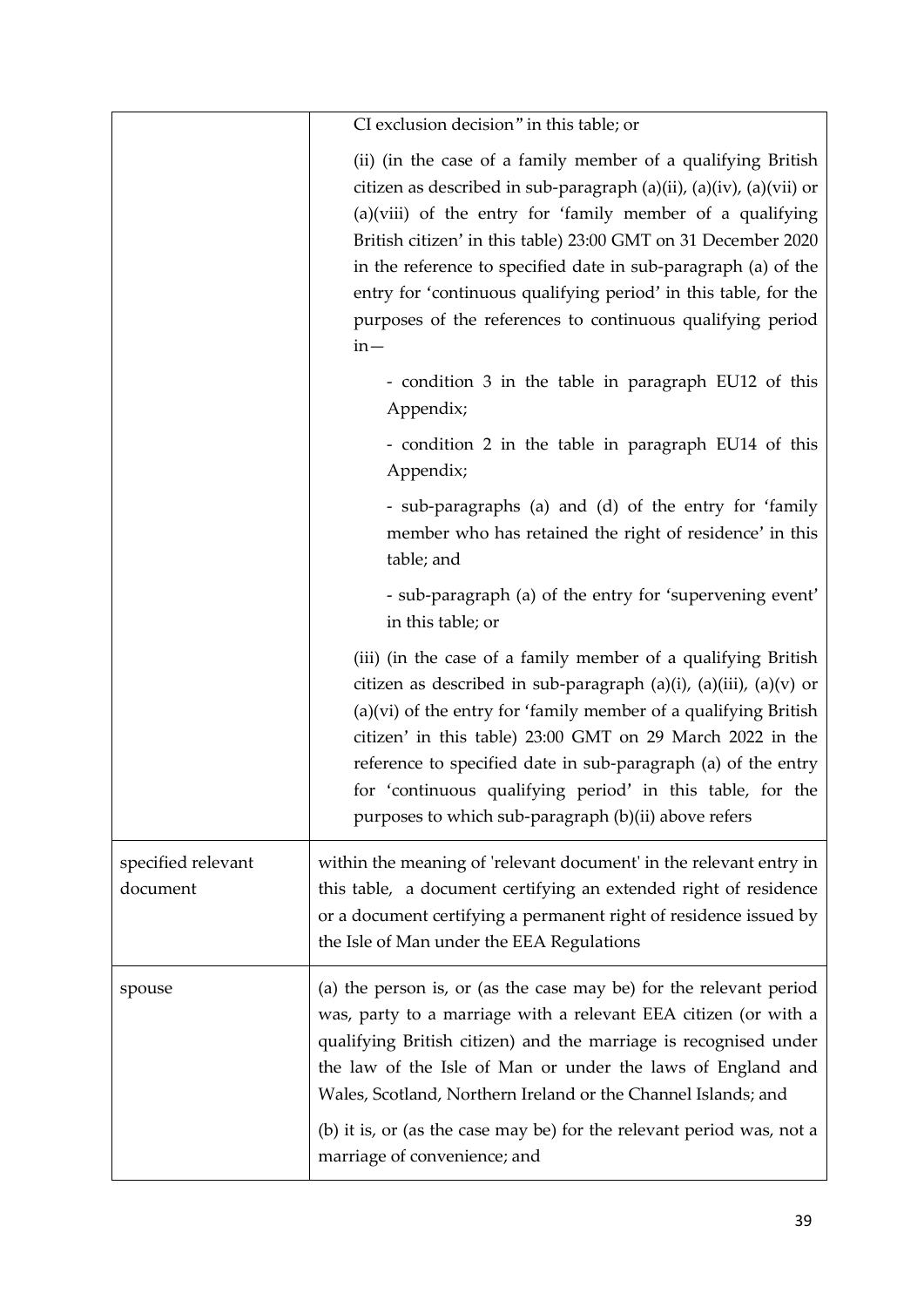|                                                        | (c) neither party has, or (as the case may be) for the relevant<br>period had, another spouse, a civil partner or an durable partner<br>with (in any of those circumstances) immigration status in the Isle<br>of Man or in the UK or Channel Islands based on that person's<br>relationship with that party                                                   |
|--------------------------------------------------------|----------------------------------------------------------------------------------------------------------------------------------------------------------------------------------------------------------------------------------------------------------------------------------------------------------------------------------------------------------------|
| supervening event                                      | at the date of application-<br>(a) the applicant has been absent from the UK and Islands for a<br>period of more than 5 consecutive years (at any point since they<br>last acquired the right of permanent residence in the Isle of Man<br>under regulation 17 of the EEA Regulations, or the right of                                                         |
|                                                        | permanent residence in the UK or Channel Islands under the<br>Immigration (European Economic Area) Regulations 2016 (of<br>Parliament) or through the application there of section $7(1)$ of the<br>Immigration Act 1988, or since they last completed a continuous<br>qualifying period of 5 years); or                                                       |
|                                                        | (b) any of the following events has occurred, unless it has been set<br>aside or no longer has effect in respect of the person-                                                                                                                                                                                                                                |
|                                                        | (i) any decision or order to exclude or remove under<br>regulation 24 or 33 of the EEA Regulations (or under the<br>equivalent provisions of the Immigration (European<br>Economic Area) Regulations 2016 (of Parliament)); or                                                                                                                                 |
|                                                        | (ii) a decision to which regulation 17(4) of the EEA<br>Regulations otherwise refers, unless that decision arose from<br>a previous decision under regulation 25(1) of the EEA<br>Regulations (or the equivalent decision, subject to the<br>equivalent qualification, under the Immigration (European<br>Economic Area) Regulations 2016 (of Parliament)); or |
|                                                        | (iii) an exclusion decision; or                                                                                                                                                                                                                                                                                                                                |
|                                                        | (iv) a deportation order, other than by virtue of the EEA<br>Regulations; or                                                                                                                                                                                                                                                                                   |
|                                                        | (v) a UK or CI deportation order; or<br>(vi) a UK or CI exclusion decision                                                                                                                                                                                                                                                                                     |
| termination of the<br>marriage or civil<br>partnership | the date on which the order finally terminating the marriage or<br>civil partnership is made by a court                                                                                                                                                                                                                                                        |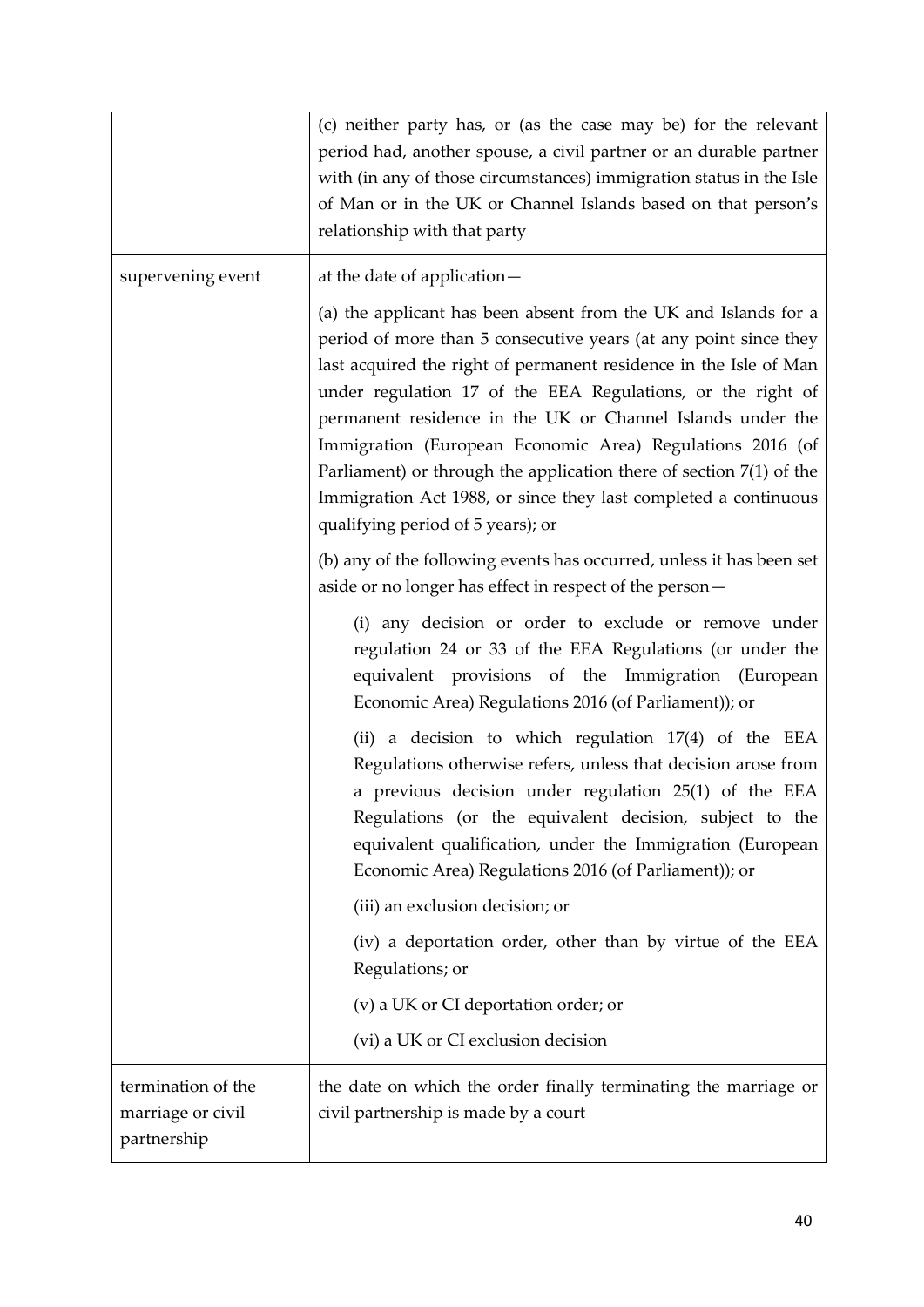| UK and Islands                                                         | the United Kingdom, the Isle of Man and the Channel Islands<br>taken together                                                                                                                                                                                                                                                                                                                                                                                                                                                                                                                                                                                                                                                                                                                             |
|------------------------------------------------------------------------|-----------------------------------------------------------------------------------------------------------------------------------------------------------------------------------------------------------------------------------------------------------------------------------------------------------------------------------------------------------------------------------------------------------------------------------------------------------------------------------------------------------------------------------------------------------------------------------------------------------------------------------------------------------------------------------------------------------------------------------------------------------------------------------------------------------|
| UK or CI deportation<br>order                                          | a deportation order as defined in paragraph 3(6) of Schedule 4 to<br>the Immigration Act 1971, except for such an order that was made<br>in respect of conduct committed before the specified date (unless<br>the Minister is satisfied that the order is justified on the grounds<br>of public policy, public security or public health in accordance<br>with regulation 28 of the EEA Regulations, irrespective of<br>whether the EEA Regulations apply to that person, except that for<br>"a right of permanent residence under regulation 17" read<br>"indefinite leave to enter or remain"; and for "an EEA decision"<br>read "an exclusion direction")                                                                                                                                              |
| UK or CI exclusion<br>decision                                         | a direction given by the relevant authority in the UK or Channel<br>Islands that a person must be refused entry to the jurisdiction<br>concerned on the grounds that that person's presence there would<br>not be conducive to the public good, except for such direction<br>made in respect of conduct committed before the specified date<br>(unless the Minister is satisfied that the direction is justified on<br>the grounds of public policy, public security or public health in<br>accordance with regulation 28 of the EEA Regulations,<br>irrespective of whether the EEA Regulations apply to that person,<br>except that for "a right of permanent residence under regulation<br>17" read "indefinite leave to enter or remain"; and for "an EEA<br>decision" read "an exclusion direction") |
| UK or the Channel<br>Islands                                           | the United Kingdom or the Bailiwick of Jersey or the Bailiwick of<br>Guernsey                                                                                                                                                                                                                                                                                                                                                                                                                                                                                                                                                                                                                                                                                                                             |
| valid evidence of his or<br>her indefinite leave to<br>enter or remain | (a) a valid biometric immigration document (as defined in section<br>5 of the UK Borders Act 2007), a valid stamp or endorsement in a<br>passport (whether or not the passport has expired) or other valid<br>document issued by the Minister, Home Office or relevant<br>Channel Island Authority, confirming that the applicant has<br>indefinite leave to enter or remain in the Isle of Man or in the UK<br>or Channel Islands, which has not lapsed or been revoked or<br>invalidated; or<br>(b) the Minister is otherwise satisfied from the evidence or<br>information available to him or her that the applicant has<br>indefinite leave to enter or remain in the Isle of Man or in the UK                                                                                                       |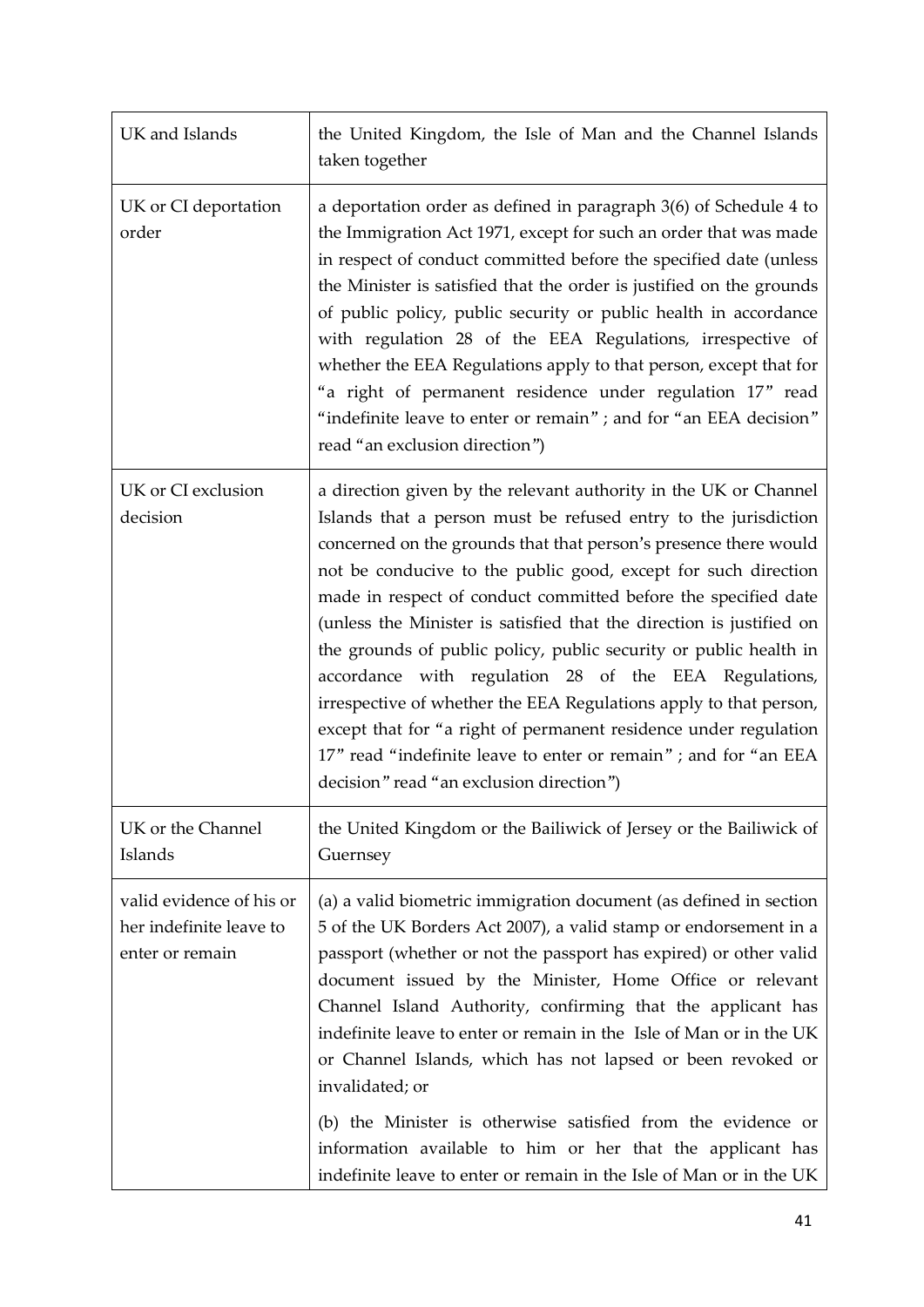|        | or Channel Islands, which has not lapsed or been revoked or<br>invalidated                                                                                                                                                   |
|--------|------------------------------------------------------------------------------------------------------------------------------------------------------------------------------------------------------------------------------|
| worker | there is evidence which satisfies the Minister that the person is, or<br>(as the case may be) for the relevant period was, either -<br>(a) a worker as defined in regulation $5(1)$ of the EEA Regulations;<br><sub>or</sub> |
|        | (b) a person who is or was no longer working but who continues<br>or continued to be treated as a worker within the meaning of<br>"qualified person" under regulation 7 of the EEA Regulations                               |

#### **Annex 2 – Consideration of a valid application**

A2.1. A valid application made under this Appendix will be decided on the basis of -

- (a) the information and evidence provided by the applicant, including in response to any request for further information or evidence made by the Minister; and
- (b) any other information or evidence made available to the Minister (including from other government departments) at the date of decision.
- A2.2. (a) For the purposes of deciding whether the applicant meets the eligibility requirements for indefinite leave to enter or remain or for limited leave to enter or remain, the Minister may invite the applicant to—
	- (i) provide further information or evidence that he or she meet those requirements; or
	- (ii) be interviewed by the Minister in person, or by telephone.
	- (b) If the applicant purports to meet the eligibility requirements for indefinite leave to enter or remain or for limited leave to enter or remain on the basis of a relationship with another person  $( P^{\prime\prime})$ , including where P is a qualifying British citizen, the Minister may invite P to—
		- (i) provide information or evidence about his or her relationship with the applicant, his or hers residence in the Isle of Man or, where P is a qualifying British citizen, his or hers residence in a country listed in the entry for "EEA citizen" in the table at Annex 1 to this Appendix; or
		- (ii) be interviewed by the Minister in person, by telephone.
	- (c) If the applicant or P (as the case may be)
		- (i) fails to provide the information or evidence requested; or
		- (ii) on at least 2 occasions, fails to comply with an invitation to attend an interview in person or with other arrangements to be interviewed,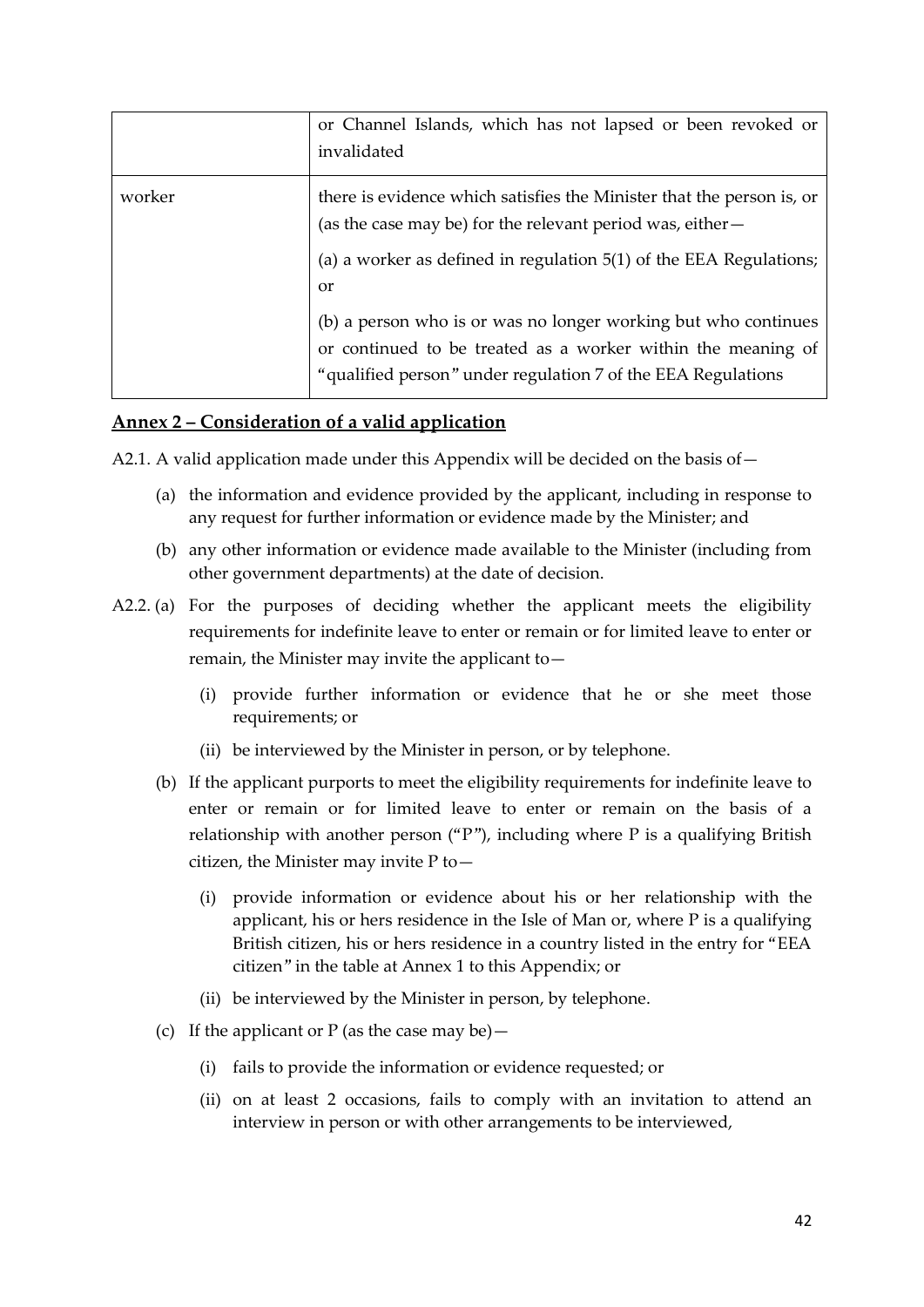the Minister may draw any factual inferences about whether the applicant meets the eligibility requirements for indefinite leave to enter or remain or for limited leave to enter or remain as appear appropriate in the circumstances.

- (d) The Minister may decide following the drawing of a factual inference under subparagraph (3), that the applicant does not meet the eligibility requirements for indefinite leave to enter or remain or for limited leave to enter or remain.
- (e) The Minister must not decide that the applicant does not meet the eligibility requirements for indefinite leave to enter or remain or for limited leave to enter or remain on the sole basis that the applicant or P failed on at least 2 occasions to comply with an invitation to be interviewed.".

## **Changes to Appendix EU (Family Permit)**

EU(FP)1.1 For Appendix EU (Family Permit), substitute $-$ 

#### **"Appendix EU (Family Permit)**

#### **Purpose**

- FP1. This Appendix sets out the basis on which a **non-EEA citizen** will, if he or she apply under it, be granted an entry clearance—
	- (a) in the form of an EU Settlement Scheme Family Permit to join a **relevant EEA citizen** in the Isle of Man or to accompany him or her to the Isle of Man; or
	- (b) in the form of an EU Settlement Scheme Travel Permit to travel to the Isle of Man.
- FP2. This Appendix has effect in connection with the granting of entry clearance for the purpose of acquiring leave to enter or remain in the Isle of Man by virtue of Appendix EU to these Rules.

#### **Requirements and procedure**

- FP3. The applicant will be granted an entry clearance under this Appendix, valid for a period of 6 months from the date of decision, by an immigration officer or entry clearance officer where—
	- (a) a valid application has been made in accordance with paragraph FP4;
	- (b) the applicant meets the eligibility requirements in paragraph FP6(1) or (2); and
	- (c) the applicant is not to be refused on grounds of suitability in accordance with paragraph FP7.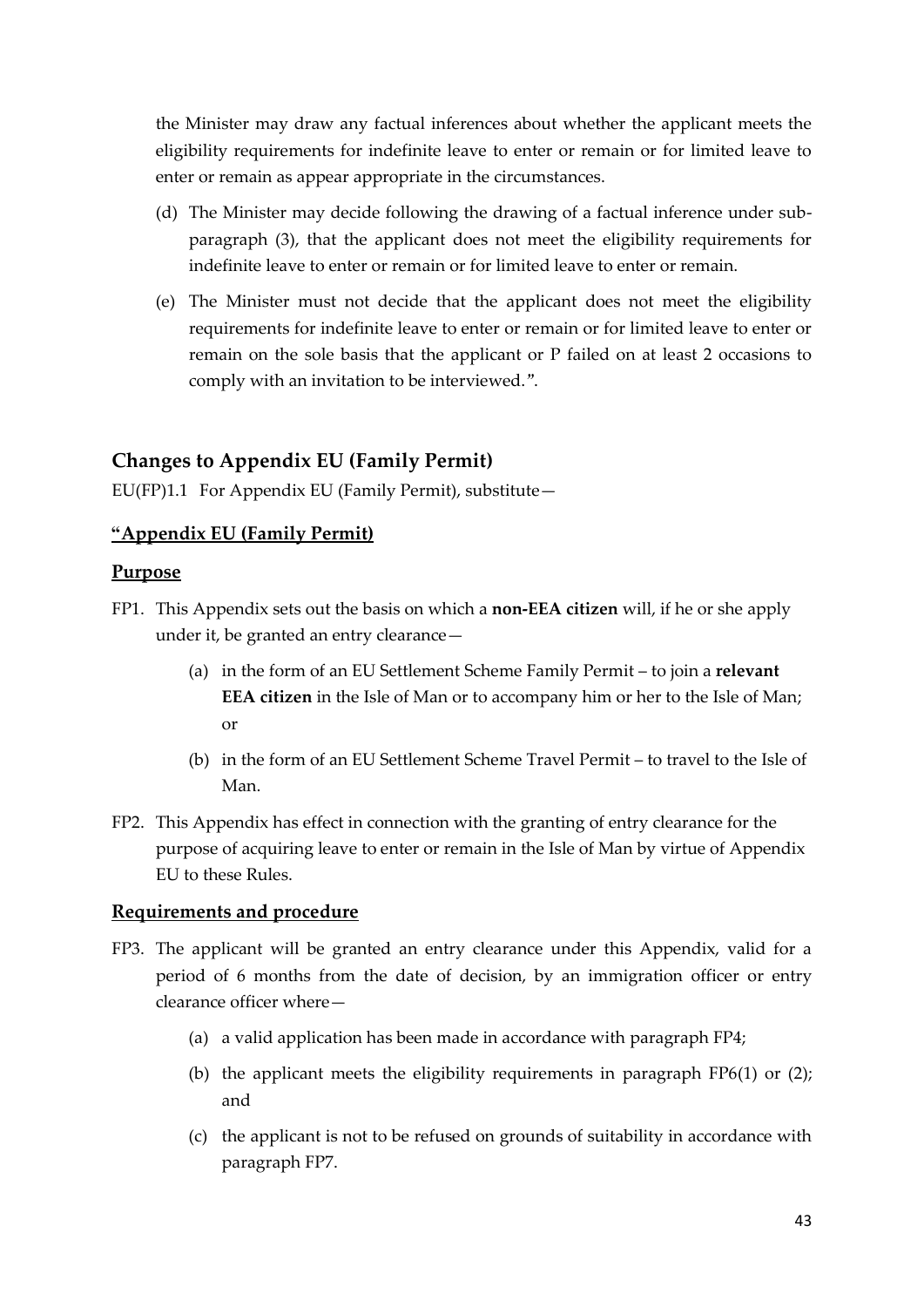- FP4. A valid application has been made under this Appendix where—
	- (a) it has been made using the **required application process**;
	- (b) the **required proof of identity and nationality** has been provided; and
	- (c) the **required biometrics** have been provided.
- FP5. An application will be rejected as invalid where it does not meet the requirements in paragraph FP4 (a) and (b), and will not be considered where it does not meet the requirement in paragraph FP4(c).
- FP6. (1) The applicant meets the eligibility requirements for an entry clearance to be granted under this Appendix in the form of an EU Settlement Scheme Family Permit where the immigration officer or entry clearance officer is satisfied that at the **date of application**—
	- (a) the applicant is a non-EEA citizen;
	- (b) the applicant is a **family member of a relevant EEA citizen**;
	- (c) the relevant EEA citizen is resident in the Isle of Man or will be travelling to the Isle of Man within 6 months of the date of application;
	- (d) the applicant will be accompanying the relevant EEA citizen to the Isle of Man or joining him or her in the Isle of Man; and
	- (e) the applicant ("A") is not the **spouse**, **civil partner** or **durable partner** of a relevant EEA citizen ("B") where a spouse, civil partner or durable partner of A or B has been granted an entry clearance under this Appendix, holds a valid EEA family permit issued under regulation 14 of the **EEA Regulations** or has been granted leave to enter or remain in the Isle of Man in that capacity under or outside the Immigration Rules.
	- (2) The applicant meets the eligibility requirements for an entry clearance to be granted under this Appendix in the form of an EU Settlement Scheme Travel Permit, where the entry clearance officer is satisfied that at the date of application—
		- (a) the applicant is a non-EEA citizen;
		- (b) the applicant has been granted indefinite leave to enter or remain or limited leave to enter or remain under Appendix EU to these Rules, which has not lapsed or been cancelled, curtailed or revoked and which is evidenced by the Isle of Man reference number for that grant of leave;
		- (c) the applicant—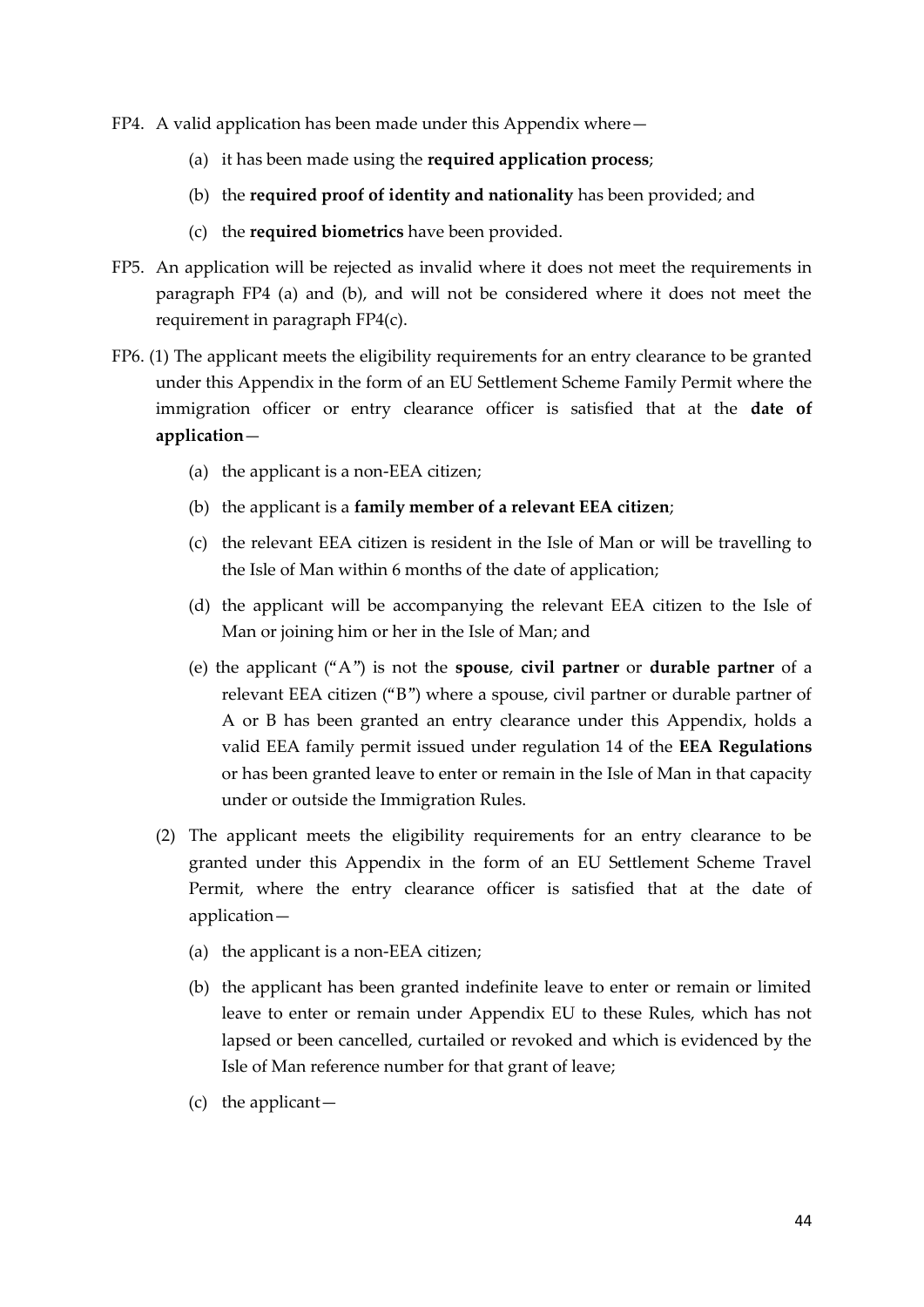- (i) has been issued with a relevant document by the Isle of Man under the EEA Regulations by virtue of having been granted leave under Appendix EU to these Rules; and
- (ii) has reported to the Isle of Man Immigration Service that that document has been lost or stolen; and
- (d) the applicant will be travelling to the Isle of Man within 6 months of the date of application.
- FP7. (1) An application made under this Appendix will be refused on grounds of suitability where any of the following apply at the date of decision—
	- (a) the applicant is subject to a **deportation order** or to a decision to make a deportation order; or
	- (b) the applicant is subject to an **exclusion order** or **exclusion decision**.
	- (2) An application made under this Appendix may be refused on grounds of suitability where any of the following apply at the date of decision—
		- (a) the applicant is subject to a **UK or CI deportation order**; or
		- (b) the applicant is subject to a **UK or CI exclusion decision**.
	- (3) An application made under this Appendix may be refused on grounds of suitability where, at the date of decision, the immigration officer or entry clearance officer is satisfied that it is proportionate to refuse the application where—
		- (a) in relation to the application and whether or not to the applicant's knowledge, false or misleading information, representations or documents have been submitted (including false or misleading information submitted to any person to obtain a document used in support of the application); and the information, representation or documentation is material to the decision whether or not to grant the applicant an entry clearance under this Appendix; or
		- (b) (i) the applicant—
			- (aa) has previously been refused admission to the Isle of Man in accordance with regulation 24(1) of the EEA Regulations; or
			- (bb) had indefinite leave to enter or remain or limited leave to enter or remain granted under Appendix EU to these Rules (or limited leave to enter granted by virtue of having arrived in the Isle of Man with an entry clearance that was granted under this Appendix) which was cancelled under paragraph 321B(b)(i) or 321B(b)(ii) of these Rules; and
			- (ii) the refusal of the application is justified either—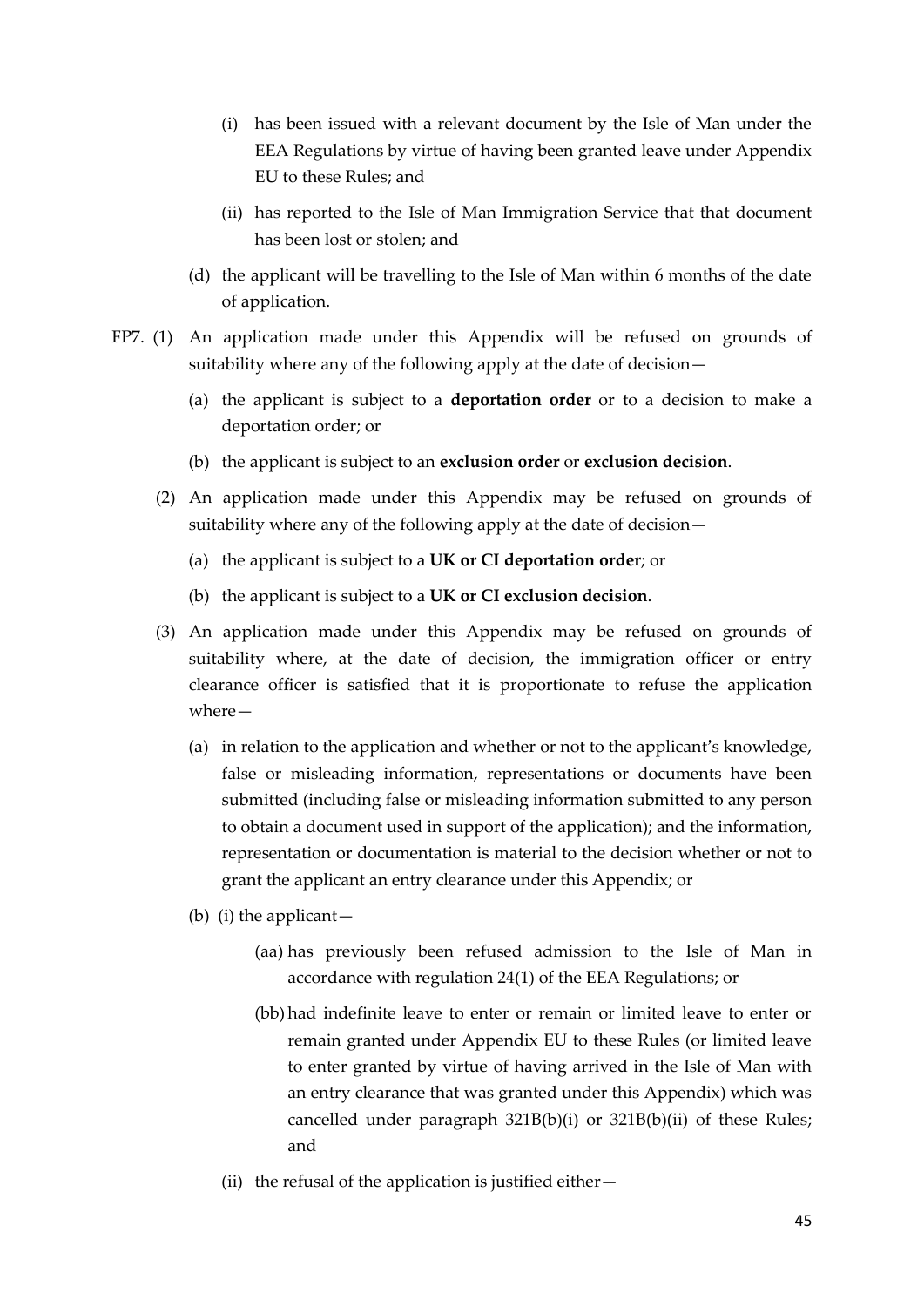- (aa) on grounds of public policy, public security or public health in accordance with regulation 28 of the EEA Regulations, irrespective of whether those Regulations apply to that person (except that in regulation 28 for "with a right of permanent residence under regulation 17" and "has a right of permanent residence" read "who meets the requirements of paragraph EU11 or EU12 of Appendix EU to the Immigration Rules", and for "EEA decision" read "a decision under paragraph FP7 of Appendix EU (Family Permit) to the Immigration Rules"); or
- (bb)in respect of conduct committed after the specified date, on the ground that the decision is conducive to the public good.
- (4) The references in this paragraph to an order or decision to which the applicant is subject do not include an order or decision which, at the date of decision on his or her application under this Appendix, has been set aside or no longer has effect in respect of the applicant.
- FP8. A valid application made under this Appendix which does not meet the requirements for an entry clearance to be granted will be refused.
- FP9. Annex 1 sets out the definitions which apply to this Appendix. Any provision made elsewhere in the Immigration Rules for those terms, or for other matters for which this Appendix makes provision, does not apply to an application made under this Appendix.
- FP10. Annex 2 applies to the consideration by the immigration officer or entry clearance officer of a valid application made under this Appendix.

| Term          | Definition                                                                                                                                                                          |
|---------------|-------------------------------------------------------------------------------------------------------------------------------------------------------------------------------------|
| adopted child | a child adopted in accordance with a decision taken-                                                                                                                                |
|               | (a) by the competent administrative authority or court in the Isle<br>of Man or the UK or Channel Islands; or                                                                       |
|               | (b) by the competent administrative authority or court in a<br>country whose adoption orders are recognised under the law of<br>the Isle of Man or in the UK or Channel Islands; or |
|               | (c) in a particular case in which that decision in another country<br>has been recognised in the Isle of Man or in the UK or Channel                                                |
|               | Islands as an adoption                                                                                                                                                              |
| child         | (a) the direct descendant under the age of 21 years of a relevant                                                                                                                   |

### **Annex 1 – Definitions**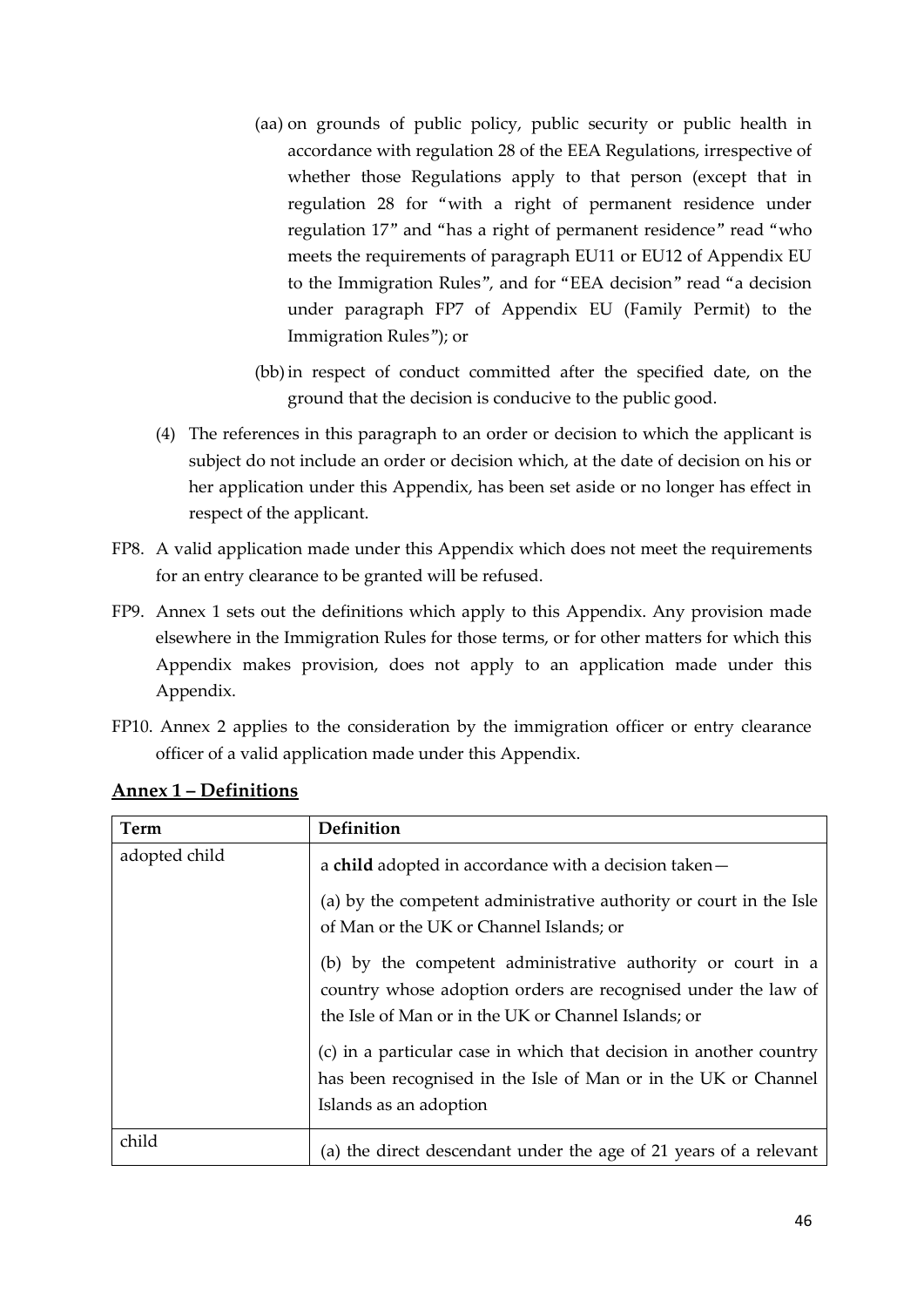| EEA citizen or of his or her spouse or civil partner; or                                                                                                                                                                                                                                            |
|-----------------------------------------------------------------------------------------------------------------------------------------------------------------------------------------------------------------------------------------------------------------------------------------------------|
| (b) (i) the direct descendant aged 21 years or over of a relevant<br>EEA citizen or of his or her spouse or civil partner; and                                                                                                                                                                      |
| (ii) dependent on the relevant EEA citizen or on his or her<br>spouse or civil partner                                                                                                                                                                                                              |
| "dependent" here means that-                                                                                                                                                                                                                                                                        |
| (a) having regard to his or her financial and social conditions, or<br>health, the applicant cannot meet his or her essential living needs<br>(in whole or in part) without the financial or other material<br>support of the relevant EEA citizen or of his or her spouse or civil<br>partner; and |
| (b) such support is being provided to the applicant by the<br>relevant EEA citizen or by his or her spouse or civil partner; and                                                                                                                                                                    |
| (c) there is no need to determine the reasons for that dependence<br>or for the recourse to that support                                                                                                                                                                                            |
| in addition-                                                                                                                                                                                                                                                                                        |
| (a) 'child' includes-                                                                                                                                                                                                                                                                               |
| $(i)$ an <b>adopted child</b> of; or                                                                                                                                                                                                                                                                |
| (ii) a child born through surrogacy (where recognised under<br>the law of the Isle of Man or in the UK or Channel Islands)<br>for; or                                                                                                                                                               |
| (iii) a child in respect of whom a special guardianship order<br>(within the meaning of section 17A of the Children and<br>Young Persons Act 2001) has been made appointing as his or<br>her special guardian; or                                                                                   |
| (iv) a child in respect of whom an order has been made<br>under sections 6 or 7 of the Children and Young Persons Act<br>2001 appointing as his or her guardian; or                                                                                                                                 |
| (v) a child in respect of whom a special guardianship order<br>(within the meaning of section 14A(1) of the Children Act<br>1989 (of Parliament)) is in force appointing as his or her<br>special guardian; or                                                                                      |
| (vi) a child in respect of whom an order has been made<br>under section 5 of the Children Act 1989 (of Parliament)<br>appointing as his or her guardian; or                                                                                                                                         |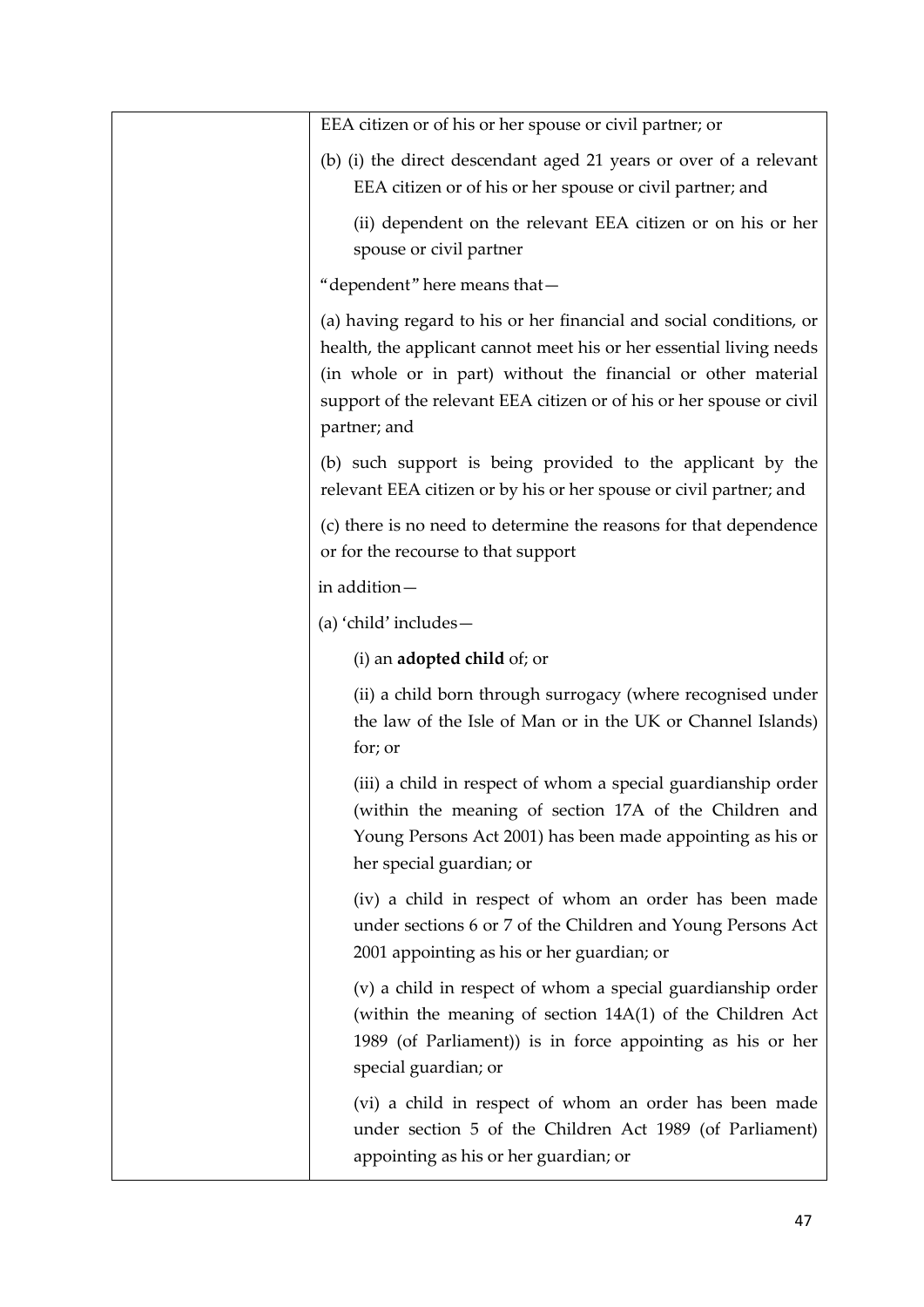|               | (vii) a child subject to a permanence order made under<br>section 80 of the Adoption and Children (Scotland) Act 2007<br>(of Parliament) vesting parental responsibilities and parental<br>rights in a person who is; or                                                                                                                                         |
|---------------|------------------------------------------------------------------------------------------------------------------------------------------------------------------------------------------------------------------------------------------------------------------------------------------------------------------------------------------------------------------|
|               | (viii) a child who has a guardian appointed under section 7<br>of the Children (Scotland) Act 1995 (of Parliament), or who is<br>living with a person pursuant to an order made under<br>section 11 of that Act, and that guardian or other person is; or                                                                                                        |
|               | (ix) a child in respect of whom an order has been made under<br>Article 159 of the Children (Northern Ireland) Order 1995 (of<br>Parliament), or in respect of whom an appointment has been<br>made under Article 160 of that Order, appointing as his or<br>her guardian a person who is; or                                                                    |
|               | (x) a child who has a guardian appointed under section 12 or<br>14 of the Children (Guernsey and Alderney) Law 2008 or<br>section 12 or 13 of the Children (Sark) Law 2016, or who is<br>living in the care of a person pursuant to an order made<br>under section 14 of the 2008 Law or section 13 of the 2016<br>Law, and that guardian or other person is; or |
|               | (xi) a child in respect of whom an order under Article 7 of the<br>Children (Jersey) Law 2002 is in force appointing as his or<br>her guardian,                                                                                                                                                                                                                  |
|               | (as the case may be) a relevant EEA citizen or his or her<br>spouse or civil partner, but 'child' does not include a child<br>cared for by a relevant EEA citizen (or by a qualifying British<br>citizen) or his or her spouse or civil partner solely by virtue<br>of a formal or informal fostering arrangement; and                                           |
|               | (b) 'direct descendant' also includes a grandchild or great-<br>grandchild; and                                                                                                                                                                                                                                                                                  |
|               | (c) 'spouse or civil partner' means (as the case may be) the person<br>described in sub-paragraph (a) of the entry for 'family member of<br>a relevant EEA citizen' in this table                                                                                                                                                                                |
| civil partner | (a) the person is in a valid civil partnership (which exists under or<br>by virtue of the Civil Partnership Act 2011 or under any<br>equivalent legislation in the UK or Channel Islands) or is in a<br>same sex relationship registered overseas which is entitled to be<br>treated as a civil partnership under that Act or under any                          |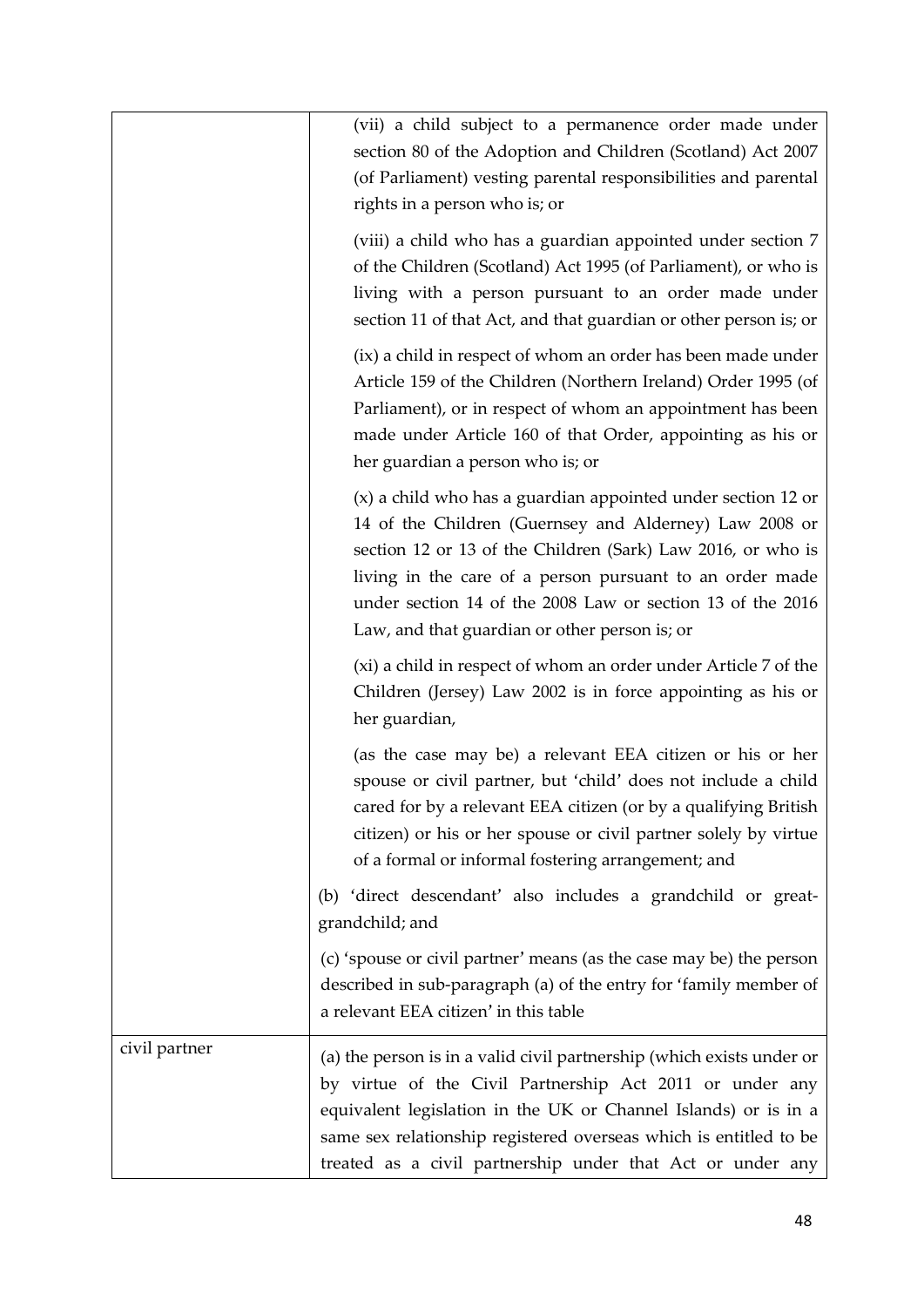|                                       | equivalent legislation in the UK or Channel Islands, with a<br>relevant EEA citizen; and                                                                                                                                                                                           |  |  |  |  |  |
|---------------------------------------|------------------------------------------------------------------------------------------------------------------------------------------------------------------------------------------------------------------------------------------------------------------------------------|--|--|--|--|--|
|                                       | (b) it is not a civil partnership of convenience; and                                                                                                                                                                                                                              |  |  |  |  |  |
|                                       | (c) neither party has another civil partner, a spouse or a durable<br>partner with (in any of those circumstances) immigration status<br>in the Isle of Man or the UK or Channel Islands based on that<br>person's relationship with that party                                    |  |  |  |  |  |
| civil partnership of<br>convenience   | a marriage, civil partnership or durable partnership entered into<br>as a means to circumvent-                                                                                                                                                                                     |  |  |  |  |  |
| durable partnership of<br>convenience | (a) any criterion the party would have to meet in order to enjoy a<br>right to enter or reside in the Isle of Man under the EEA<br>Regulations; or                                                                                                                                 |  |  |  |  |  |
| marriage of<br>convenience            | (b) any other provision of the immigration law of the Isle of Man<br>or any requirement of the Immigration Rules; or                                                                                                                                                               |  |  |  |  |  |
|                                       | (c) any criterion the party would otherwise have to meet in order<br>to enjoy a right to enter or reside in the Isle of Man under EU law;<br>or                                                                                                                                    |  |  |  |  |  |
|                                       | (d) any criterion the party would have to meet in order to enter or<br>reside in the UK or Channel Islands under the relevant laws                                                                                                                                                 |  |  |  |  |  |
| date of application                   | The date on which the application is submitted under the<br>required application process                                                                                                                                                                                           |  |  |  |  |  |
| dependent parent                      | the direct relative in the ascending line of a relevant EEA citizen<br>or of his or her spouse or civil partner                                                                                                                                                                    |  |  |  |  |  |
|                                       | in addition-                                                                                                                                                                                                                                                                       |  |  |  |  |  |
|                                       | (a) 'direct relative in the ascending line' includes a-                                                                                                                                                                                                                            |  |  |  |  |  |
|                                       | (i) grandparent or great-grandparent; and                                                                                                                                                                                                                                          |  |  |  |  |  |
|                                       | (ii) an adoptive parent of an adopted child; and                                                                                                                                                                                                                                   |  |  |  |  |  |
|                                       | (b) 'spouse or civil partner' means (as the case may be) the person<br>described in sub-paragraph (a) of the entry for 'family member of<br>a qualifying British citizen' or in sub-paragraph (a) of the entry<br>for 'family member of a relevant EEA citizen' in this table; and |  |  |  |  |  |
|                                       | (c) the dependence of the direct relative in the ascending line on<br>the relevant EEA citizen (where the relevant EEA citizen is not a<br>person under the age of 18), or on his or her spouse or civil                                                                           |  |  |  |  |  |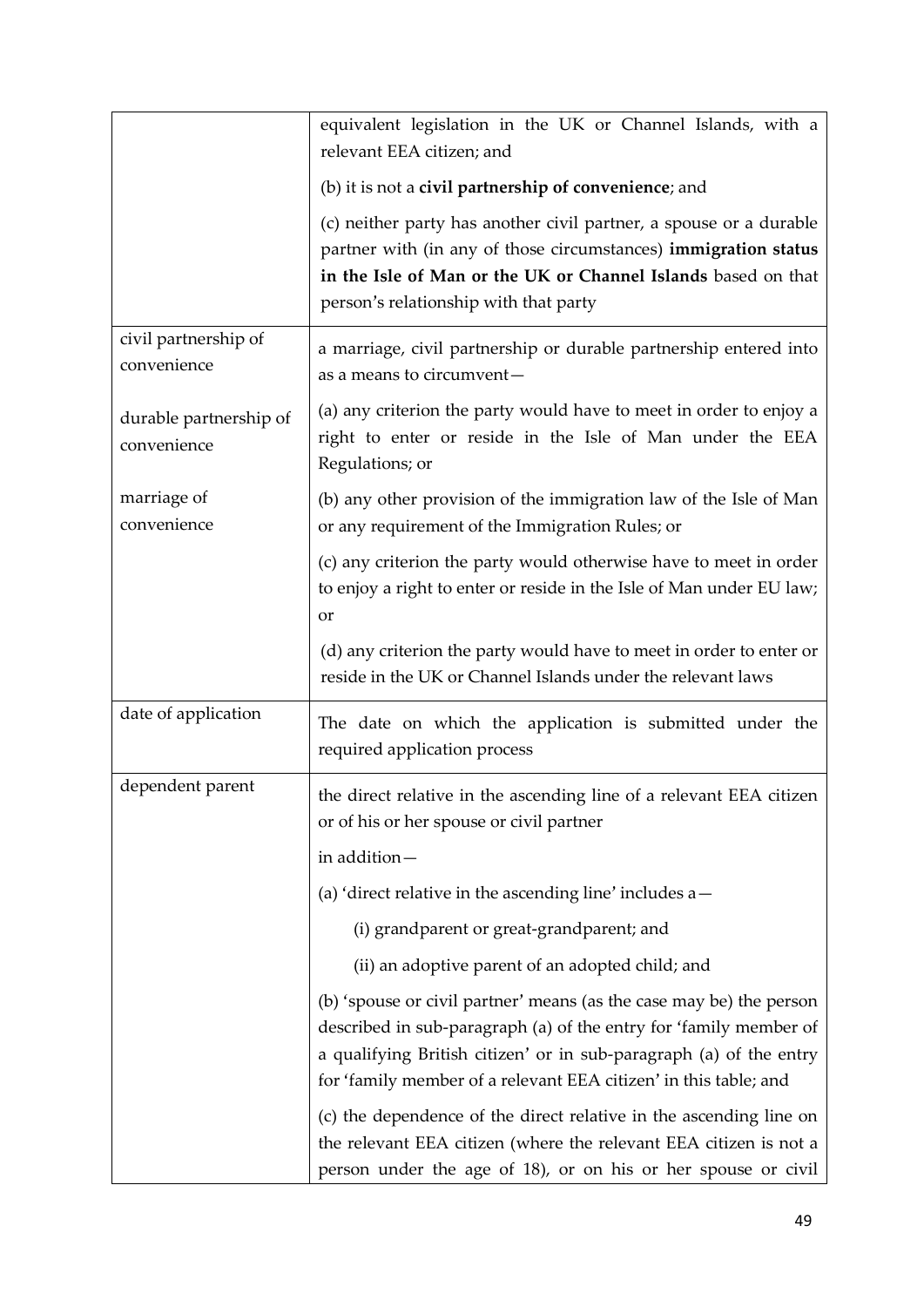|                   | partner, is assumed                                                                                                                                                                                                                                                                                                                                                                                                                                                                                                                                                                                                                                                                                                                                                                                                                                                                                                                                                                                                                                                            |  |  |  |  |
|-------------------|--------------------------------------------------------------------------------------------------------------------------------------------------------------------------------------------------------------------------------------------------------------------------------------------------------------------------------------------------------------------------------------------------------------------------------------------------------------------------------------------------------------------------------------------------------------------------------------------------------------------------------------------------------------------------------------------------------------------------------------------------------------------------------------------------------------------------------------------------------------------------------------------------------------------------------------------------------------------------------------------------------------------------------------------------------------------------------|--|--|--|--|
| deportation order | as the case may be $-$<br>(a) an order made under section $5(1)$ of the Immigration Act 1971<br>by virtue of regulation 33(3) of the EEA Regulations; or<br>(b) an order made under section $5(1)$ of the Immigration Act 1971<br>by virtue of section $3(5)$ or section $3(6)$ of that Act (in respect of<br>conduct committed after the specified date, or conduct<br>committed before that date where the Minister has decided that<br>the deportation order is justified on the grounds of public policy,<br>public security or public health in accordance with regulation 28<br>of the EEA Regulations, irrespective of whether the EEA<br>Regulations apply to the person, except that for "a right of<br>permanent residence under regulation 17" read "indefinite leave<br>to enter or remain"; and for "an EEA decision" read "a<br>deportation decision")                                                                                                                                                                                                           |  |  |  |  |
| durable partner   | (a) the person is, or (as the case may be) was, in a durable<br>relationship with the relevant EEA citizen, with the couple having<br>lived together in a relationship akin to a marriage or civil<br>partnership for at least 2 years (unless there is other significant<br>evidence of the durable relationship); and<br>(b) (where the applicant relies on having been in the Isle of Man<br>as the durable partner of the relevant EEA citizen before the<br>specified date, under sub-paragraph (a)(ii) of the entry for "family<br>member of a relevant EEA citizen" in this table) the person held a<br>relevant document as the durable partner of the relevant EEA<br>citizen; and<br>(c) it is, (or as the case may be) was, not a durable partnership of<br>convenience; and<br>(d) neither party has, or (as the case may be) had, another durable<br>partner, a spouse or a civil partner with (in any of those<br>circumstances) immigration status in the Isle of Man or in the UK<br>or Channel Islands based on that person's relationship with that<br>party |  |  |  |  |
| EEA citizen       | a person who is a national of Austria, Belgium, Bulgaria, Croatia,<br>Republic of Cyprus, Czech Republic, Denmark, Estonia, Finland,<br>France, Germany, Greece, Hungary, Iceland, Ireland, Italy, Latvia,                                                                                                                                                                                                                                                                                                                                                                                                                                                                                                                                                                                                                                                                                                                                                                                                                                                                     |  |  |  |  |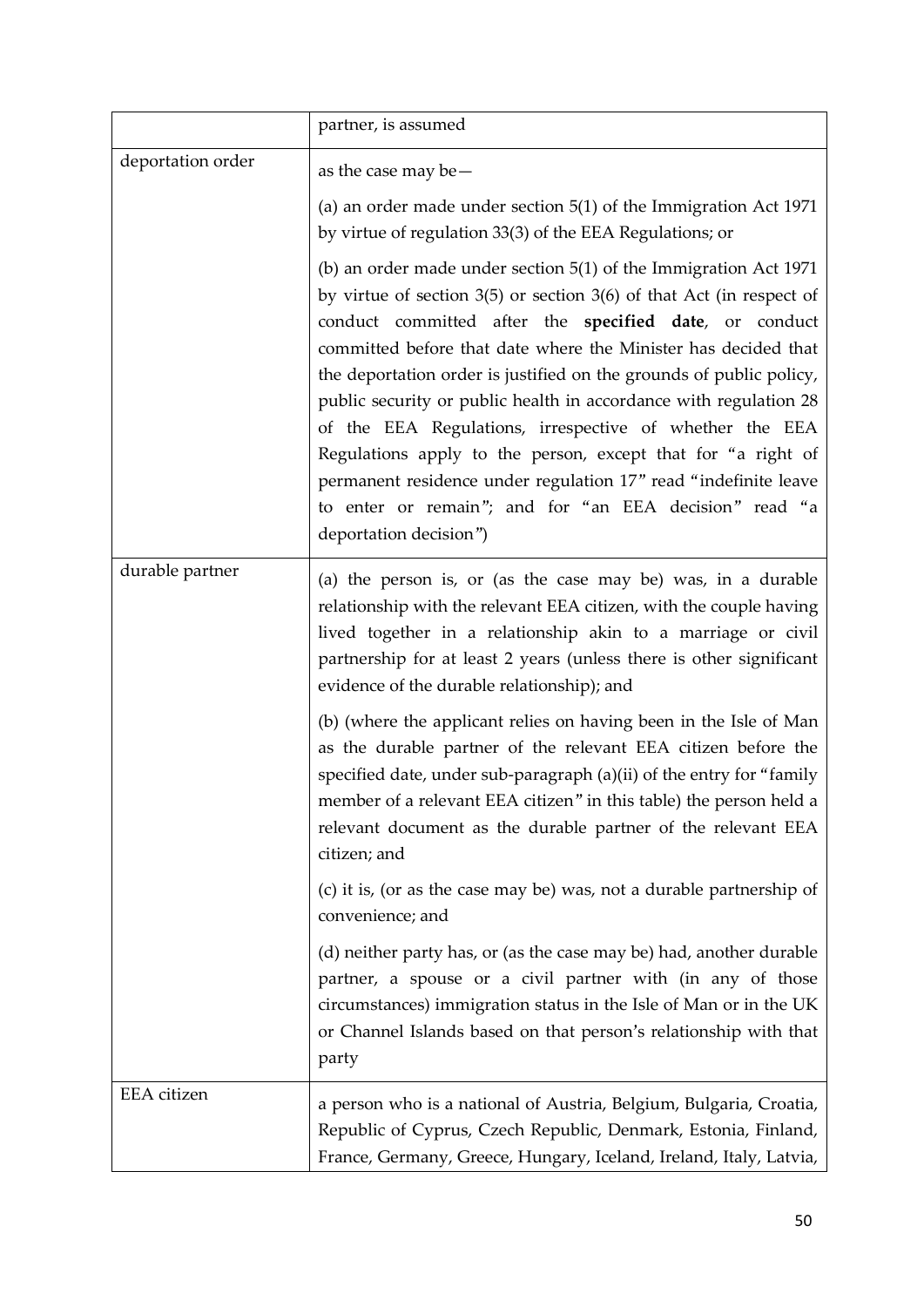|                                            | Liechtenstein, Lithuania, Luxembourg, Malta, Netherlands,<br>Norway, Poland, Portugal, Romania, Slovakia, Slovenia, Spain,<br>Sweden or Switzerland, and who (unless they are a relevant<br>naturalised British citizen) is not also a British citizen                                                                                                                                                                                                                                                                                                                                                                                                                                                                                                                                                |  |  |  |  |  |
|--------------------------------------------|-------------------------------------------------------------------------------------------------------------------------------------------------------------------------------------------------------------------------------------------------------------------------------------------------------------------------------------------------------------------------------------------------------------------------------------------------------------------------------------------------------------------------------------------------------------------------------------------------------------------------------------------------------------------------------------------------------------------------------------------------------------------------------------------------------|--|--|--|--|--|
| <b>EEA Regulations</b>                     | the Immigration (European Economic Area) Regulations 2019 (as<br>they have effect at the date of application or as they had effect<br>immediately before they were revoked)                                                                                                                                                                                                                                                                                                                                                                                                                                                                                                                                                                                                                           |  |  |  |  |  |
| evidence of birth                          | (a) (in the case of a child) the <b>full birth certificate</b> (s) or other<br>document(s) which the immigration officer or entry clearance<br>officer is satisfied evidences that the applicant is the direct<br>descendant of (or otherwise a child of) the relevant EEA citizen or<br>of his or her spouse or civil partner, as described in sub-<br>paragraph (a) of the entry for "family member of a relevant EEA<br>citizen" in this table; or                                                                                                                                                                                                                                                                                                                                                 |  |  |  |  |  |
|                                            | (b) (in the case of a <b>dependent parent</b> ) the full birth certificate(s)<br>or other document(s) which the immigration officer or entry<br>clearance officer is satisfied evidences that the applicant is the<br>direct relative in the ascending line of the relevant EEA citizen or<br>of his or her spouse or civil partner, as described in sub-<br>paragraph (a) above                                                                                                                                                                                                                                                                                                                                                                                                                      |  |  |  |  |  |
| exclusion decision                         | a direction given by the Minister that a person must be refused<br>entry to the Isle of Man on the ground that that person's presence<br>in the Isle of Man would not be conducive to the public good -<br>(a) in respect of conduct committed after the specified date; or<br>(b) in respect of conduct committed before the specified date,<br>where the Minister is satisfied that the direction is justified on<br>grounds of public policy, public security or public health in<br>accordance with regulation 28 of the EEA Regulations,<br>irrespective of whether the EEA Regulations apply to that person,<br>except that for "a right of permanent residence under regulation<br>17" read "indefinite leave to enter or remain" ; and for "an EEA<br>decision" read "an exclusion direction" |  |  |  |  |  |
| exclusion order                            | an order made under regulation 24(5) of the EEA Regulations                                                                                                                                                                                                                                                                                                                                                                                                                                                                                                                                                                                                                                                                                                                                           |  |  |  |  |  |
| family member of a<br>relevant EEA citizen | a person who has satisfied the immigration officer or entry<br>clearance officer, including by the required evidence of family                                                                                                                                                                                                                                                                                                                                                                                                                                                                                                                                                                                                                                                                        |  |  |  |  |  |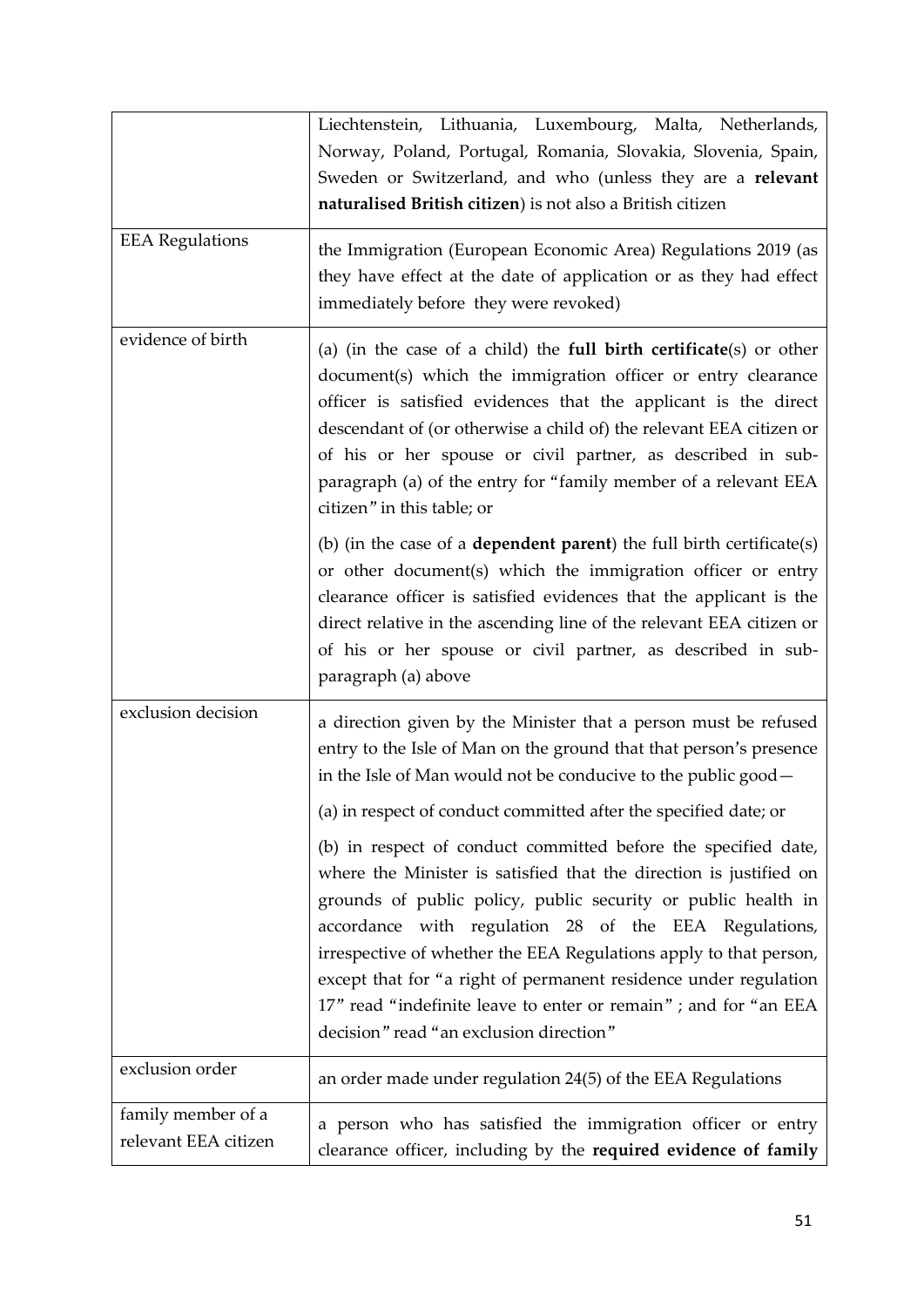|                                                                          | relationship, that they are $-$                                                                                                                                                                                                                                                                                                                                                                                                                                                                                                                                                                                                                                        |  |  |  |
|--------------------------------------------------------------------------|------------------------------------------------------------------------------------------------------------------------------------------------------------------------------------------------------------------------------------------------------------------------------------------------------------------------------------------------------------------------------------------------------------------------------------------------------------------------------------------------------------------------------------------------------------------------------------------------------------------------------------------------------------------------|--|--|--|
|                                                                          | (a) the spouse or civil partner of a relevant EEA citizen, and $-$                                                                                                                                                                                                                                                                                                                                                                                                                                                                                                                                                                                                     |  |  |  |
|                                                                          | (i) the marriage was contracted or the civil partnership was<br>formed before the specified date; or                                                                                                                                                                                                                                                                                                                                                                                                                                                                                                                                                                   |  |  |  |
|                                                                          | (ii) the applicant was the durable partner of the relevant EEA<br>citizen before the specified date (the definition of "durable<br>partner" in this table being met before that date rather than<br>at the date of application) and the partnership remained<br>durable at the specified date; or                                                                                                                                                                                                                                                                                                                                                                      |  |  |  |
|                                                                          | (b) the durable partner of a relevant EEA citizen, and -                                                                                                                                                                                                                                                                                                                                                                                                                                                                                                                                                                                                               |  |  |  |
|                                                                          | (i) the partnership was formed and was durable before 31<br>December 2020; and                                                                                                                                                                                                                                                                                                                                                                                                                                                                                                                                                                                         |  |  |  |
|                                                                          | (ii) the partnership remains durable at the date of<br>application; and                                                                                                                                                                                                                                                                                                                                                                                                                                                                                                                                                                                                |  |  |  |
|                                                                          | (iii) the date of application is after 31 December 2020; or                                                                                                                                                                                                                                                                                                                                                                                                                                                                                                                                                                                                            |  |  |  |
|                                                                          | (c) the child or dependent parent of a relevant EEA citizen; or                                                                                                                                                                                                                                                                                                                                                                                                                                                                                                                                                                                                        |  |  |  |
|                                                                          | (d) the child or dependent parent of the spouse or civil partner of<br>a relevant EEA citizen, as described in sub-paragraph (a) above                                                                                                                                                                                                                                                                                                                                                                                                                                                                                                                                 |  |  |  |
| full birth certificates                                                  | a birth certificate recognised in the Isle of Man or in the UK or<br>Channel Islands which records the name of the mother and<br>(where registered) the father                                                                                                                                                                                                                                                                                                                                                                                                                                                                                                         |  |  |  |
| immigration status in<br>the Isle of Man or the<br>UK or Channel Islands | indefinite or limited leave to enter or remain in the Isle of Man or<br>in the UK or Channel Islands under or outside the relevant<br>Immigration Rules; exemption from immigration control; the<br>entitlement to reside in the Isle of Man or the right of permanent<br>residence in the Isle of Man under regulations 15 to 17 of the EEA<br>Regulations; or the entitlement to reside in the UK or Channel<br>Islands or the right of permanent residence in the UK or Channel<br>Islands, either under the Immigration (European Economic Area)<br>Regulations 2016 of Parliament or through the application there of<br>section 7(1) of the Immigration Act 1988 |  |  |  |
| Irish citizen                                                            | a person who is an Irish citizen as a matter of Irish law                                                                                                                                                                                                                                                                                                                                                                                                                                                                                                                                                                                                              |  |  |  |
| non-EEA citizen                                                          | a person who is not an <b>EEA citizen</b> and is not a British citizen                                                                                                                                                                                                                                                                                                                                                                                                                                                                                                                                                                                                 |  |  |  |
| relevant document                                                        | (a) a family permit, document certifying an extended right of                                                                                                                                                                                                                                                                                                                                                                                                                                                                                                                                                                                                          |  |  |  |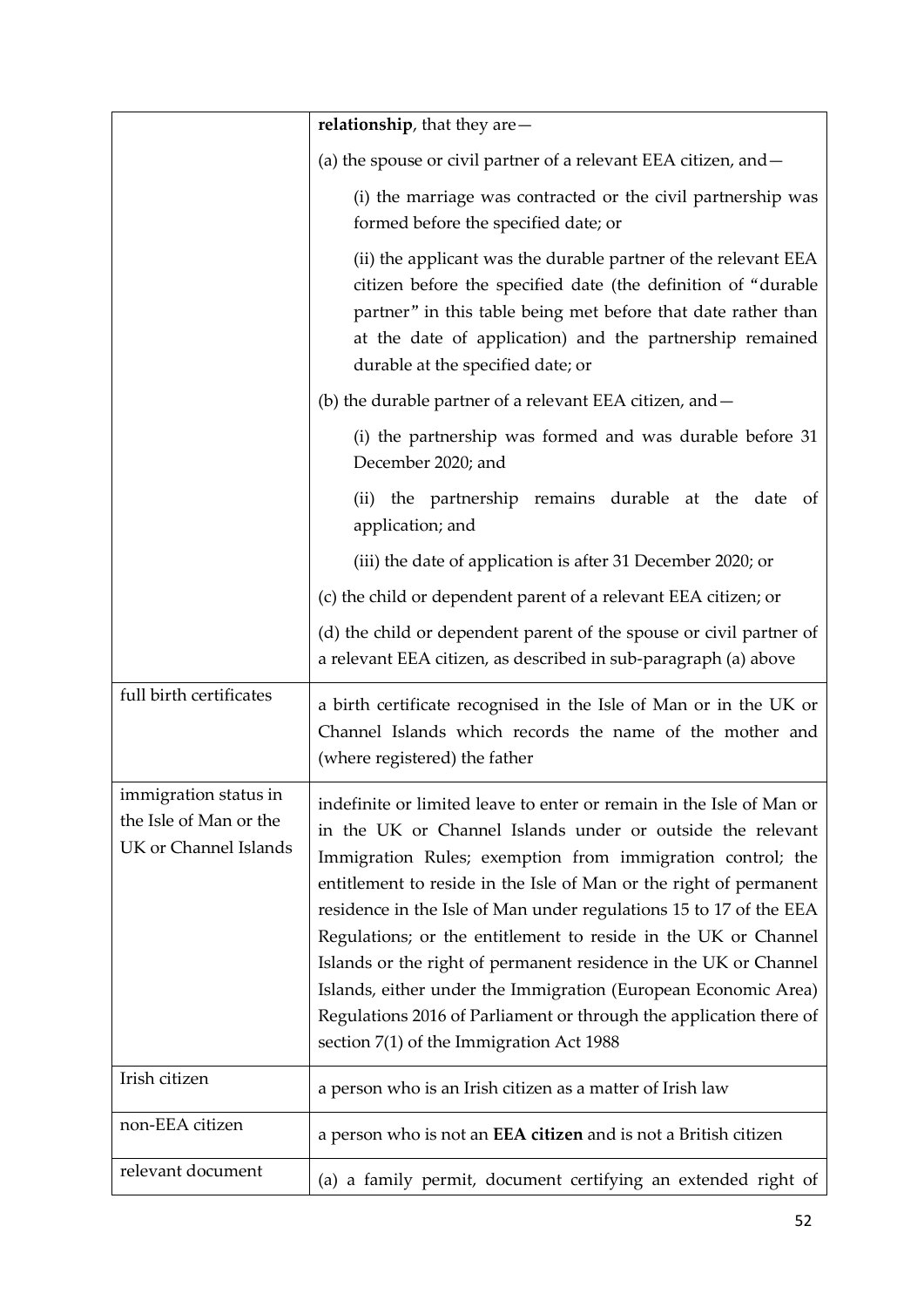|                                         | residence or document certifying permanent residence issued by<br>the Isle of Man under the EEA Regulations (or the equivalent<br>document or other evidence issued by the UK or Channel Islands<br>under the relevant legislation there evidencing the entitlement to<br>enter or reside or a right of permanent residence in the UK or<br>Channel Islands, either under the Immigration (European<br>Economic Area) Regulations 2016 (of Parliament or through the<br>application there of section $7(1)$ of the Immigration Act 1988; and<br>(b) it was not subsequently revoked, or fell to be so, because the<br>relationship or dependency had never existed or had ceased; and<br>(c) it has not expired or otherwise ceased to be effective, or it<br>remained valid for the period of residence relied upon |
|-----------------------------------------|----------------------------------------------------------------------------------------------------------------------------------------------------------------------------------------------------------------------------------------------------------------------------------------------------------------------------------------------------------------------------------------------------------------------------------------------------------------------------------------------------------------------------------------------------------------------------------------------------------------------------------------------------------------------------------------------------------------------------------------------------------------------------------------------------------------------|
| relevant EEA citizen                    | an EEA citizen who-                                                                                                                                                                                                                                                                                                                                                                                                                                                                                                                                                                                                                                                                                                                                                                                                  |
|                                         | (i) has been granted indefinite leave to enter or remain or<br>(a)<br>limited leave to enter or remain under Appendix EU to these<br>Rules (or under its equivalent in the UK or Channel Islands),<br>which has not lapsed or been cancelled, curtailed or revoked<br>and which is evidenced by the Isle of Man reference number<br>for that grant of leave (or by the equivalent evidence in the<br>UK or Channel Islands) or                                                                                                                                                                                                                                                                                                                                                                                       |
|                                         | (ii) at the date of decision on the application under this<br>Appendix, the immigration officer or entry clearance officer<br>is satisfied from the information available to them has been<br>granted indefinite leave to enter or remain under Appendix<br>EU to these Rules, which has not lapsed or been cancelled,<br>curtailed or revoked; or                                                                                                                                                                                                                                                                                                                                                                                                                                                                   |
|                                         | (iii) (in the case of an Irish citizen who has not been granted<br>indefinite leave to enter or remain or limited leave to enter or<br>remain under Appendix EU to these Rules or under its<br>equivalent in the UK or Channel Islands) the immigration<br>officer or entry clearance officer is satisfied, including by the<br>required evidence of qualification, would be granted such<br>leave under that Appendix if they made a valid application<br>under it; or                                                                                                                                                                                                                                                                                                                                              |
|                                         | (b) is a relevant naturalised British citizen                                                                                                                                                                                                                                                                                                                                                                                                                                                                                                                                                                                                                                                                                                                                                                        |
| relevant naturalised<br>British citizen | a person who is a national of Austria, Belgium, Bulgaria, Croatia,<br>Republic of Cyprus, Czech Republic, Denmark, Estonia, Finland,                                                                                                                                                                                                                                                                                                                                                                                                                                                                                                                                                                                                                                                                                 |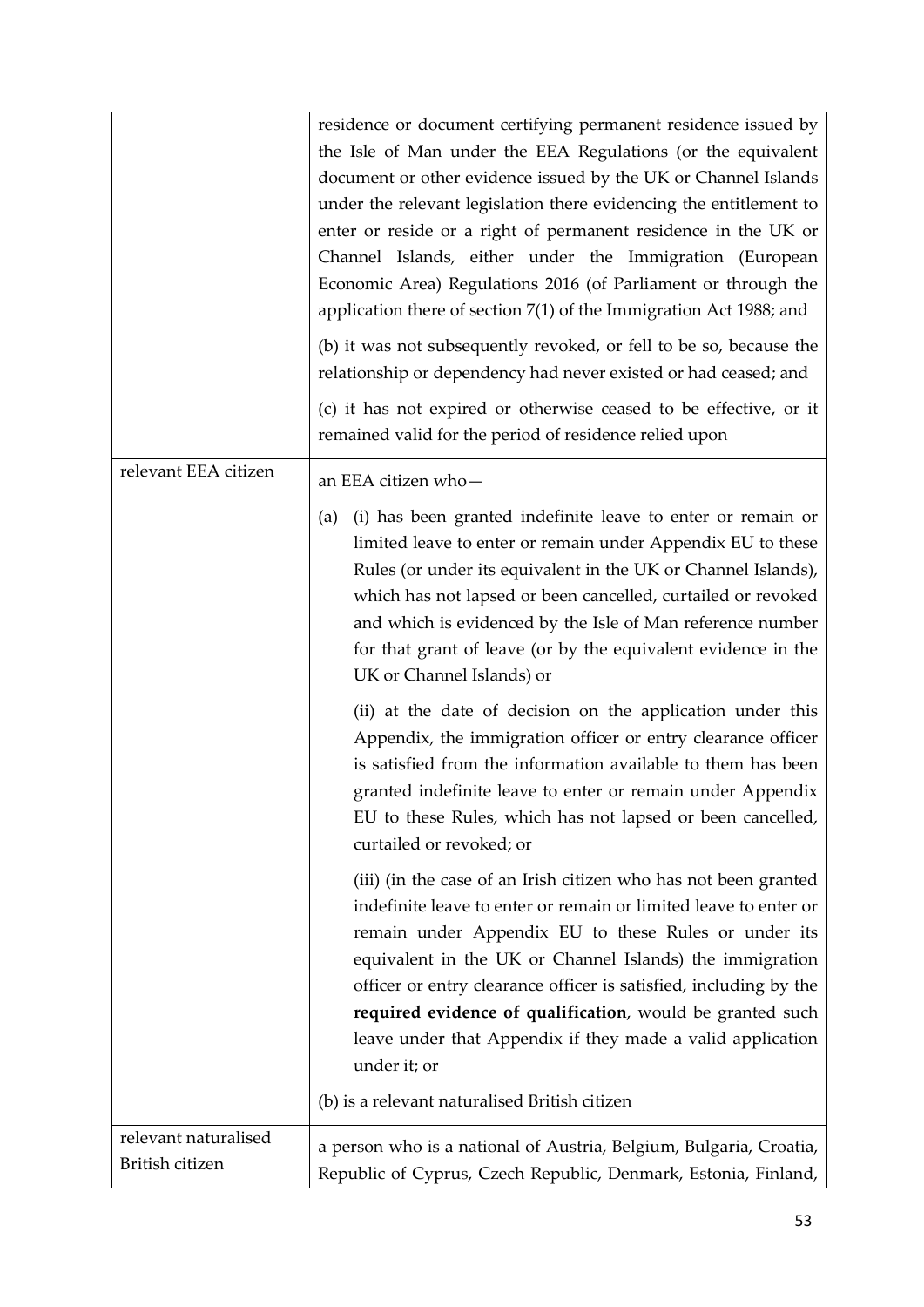|                                             | France, Germany, Greece, Hungary, Iceland, Ireland, Italy, Latvia,<br>Liechtenstein, Lithuania, Luxembourg, Malta, Netherlands,<br>Norway, Poland, Portugal, Romania, Slovakia, Slovenia, Spain,<br>Sweden or Switzerland and who-                                                 |
|---------------------------------------------|------------------------------------------------------------------------------------------------------------------------------------------------------------------------------------------------------------------------------------------------------------------------------------|
|                                             | (a) comes within paragraph (b) of the definition of<br>"EEA<br>national" in regulation 3(1) of the EEA Regulations; and                                                                                                                                                            |
|                                             | (b) meets the criteria contained in regulation $11(2)$ or $(3)$ as the<br>dual national ("DN") to whom those provisions refer (regardless<br>of whether they remained a qualified person under regulation 7<br>of the EEA Regulations after the acquired British citizenship); and |
|                                             | (c) the immigration officer or entry clearance officer is satisfied,<br>including by the required evidence of qualification, comes within<br>sub-paragraph (b) of the entry for 'relevant naturalised British<br>citizen' in the table at Annex 1 to Appendix EU to these Rules    |
| required application<br>process             | the relevant on-line application form found on gov.uk and the<br>relevant process set out in that form for providing the required<br>proof of identity and nationality for providing the required<br>biometrics                                                                    |
| required biometrics                         | (a) a facial photograph of the applicant (within the meaning of<br>"biometric information" in section 15 of the UK Borders Act<br>2007); and                                                                                                                                       |
|                                             | (b) the fingerprints of the applicant (also within that meaning of<br>"biometric information", unless, in accordance with guidance<br>published by the Secretary of State and in force at the date of<br>application, they are not required to provide these),                     |
|                                             | in both cases provided in accordance with the required<br>application process                                                                                                                                                                                                      |
| required evidence of<br>family relationship | in the case of -                                                                                                                                                                                                                                                                   |
|                                             | (a) a spouse - a relevant document as the spouse of the relevant<br>EEA citizen, or a valid document of record of a marriage<br>recognised under the law of the Isle of Man or under the<br>equivalent laws of England and Wales, Scotland, Northern                               |
|                                             | Ireland or of the Channel Islands;                                                                                                                                                                                                                                                 |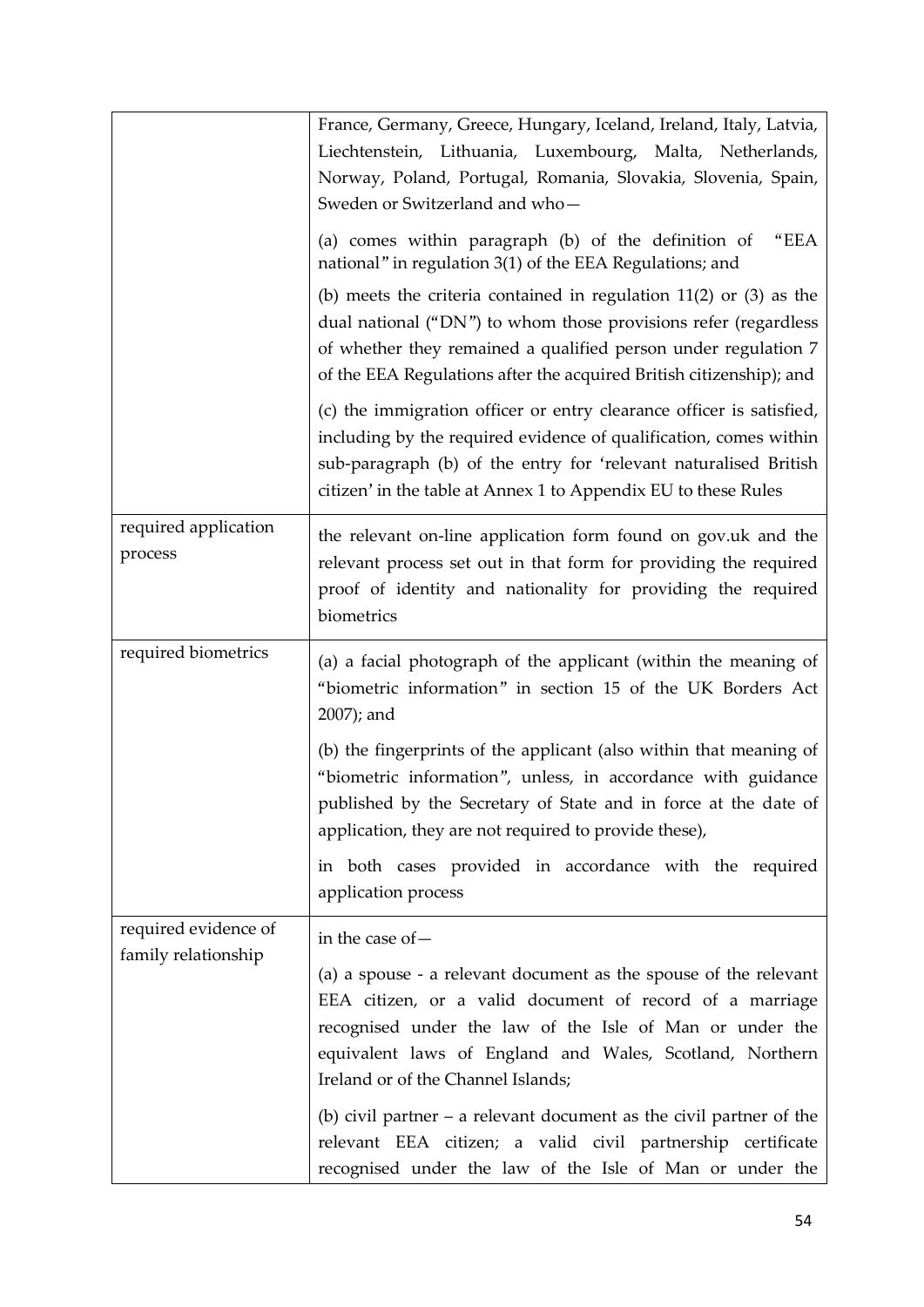|                                       | equivalent laws of England and Wales, Scotland, Northern<br>Ireland or the Channel Islands; or the valid overseas registration<br>document for same sex relationship which is entitled to be treated<br>as a civil partnership under the Civil Partnership Act 2011 or<br>under the equivalent laws of England and Wales, Scotland,<br>Northern Ireland or the Channel Islands;<br>(c) a child $-$ a relevant document issued on the basis of the<br>relevant family relationship or his or her evidence of birth and,<br>where the applicant is aged 21 years or over, evidence which<br>satisfies the immigration officer or the entry clearance officer that<br>sub-paragraph (b)(ii) of the entry for "child" in this table is met; |
|---------------------------------------|-----------------------------------------------------------------------------------------------------------------------------------------------------------------------------------------------------------------------------------------------------------------------------------------------------------------------------------------------------------------------------------------------------------------------------------------------------------------------------------------------------------------------------------------------------------------------------------------------------------------------------------------------------------------------------------------------------------------------------------------|
|                                       | $(d)$ a dependent parent – a relevant document issued on the basis<br>of the relevant family relationship or his or her evidence of birth;                                                                                                                                                                                                                                                                                                                                                                                                                                                                                                                                                                                              |
|                                       | (e) a durable partner $-$ evidence which satisfies the immigration<br>officer or the entry clearance officer that the durable partnership<br>was formed and was durable by 31 December 2020 and that the<br>partnership remains durable                                                                                                                                                                                                                                                                                                                                                                                                                                                                                                 |
|                                       | in addition, where, in order to meet the requirements of this<br>entry, the applicant submits a copy (and not the original) of a<br>document (including by uploading this as part of the required<br>application process), the entry clearance officer can require the<br>applicant to submit the original document where the immigration<br>officer or the entry clearance office has reasonable doubt as to the<br>authenticity of the copy submitted                                                                                                                                                                                                                                                                                 |
| required evidence of<br>qualification | (a) (in the case of a relevant EEA citizen who is an Irish citizen<br>who has not been granted indefinite leave to enter or remain or<br>limited leave to enter or remain under Appendix EU to these<br>Rules or under its equivalent in the UK or Channel Islands) their<br>passport or national identity card as an Irish citizen, which is -                                                                                                                                                                                                                                                                                                                                                                                         |
|                                       | (i) valid, which here and in sub-paragraph $(b)(i)(aa)$ means<br>that the document is genuine and has not expired or been<br>cancelled or invalidated, and                                                                                                                                                                                                                                                                                                                                                                                                                                                                                                                                                                              |
|                                       | (ii) the original document and not a copy; or                                                                                                                                                                                                                                                                                                                                                                                                                                                                                                                                                                                                                                                                                           |
|                                       | (b) (in the case of a relevant EEA citizen who is a relevant<br>naturalised British citizen) -                                                                                                                                                                                                                                                                                                                                                                                                                                                                                                                                                                                                                                          |
|                                       | (i) their passport or national identity card as an EEA citizen,                                                                                                                                                                                                                                                                                                                                                                                                                                                                                                                                                                                                                                                                         |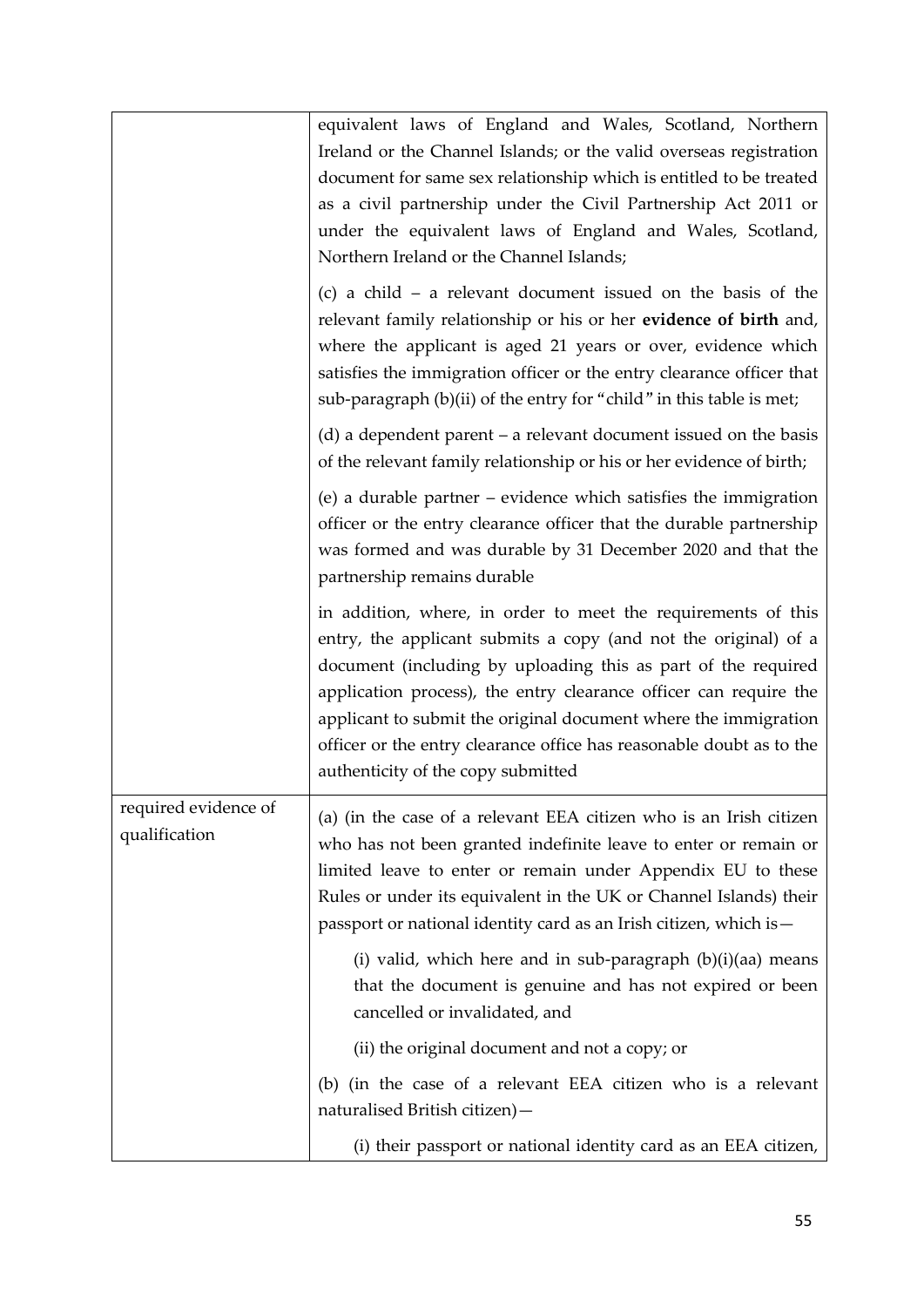|                                               | which is $-$                                                                                                                                                                                                                                                                                                                                                                                                           |  |  |  |  |
|-----------------------------------------------|------------------------------------------------------------------------------------------------------------------------------------------------------------------------------------------------------------------------------------------------------------------------------------------------------------------------------------------------------------------------------------------------------------------------|--|--|--|--|
|                                               | (aa) valid; and                                                                                                                                                                                                                                                                                                                                                                                                        |  |  |  |  |
|                                               | (bb) the original document and not a copy; and                                                                                                                                                                                                                                                                                                                                                                         |  |  |  |  |
|                                               | (ii) information or evidence which is provided by the<br>applicant, or is otherwise available to the immigration officer<br>or entry clearance officer, which satisfies the immigration<br>officer or entry clearance officer that the relevant EEA citizen<br>is a British citizen; and (in either case);                                                                                                             |  |  |  |  |
|                                               | (c) information evidence which satisfies the immigration officer or<br>entry clearance officer that-                                                                                                                                                                                                                                                                                                                   |  |  |  |  |
|                                               | (i) (in the case of a relevant EEA citizen who is an Irish<br>citizen) they would be granted indefinite leave to enter or<br>remain or limited leave to enter or remain under Appendix<br>EU to these Rules, if they made a valid application under it;<br>or                                                                                                                                                          |  |  |  |  |
|                                               | (ii) (in the case of a relevant EEA citizen who is a relevant<br>naturalised British citizen) they would (but for the fact that<br>they are a British citizen) be granted indefinite leave to enter<br>or remain or limited leave to enter or remain under<br>Appendix EU to these Rules, if they made a valid application<br>under it                                                                                 |  |  |  |  |
|                                               | in addition, where, in order to meet the requirements of sub-<br>paragraph $(b)(ii)$ or $(c)$ , the applicant submits a copy (and not the<br>original) of a document, the immigration officer or entry clearance<br>officer can require the applicant to submit the original document<br>where the immigration officer or entry clearance officer has<br>reasonable doubt as to the authenticity of the copy submitted |  |  |  |  |
| required proof of<br>identity and nationality | the valid passport of the applicant<br>"valid" means that the document is genuine and has not expired<br>or been cancelled or invalidated                                                                                                                                                                                                                                                                              |  |  |  |  |
| specified date                                | (a) if the United Kingdom withdraw from the European Union<br>with a Withdrawal Agreement, 23:00 GMT on 31 December 2020;<br>or                                                                                                                                                                                                                                                                                        |  |  |  |  |
|                                               | (b) if the United Kingdom withdraws from the European Union<br>without a Withdrawal Agreement, the date, and the time                                                                                                                                                                                                                                                                                                  |  |  |  |  |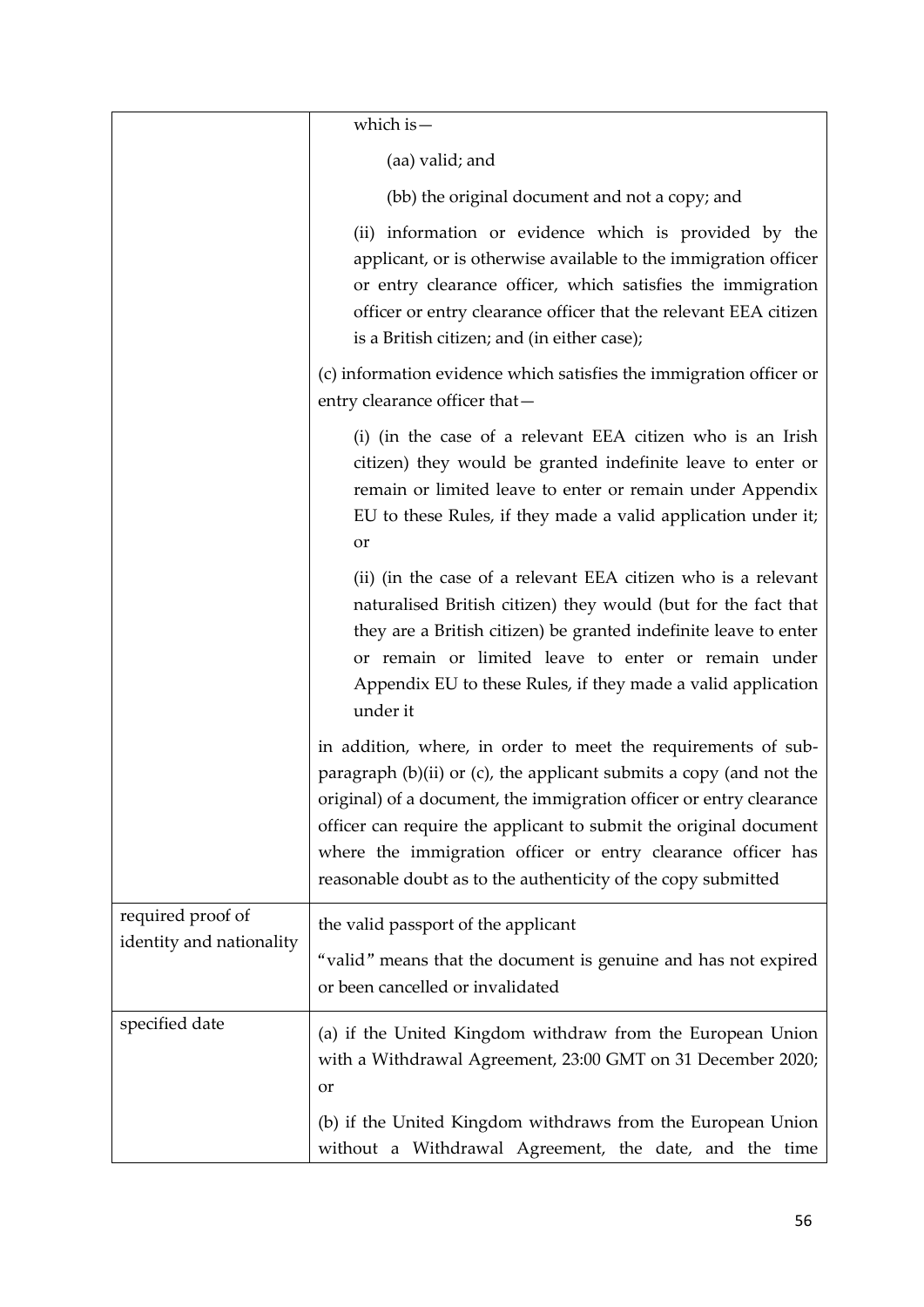|                                | (according to Greenwich Mean Time) on that day, of withdrawal                                                                                                                                                                                                                                                                                                                                                                                                                                                                                                                                                                                                                                                                                                                                           |
|--------------------------------|---------------------------------------------------------------------------------------------------------------------------------------------------------------------------------------------------------------------------------------------------------------------------------------------------------------------------------------------------------------------------------------------------------------------------------------------------------------------------------------------------------------------------------------------------------------------------------------------------------------------------------------------------------------------------------------------------------------------------------------------------------------------------------------------------------|
| spouse                         | (a) the person is party to a marriage with a relevant EEA citizen<br>and the marriage is recognised under the law of the Isle of Man or<br>under the equivalent laws of England and Wales, Scotland,<br>Northern Ireland or the Channel Islands; and<br>(b) it is not a marriage of convenience; and<br>(c) neither party has another spouse, a civil partner or a durable<br>partner with (in any of those circumstances) immigration status in<br>the Isle of Man or England and Wales, Scotland, Northern Ireland<br>or the Channel Islands based on that person's relationship with<br>that party                                                                                                                                                                                                   |
| UK or CI deportation<br>order  | a deportation order as defined in paragraph 3(6) of Schedule 4 to<br>the Immigration Act 1971, except for such an order that was made<br>in respect of conduct committed before the specified date (unless<br>the Minister is satisfied that the order is justified on the grounds<br>of public policy, public security or public health in accordance<br>with regulation 28 of the EEA Regulations, irrespective of<br>whether the EEA Regulations apply to that person, except that for<br>"a right of permanent residence under regulation 17" read<br>"indefinite leave to enter or remain" ; and for "an EEA decision"<br>read "an exclusion direction")                                                                                                                                           |
| UK or CI exclusion<br>decision | a direction given by the relevant authority in the UK or Channel<br>Islands that a person must be refused entry to the UK or Channel<br>Islands on the ground that that person's presence there would not<br>be conducive to the public good, except for such direction made<br>in respect of conduct committed before the specified date (unless<br>the Minister is satisfied that the direction is justified on the<br>grounds of public policy, public security or public health in<br>accordance with regulation 28 of the EEA Regulations,<br>irrespective of whether the EEA Regulations apply to that person,<br>except that for "a right of permanent residence under regulation<br>17" read "indefinite leave to enter or remain"; and for "an EEA<br>decision" read "an exclusion direction") |
| UK or the Channel<br>Islands   | the United Kingdom or the Bailiwick of Jersey or the Bailiwick of<br>Guernsey                                                                                                                                                                                                                                                                                                                                                                                                                                                                                                                                                                                                                                                                                                                           |

| Annex 2 – consideration of a valid application |  |  |
|------------------------------------------------|--|--|
|                                                |  |  |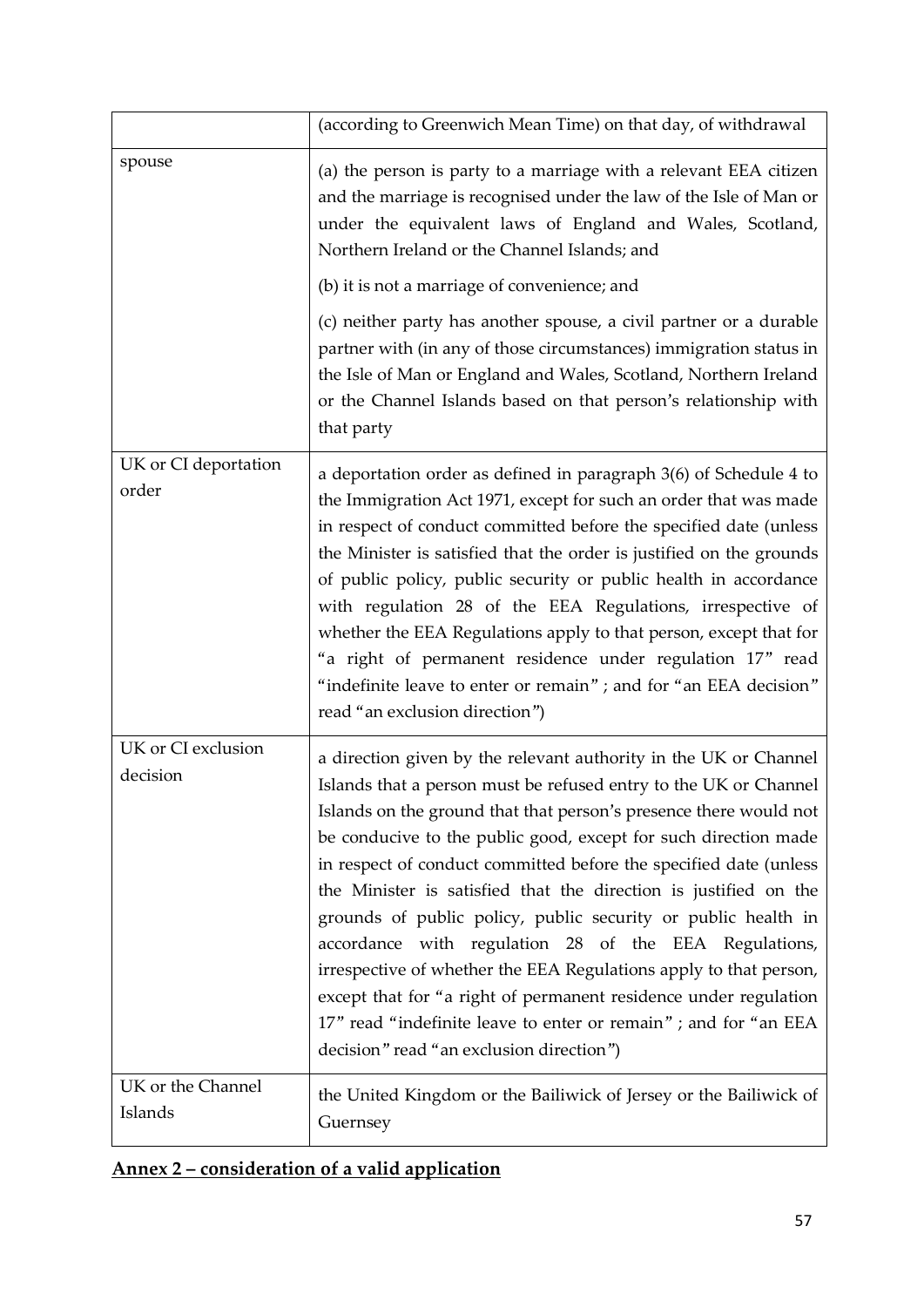- A2.1 A valid application made under this Appendix will be decided on the basis of  $-$ 
	- (a) the information and evidence provided by the applicant, including in response to any request for further information or evidence made by the immigration officer or the entry clearance officer; and
	- (b) any other information or evidence made available to the immigration officer or the entry clearance officer (including from other government departments) at the date of decision.
- A2.2 (a) For the purposes of deciding whether the applicant meets the eligibility requirements for entry clearance, the immigration officer, or entry clearance officer may invite the applicant to—
	- (i) provide further information or evidence that they meet those requirements; or
	- (ii) be interviewed by the immigration officer or entry clearance officer in person, by telephone, by video-telecommunications link or over the internet.
	- (b) For the purposes of deciding whether the applicant meets the eligibility requirements for entry clearance, the immigration officer or the entry clearance officer may invite the relevant EEA citizen on whom the applicant relies as being his or her family member to—
		- (i) provide information or evidence about his or her relationship with the applicant; or
		- (ii) be interviewed by the immigration officer or the entry clearance officer in person, by telephone, by video-telecommunications link or over the internet.
	- (c) If the applicant or (as the case may be) the relevant EEA citizen—
		- (i) fails to provide the information or evidence requested; or
		- (ii) on at least 2 occasions, fails to comply with an invitation to attend an interview in person or with other arrangements to be interviewed,

the immigration officer or the entry clearance officer may draw any factual inferences about whether the applicant meets the eligibility requirements for entry clearance as appear appropriate in the circumstances.

- (d) The immigration officer or the entry clearance officer may decide, following the drawing of a factual inference under sub-paragraph (3), that the applicant does not meet the eligibility requirements for entry clearance.
- (e) The immigration officer or the entry clearance officer must not decide that the applicant does not meet the eligibility requirements for entry clearance on the sole basis that the applicant or the relevant EEA citizen failed on at least 2 occasions to comply with an invitation to be interviewed.".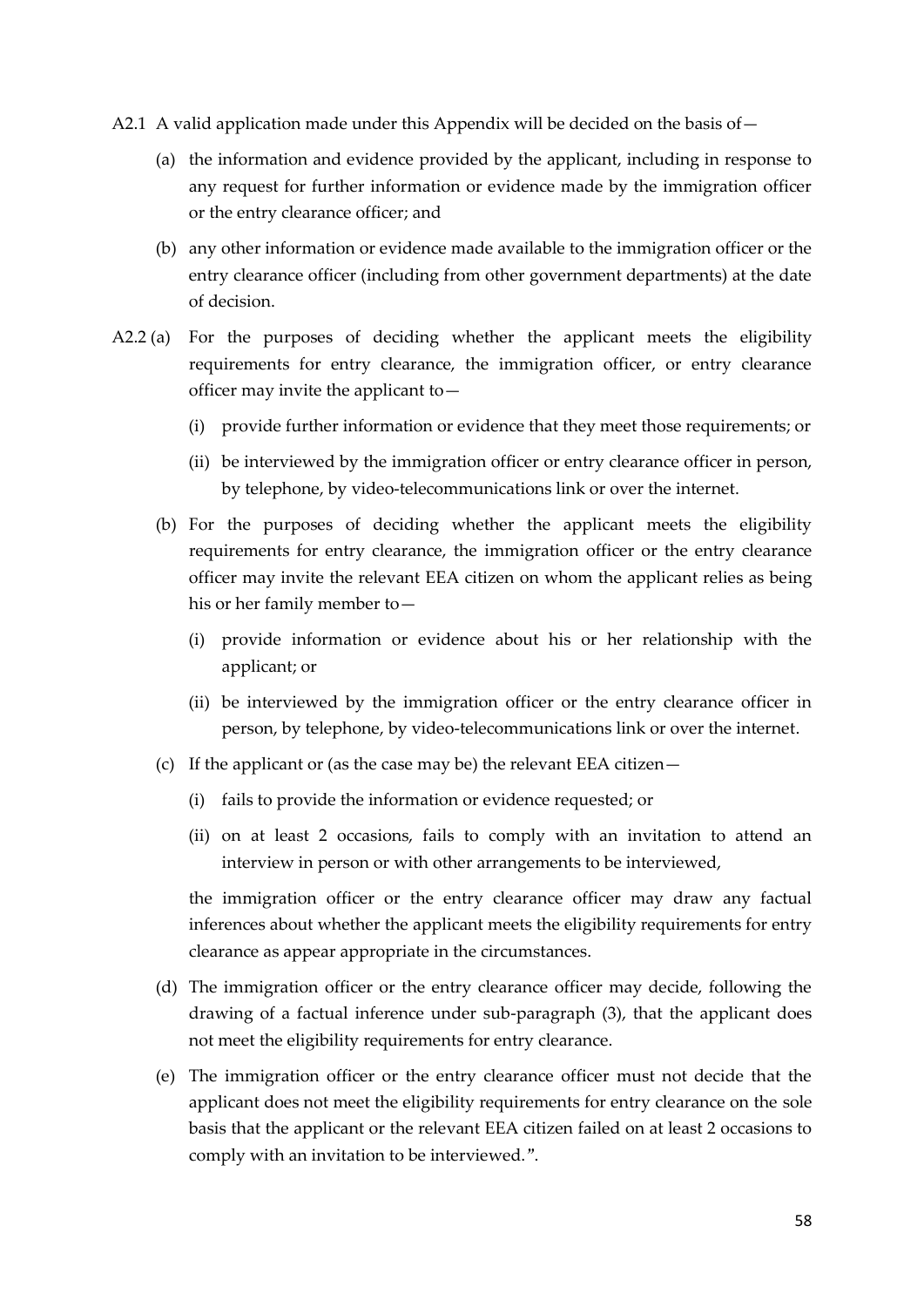## **Changes to Appendix FM-SE**

FMSE1. After paragraph 26, insert—

### "**Evidence of the Applicant Living Overseas with a Crown Servant**

26A. Where—

- (a) an applicant for entry clearance, limited leave to enter or remain or indefinite leave to remain as a partner under Appendix FM (except as a fiancé(e) or proposed civil partner) intends to enter or remain in the Isle of Man to begin their probationary period (or has done so) and then to live outside the UK and Islands for the time being with their sponsor (or is doing so or has done so) before the couple could live together permanently in the Isle of Man; and
- (b) the sponsor, who is a British citizen or settled in the Isle of Man, is a permanent member of HM Diplomatic Service or a comparable UK or Island-based member of the British Council, the Department for International Development or the Home Office on a tour of duty outside the UK and Islands,

the applicant must provide a letter on official stationery from the sponsor's head of mission confirming the information at (a) and (b) and confirming the start date and expected end date of the sponsor's tour of duty outside the UK and Islands.".

FMSE2. For paragraph 27, substitute—

- "27. The evidence required of passing an English language test in speaking and listening (at a minimum level of A1 or A2 (as the case may be) of the Common European Framework of Reference for Languages) with a provider approved by the Secretary of State, where the applicant relies on that pass to meet an English language requirement, is confirmation on the on-line verification system operated by an approved English language test provider and at an approved Secure English Language Test centre that—
	- (a) the applicant has passed such a test; and
	- (b) that test was an English language test in speaking and listening which is approved by the Secretary of State and was taken no more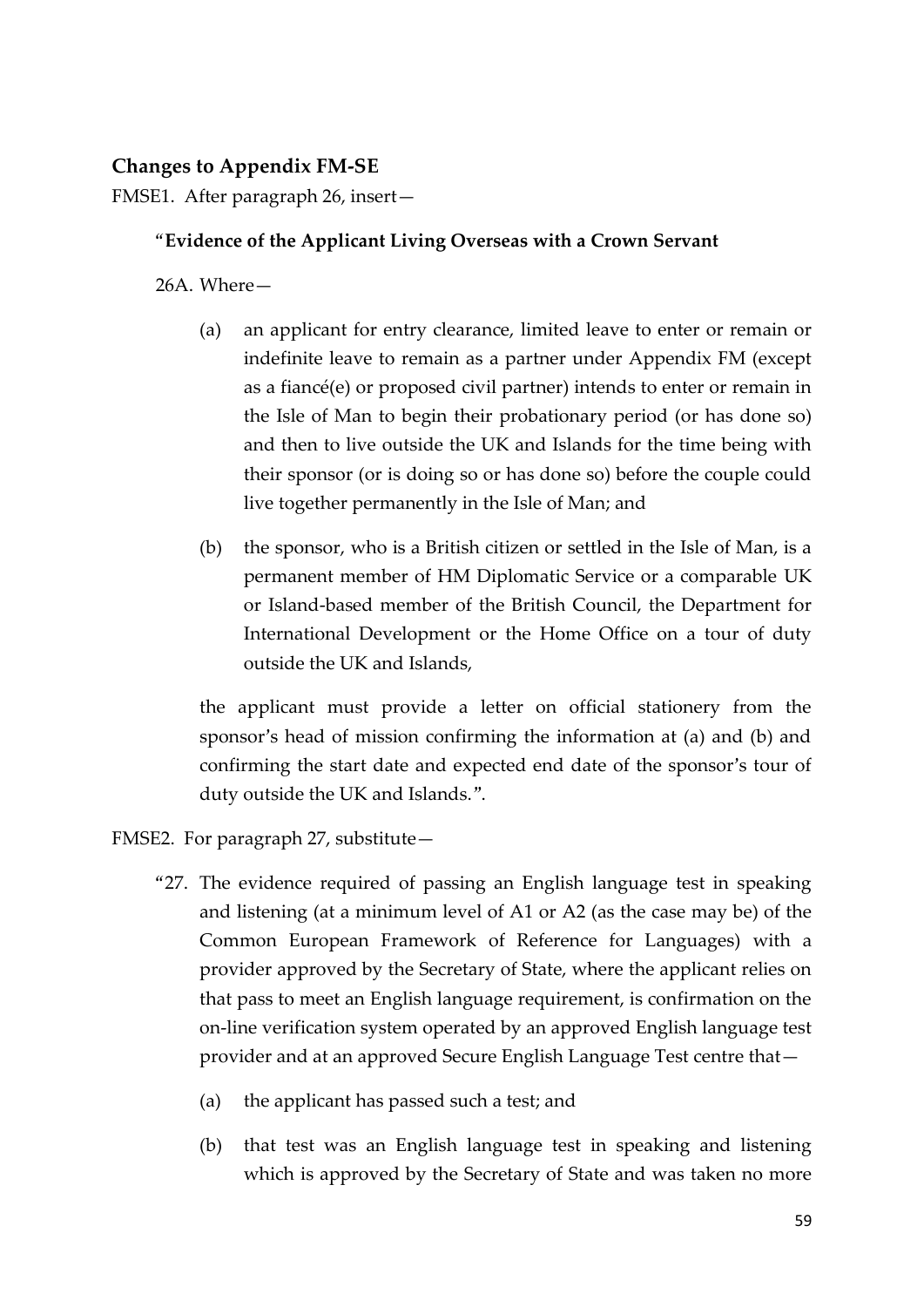than 2 years before the date of application and at a test centre approved by the Secretary of State as a Secure English Language Test Centre.

Details of the approved tests and Secure English Language Test centres are published on the UK Visas and Immigration pages of Gov.uk.".

FMSE3. In sub-paragraph 32D(d), omit "under Appendix O".

#### **Changes to Appendix KOLL**

KoLL1. In paragraph 2.2(b)(iii), omit "as specified in Appendix O to these Rules".

KoLL2. In paragraph  $2.2(c)$  —

- (a) for "as specified in Appendix O to these Rules", substitute "as published on the UK Visas and Immigration pages of Gov.uk"; and
- (b) omit "as specified in Appendix O,".

KoLL3. In paragraph 3.2(b)(ii)—

- (a) for "as specified in Appendix O to these Rules", substitute "as published on the UK Visas and Immigration pages of Gov.uk"; and
- (b) omit "as specified in Appendix O,".

KoLL4. In paragraph 3.3(i)—

- (a) for "as specified in Appendix O to these Rules", substitute "as published on the UK Visas and Immigration pages of Gov.uk"; and
- (b) omit "as specified in Appendix O,".

KoLL5. For paragraph 4.15, substitute—

- (a) a unique reference number issued to the applicant by the provider of the "Life in the UK" test; or
- (b) where the "Life in the UK and Islands test" was taken and passed in the Isle of Man, a pass certificate in respect of the test issued by the

<sup>&</sup>quot;The information specified for the purposes of paragraph 2.3 of this Appendix  $is-$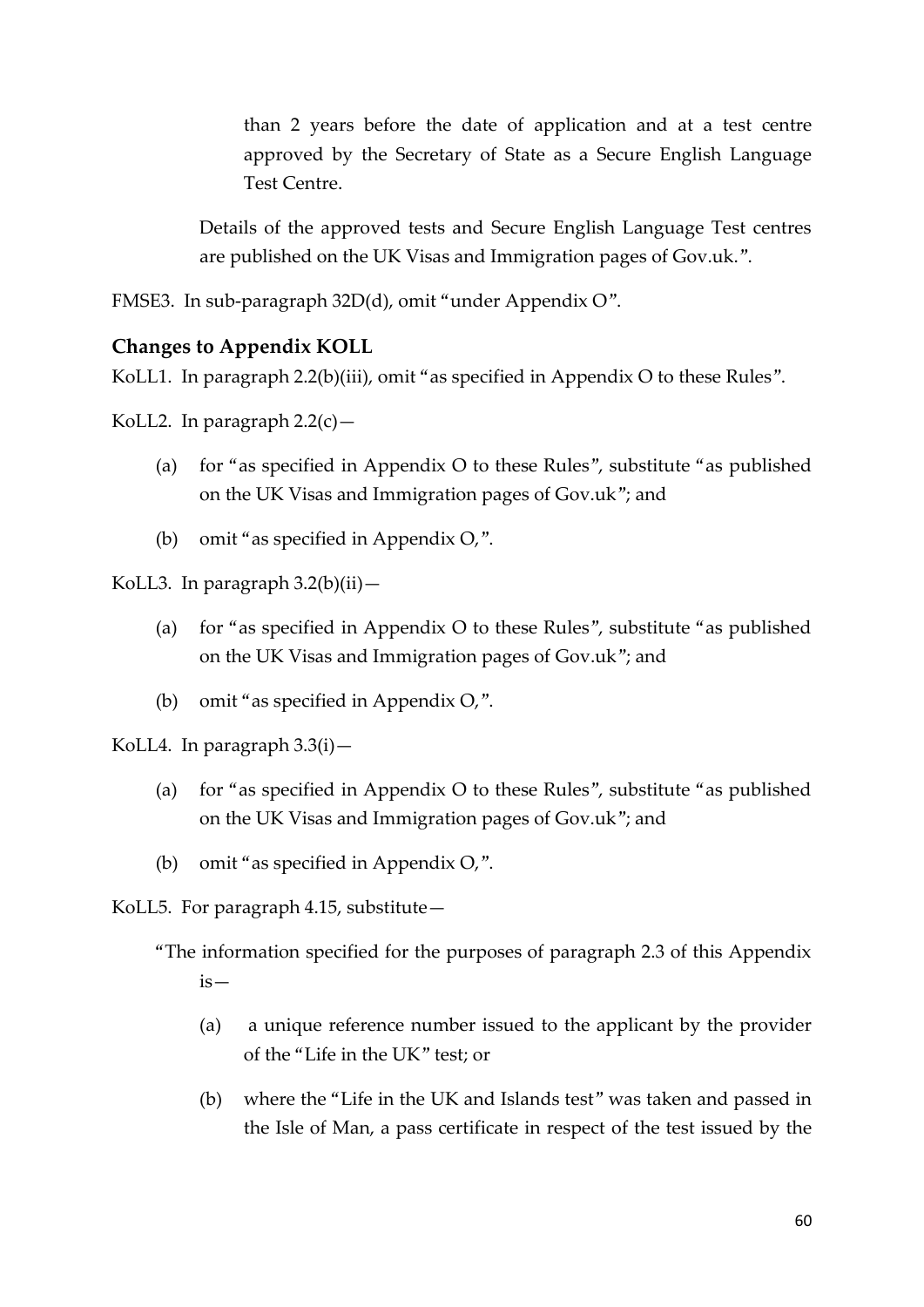relevant educational institution or other person approved for that purpose by the Minister.".

# **Changes to Appendix O**

O1. Omit Appendix O.

# **Changes to Appendix W**

W1. In Part 2.4, at the end of sub-paragraph (5), insert-

", except where the applicant's employment is as a doctor, dentist, nurse or midwife, and have passed an English language assessment which is accepted by the relevant regulated professional body as a requirement for registration, in which case they do not need to meet the requirement of paragraph 2.2 of Appendix KOLL when applying for indefinite leave to remain.".

#### **MADE 27 SEPTEMBER 2019**

**HOWARD QUAYLE** *Minister for the Cabinet Office*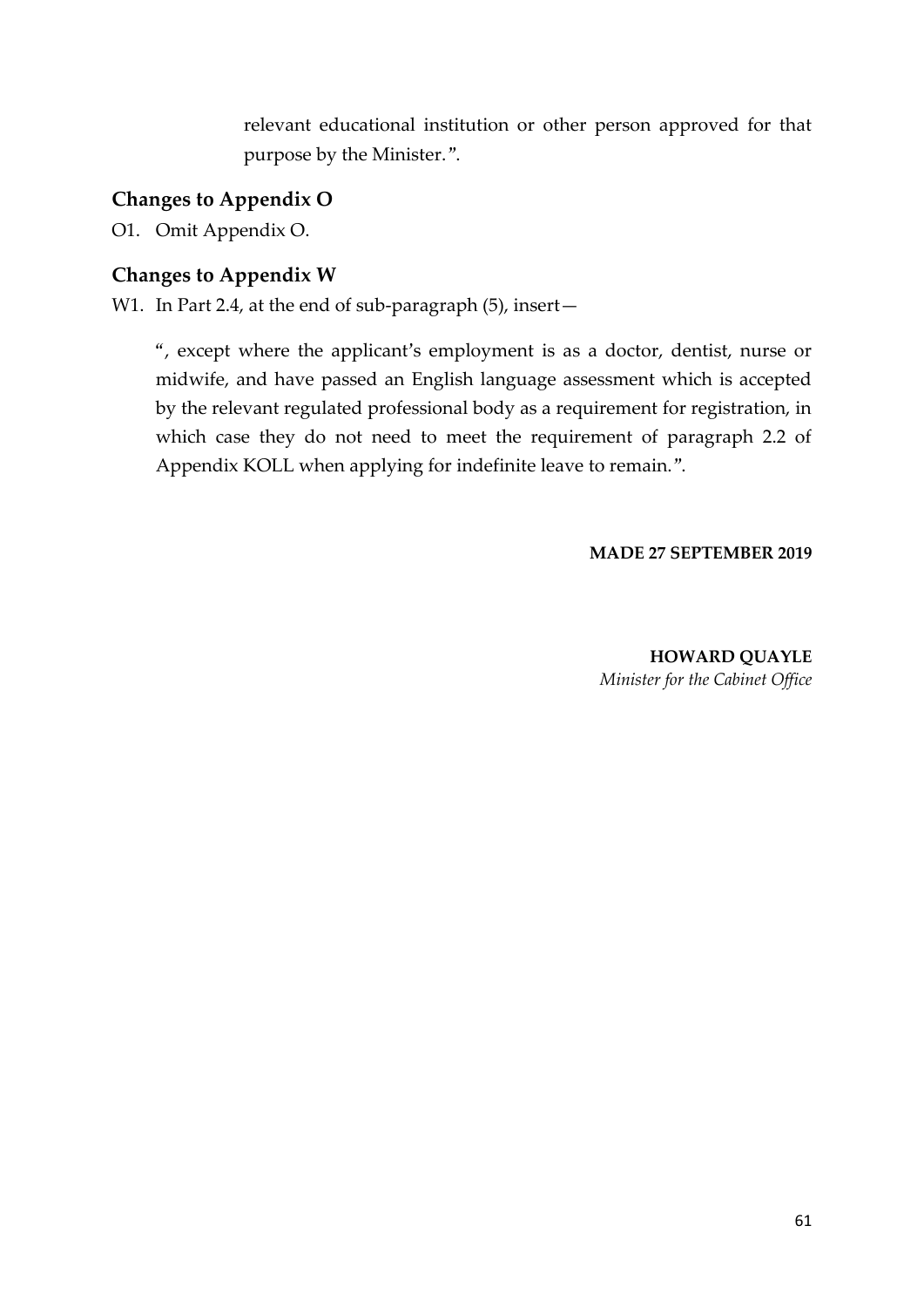## **Explanatory Note**

## **to the Statement of Changes In Immigration Rules SD 2019/0380**

*(This note is not part of the Statement of Changes in Immigration Rules)*

#### **1. Purpose of this Statement of Changes in Immigration Rules**

Following a Statement of Changes in Immigration Rules made by the United Kingdom on 9 September 2019 (HC 2631), this Statement has been made to introduce equivalent changes to the Island's European Union Settlement Scheme under Appendix EU and Appendix EU (Family Permit), as well as amendments to Part 9 of the Rules that are related to the operation of the Scheme.

Amendments have also been made to reflect the removal of the list of approved English language test providers from the Rules, which will now be published on the gov.uk website. Minor consequential amendments have been made to several other parts of the Rules as a result.

An amendment has also been made to Appendix B and Appendix W, which exempts doctors, dentists, nurses and midwives from having to sit an approved English language test, where they have already passed an English language test accepted by the relevant professional regulatory body.

#### **2. Amendments to the EU Settlement Scheme**

In particular the amendments made to the EU Settlement Scheme (EUSS), under Appendix EU and Appendix EU (Family Permit) provide—

- access to the EUSS until 29 March 2022, regardless of whether the United Kingdom withdraws from the EU with a Withdrawal Agreement ('deal' scenario) or without a Withdrawal Agreement ('no deal' scenario), for existing close family members (where the relationship existed on exit day) of British citizens returning with them from the EEA or Switzerland having lived there together while the British citizen exercised their free movement rights. Close family members are children and grandchildren (including those born overseas after exit day), spouses, civil partners, durable partners, parents and grandparents;
- access to the EUSS until 31 December 2020, in both 'deal' and 'no deal' scenarios, for future spouses, civil partners and durable partners (where the relationship was established after exit), and other dependent relatives, of British citizens returning with them from the EEA or Switzerland having lived there together while the British citizen exercised their free movement rights; and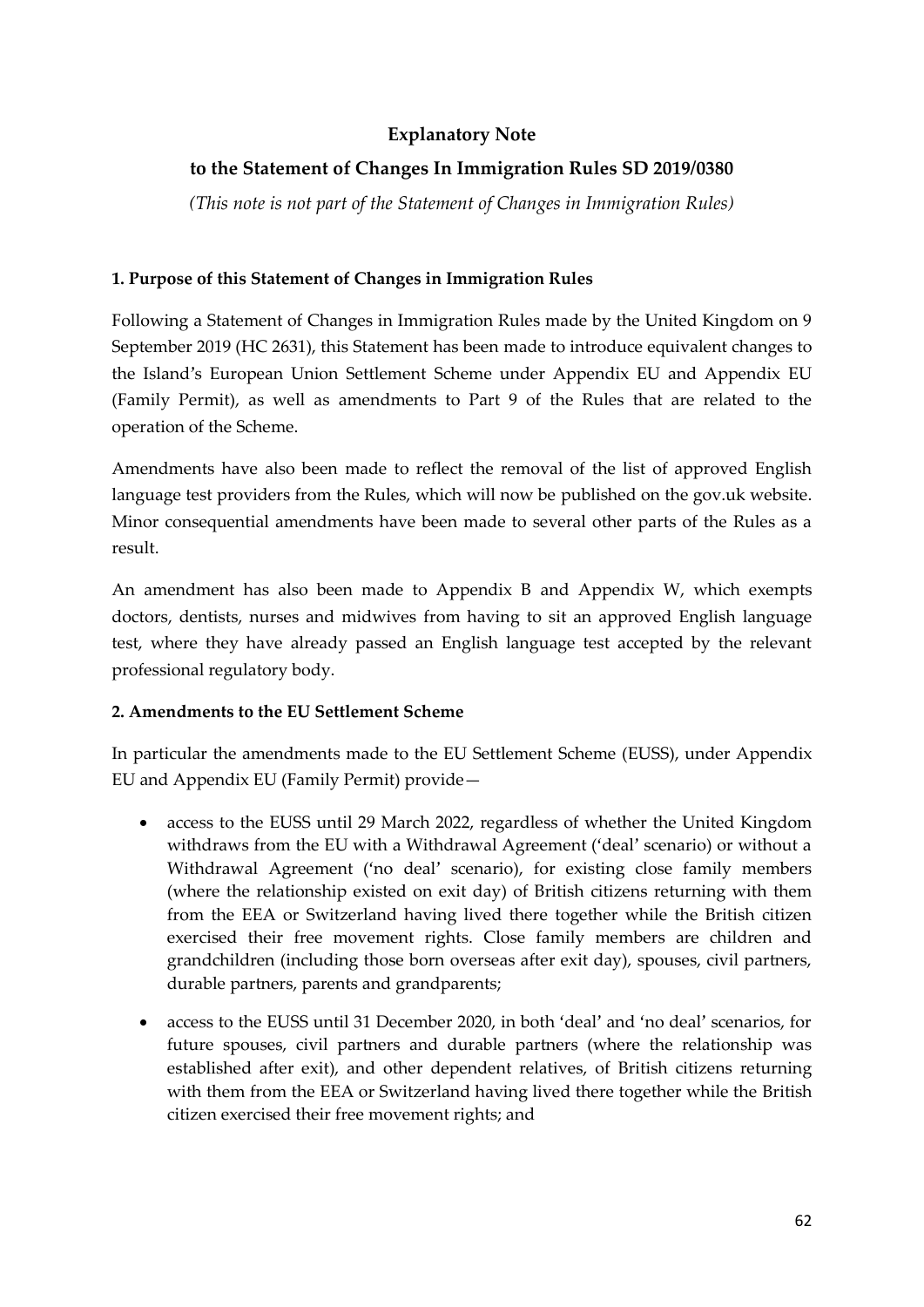some clarification of how the Immigration Rules for the EUSS in Appendix EU reflect the provisions of the Immigration (European Economic Area) Regulations 2019<sup>5</sup> (" the EEA Regulations") covering this route under EU law, and to make some further consequential changes following the inclusion of extended family members in that route under the EEA Regulations from 21 June 2019.

Additional minor and technical changes—

- clarify the definitions relating to relevant dual nationals, i.e. EEA citizens who were resident in the Island under the EEA Regulations and have naturalised as a British citizen, whose family members can apply under the scheme. This includes allowing their child aged under 21 to apply for settled status under the EUSS on the basis that their parent would qualify for it if they could apply, which, as a British citizen, they cannot;
- allow an applicant for an EUSS family permit to rely on the fact that their EEA citizen family member is a relevant dual national, who would qualify for status under the scheme if they could apply for it, which, as a British citizen, they cannot; or is an Irish citizen who would qualify for such status if they applied for it, which they are not required to do;
- count offshore working, e.g. by North Sea oil workers, as permitted absence from the UK and Islands, so that such work can be included as Isle of Man residence for the purposes of an EUSS application;
- confirm that a family member relying for their status on an EEA citizen who has 'ceased activity', e.g. retired early from employment in the Island, must have been resident in the Island as their family member at that point;
- clarify requirements for evidence of family relationship. In particular, require an EEA citizen applicant (like a non-EEA citizen applicant) without documented permanent residence status to provide relevant evidence about their EEA citizen family member, where they are relying on their relationship to that person (rather than on their own residence as an EEA citizen, e.g. where they became an EEA citizen during their residence here);
- require an applicant who relies on being the 'dependent parent' of an EEA citizen to evidence that dependence where their child is under the age of 18;
- provide for a non-EEA citizen family member granted EUSS status, whose proof of that EUSS status is lost or stolen overseas, to apply free of charge for an EUSS travel permit to enable them to travel to the Isle of Man, where they can apply for a replacement document; and,
- provide discretionary grounds for refusing an application under the EUSS, or an application for an EUSS family permit or travel permit, where there has been a previous cancellation of EUSS leave or leave acquired having arrived in the Isle of

 $\overline{\phantom{a}}$ 5 SD 2019/0132 (as amended).